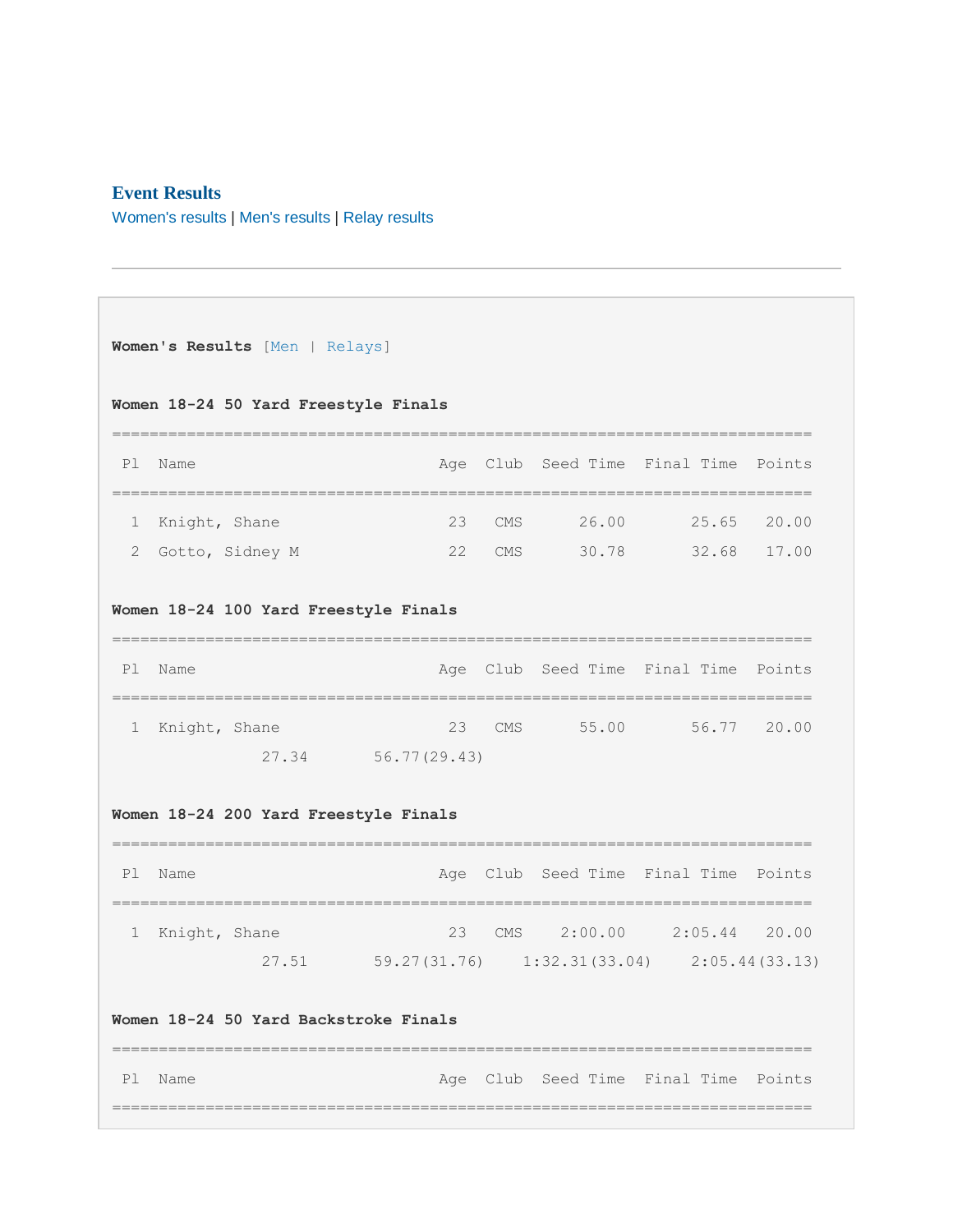| 1                                             |      | Gotto, Sidney M                      | 22                                      | <b>CMS</b> | 38.98 | 40.17                                                   | 20.00  |
|-----------------------------------------------|------|--------------------------------------|-----------------------------------------|------------|-------|---------------------------------------------------------|--------|
|                                               |      |                                      | Women 18-24 50 Yard Breaststroke Finals |            |       |                                                         |        |
| P1                                            | Name |                                      | =========================               |            |       | Age Club Seed Time Final Time<br>====================== | Points |
| ı.                                            |      | Randono, Emily                       | 22                                      | <b>CMS</b> | 42.50 | 39.15                                                   | 20.00  |
| 2                                             |      | Gotto, Sidney M                      | 22                                      | <b>CMS</b> |       | 42.98  44.46  17.00                                     |        |
|                                               |      | Women 18-24 50 Yard Butterfly Finals |                                         |            |       |                                                         |        |
| P1                                            | Name |                                      |                                         |            |       | Age Club Seed Time Final Time                           | Points |
| 1                                             |      | Gotto, Sidney M                      | 22                                      | <b>CMS</b> |       | 40.89 42.13                                             | 20.00  |
| Women 18-24 100 Yard Individual Medley Finals |      |                                      |                                         |            |       |                                                         |        |
|                                               |      |                                      |                                         |            |       |                                                         |        |
| P1                                            | Name |                                      | ----------------------------------      |            |       | Age Club Seed Time Final Time                           | Points |
| 1                                             |      | Randono, Emily                       | 22                                      | <b>CMS</b> |       | $1:17.50$ $1:16.69$ 20.00                               |        |
|                                               |      |                                      | 34.15    1:16.69(42.54)                 |            |       |                                                         |        |
| 2                                             |      | Gotto, Sidney M                      | 22<br>38.51    1:23.68 (45.17)          | CMS        |       | $1:26.20$ $1:23.68$ 17.00                               |        |
|                                               |      | Women 25-29 50 Yard Freestyle Finals |                                         |            |       |                                                         |        |
| P1                                            | Name |                                      |                                         |            |       | Age Club Seed Time Final Time Points                    |        |
| 1                                             |      | Dowling, Elizabeth                   | ========================<br>27          |            |       | ____________________<br>CMS 40.00 33.99 20.00           |        |
|                                               |      |                                      | Women 25-29 50 Yard Breaststroke Finals |            |       |                                                         |        |

 $\overline{a}$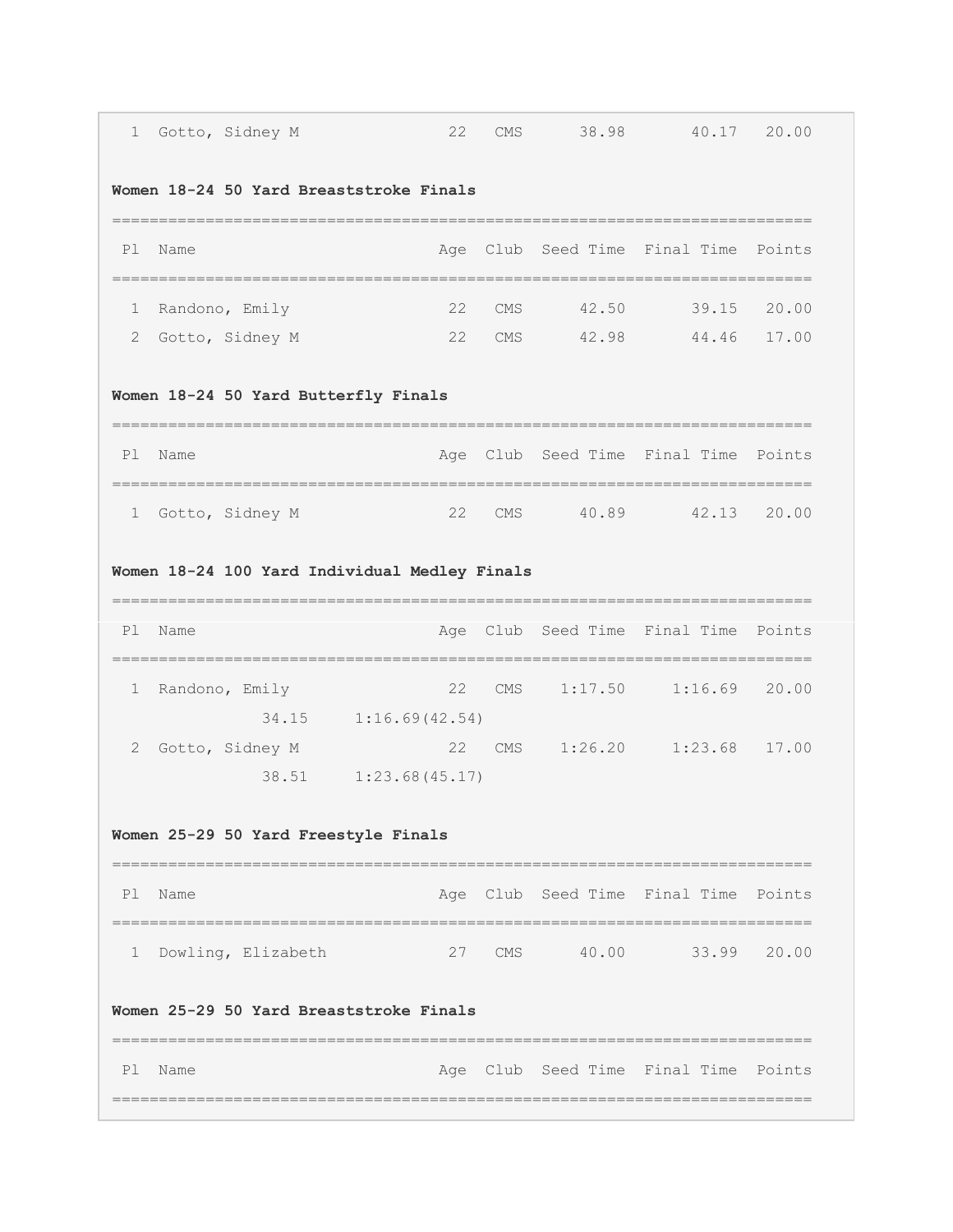| 1 Paknys, Storrie    | 26 CMS | 31.73   | 34.35 20.00 |  |
|----------------------|--------|---------|-------------|--|
| 2 Dowling, Elizabeth | 27 CMS | 1:00.00 | 42.25 17.00 |  |

# **Women 25-29 100 Yard Breaststroke Finals**

| P <sub>1</sub> | Name               |                |        |         | Age Club Seed Time Final Time Points |       |
|----------------|--------------------|----------------|--------|---------|--------------------------------------|-------|
| $\mathbf{1}$   | Paknys, Storrie    |                | 26 CMS | 1:09.76 | 1:15.44                              | 20.00 |
|                | 35.53              | 1:15.44(39.91) |        |         |                                      |       |
| $\mathbf{2}$   | Dowling, Elizabeth | 27             | CMS    | 1:40.00 | $1:30.91$ 17.00                      |       |
|                | 42.13              | 1:30.91(48.78) |        |         |                                      |       |

# **Women 25-29 100 Yard Individual Medley Finals**

| P1             | Name               |                |     |         | Age Club Seed Time Final Time Points |       |
|----------------|--------------------|----------------|-----|---------|--------------------------------------|-------|
|                |                    |                |     |         |                                      |       |
|                | Paknys, Storrie    | 26             | CMS | 1:05.52 | 1:08.22                              | 20.00 |
|                | 30.72              | 1:08.22(37.50) |     |         |                                      |       |
| $\overline{2}$ | Dowling, Elizabeth | 27             | CMS | 1:40.00 | $1:24.25$ 17.00                      |       |
|                | 40.18              | 1:24.25(44.07) |     |         |                                      |       |

# **Women 25-29 200 Yard Individual Medley Finals**

| P1 | Name              |       |                                   |                    | Age Club Seed Time Final Time Points |                |
|----|-------------------|-------|-----------------------------------|--------------------|--------------------------------------|----------------|
|    |                   |       |                                   |                    |                                      |                |
|    | 1 Paknys, Storrie |       |                                   | $26$ CMS $2:25.00$ | $2:38.04$ 20.00                      |                |
|    |                   | 32.52 | $1:14.27(41.75)$ $1:57.30(43.03)$ |                    |                                      | 2:38.04(40.74) |

# **Women 30-34 50 Yard Freestyle Finals**

| P1 | . Name          |          |       | Age Club Seed Time Final Time Points |             |
|----|-----------------|----------|-------|--------------------------------------|-------------|
|    |                 |          |       |                                      |             |
|    | 1 Reed, Beverly | $31$ CMS | 32.94 |                                      | 32.83 20.00 |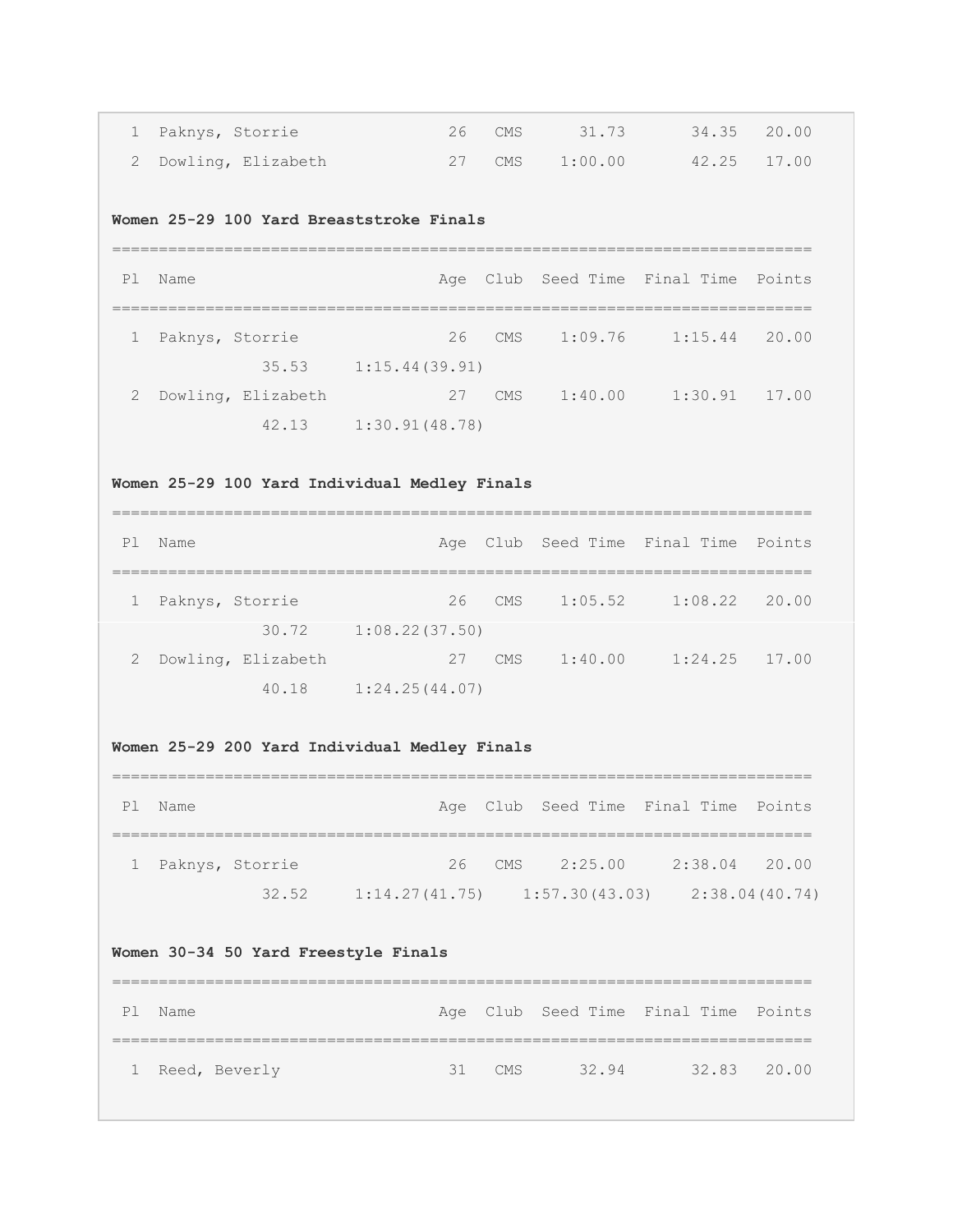#### **Women 30-34 200 Yard Freestyle Finals**

=========================================================================== Pl Name Age Club Seed Time Final Time Points =========================================================================== 1 Holman, Mary E 32 CMS 2:07.73 2:21.14 20.00 32.64 1:08.79(36.15) 1:45.43(36.64) 2:21.14(35.71) 2 Gimm, Emily 31 OEVT 2:35.00 2:30.79 17.00 35.66 1:13.13(37.47) 1:51.55(38.42) 2:30.79(39.24)

#### **Women 30-34 500 Yard Freestyle Finals**

=========================================================================== Pl Name **Age Club Seed Time Final Time Points** =========================================================================== 1 Holman, Mary E 32 CMS 5:29.18 5:55.77 20.00 31.78 1:06.58(34.80) 1:42.34(35.76) 2:18.37(36.03) 2:54.80(36.43) 3:30.96(36.16) 4:07.44(36.48) 4:43.72(36.28) 5:20.26(36.54) 5:55.77(35.51)

### **Women 30-34 50 Yard Backstroke Finals**

| P1 | Name          |               |    |         |       | Age Club Seed Time Final Time Points |             |
|----|---------------|---------------|----|---------|-------|--------------------------------------|-------------|
|    |               |               |    |         |       |                                      |             |
|    | 1 Gimm, Emily |               |    | 31 OEVT | 35.00 |                                      | 35.89 20.00 |
|    |               | Reed, Beverly | 31 | CMS     | 38.05 |                                      | 39.40 17.00 |

#### **Women 30-34 200 Yard Backstroke Finals**

| P1 | Name             |       |                                   | Age Club Seed Time Final Time Points |                 |                |
|----|------------------|-------|-----------------------------------|--------------------------------------|-----------------|----------------|
|    |                  |       |                                   |                                      |                 |                |
|    | 1 Holman, Mary E |       |                                   | $32$ CMS $2:27.33$                   | $2:44.89$ 20.00 |                |
|    |                  | 38.84 | $1:20.00(41.16)$ $2:02.64(42.64)$ |                                      |                 | 2:44.89(42.25) |

#### **Women 30-34 50 Yard Butterfly Finals**

===========================================================================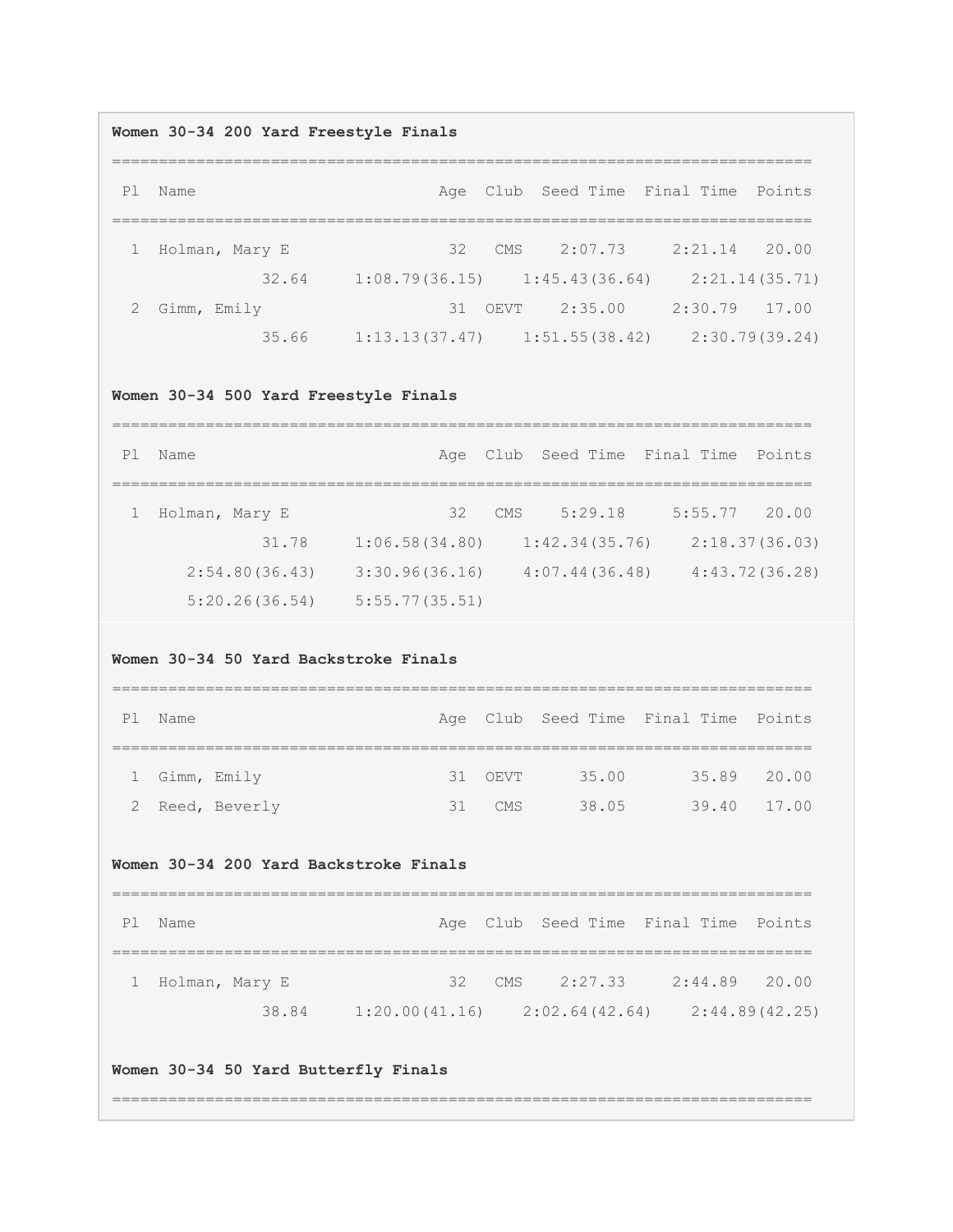| P1 | Name                                          |                                                            |         |  | Age Club Seed Time Final Time Points |        |  |  |  |  |  |
|----|-----------------------------------------------|------------------------------------------------------------|---------|--|--------------------------------------|--------|--|--|--|--|--|
| 1  | Reed, Beverly                                 | 31                                                         |         |  | CMS 35.33 37.05 20.00                |        |  |  |  |  |  |
|    | Women 30-34 100 Yard Butterfly Finals         |                                                            |         |  |                                      |        |  |  |  |  |  |
| P1 | Name                                          |                                                            |         |  | Age Club Seed Time Final Time        | Points |  |  |  |  |  |
| 1  | Gimm, Emily                                   | 32.35 1:10.70 (38.35)                                      | 31 OEVT |  | $1:13.00$ $1:10.70$ 20.00            |        |  |  |  |  |  |
|    | Women 30-34 100 Yard Individual Medley Finals |                                                            |         |  |                                      |        |  |  |  |  |  |
| P1 | Name                                          | ----------------------------                               |         |  | Age Club Seed Time Final Time        | Points |  |  |  |  |  |
| 1  | Gimm, Emily                                   | =========================                                  |         |  | 31 OEVT 1:18.00 1:14.36 20.00        |        |  |  |  |  |  |
|    |                                               |                                                            |         |  |                                      |        |  |  |  |  |  |
|    | Women 30-34 200 Yard Individual Medley Finals | 32.85 1:14.36(41.51)                                       |         |  |                                      |        |  |  |  |  |  |
| P1 | Name                                          |                                                            |         |  | Age Club Seed Time Final Time        | Points |  |  |  |  |  |
| 1  | Holman, Mary E                                | 32                                                         |         |  | CMS 2:50.00 2:45.79 20.00            |        |  |  |  |  |  |
|    | Women 35-39 50 Yard Freestyle Finals          | $37.13$ $1:20.68(43.55)$ $2:09.81(49.13)$ $2:45.79(35.98)$ |         |  |                                      |        |  |  |  |  |  |
| P1 | Name                                          |                                                            |         |  | Age Club Seed Time Final Time Points |        |  |  |  |  |  |
|    | 1 Ayers, Amber                                |                                                            |         |  | 37 CMS 29.40 28.13 20.00             |        |  |  |  |  |  |
|    | Women 35-39 100 Yard Freestyle Finals         |                                                            |         |  |                                      |        |  |  |  |  |  |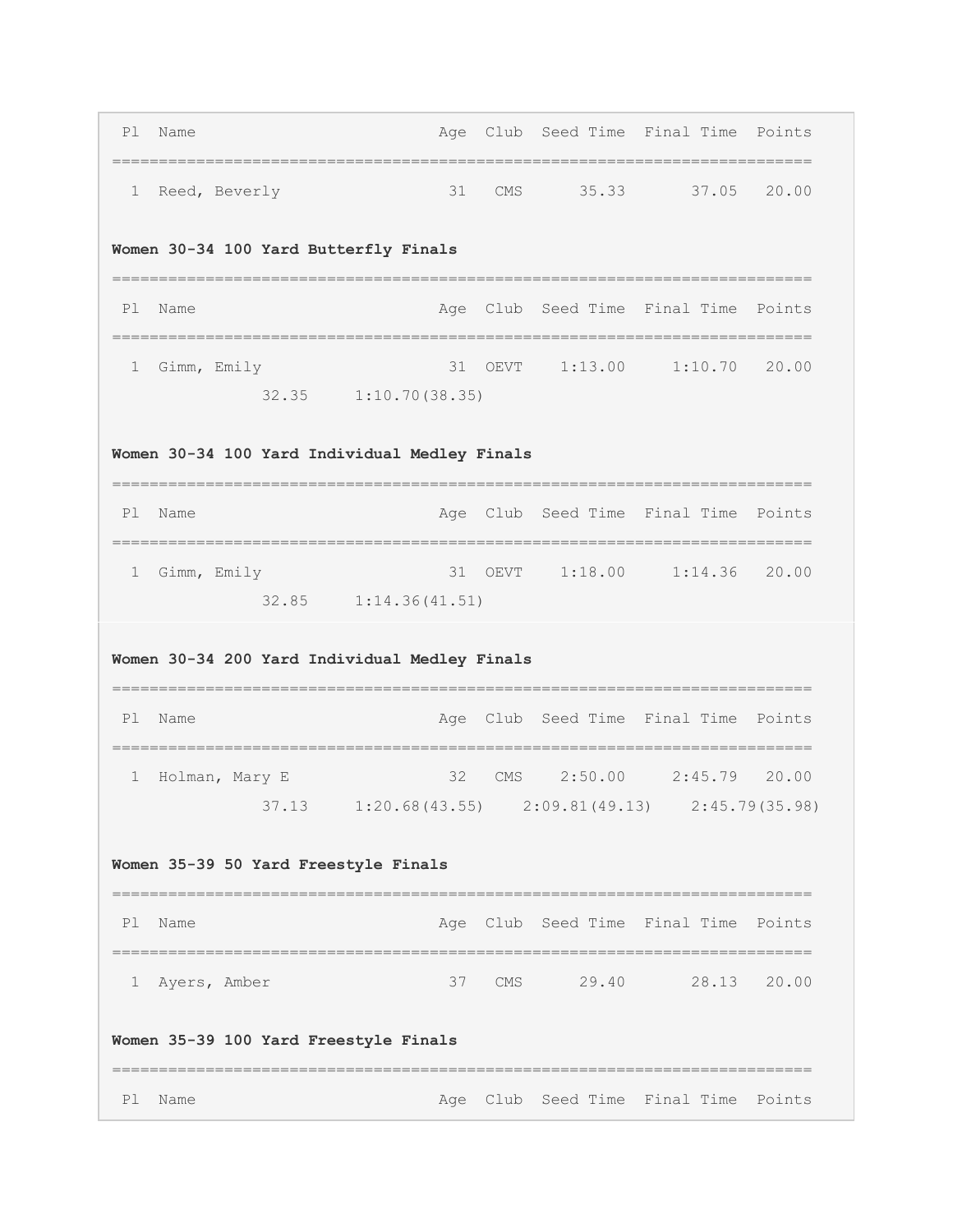| 1            | Ayers, Amber                          |                       | 37  | <b>CMS</b> |       | $1:05.35$ $1:01.41$                                   | 20.00  |
|--------------|---------------------------------------|-----------------------|-----|------------|-------|-------------------------------------------------------|--------|
|              |                                       | 29.15 1:01.41 (32.26) |     |            |       |                                                       |        |
|              | Women 35-39 200 Yard Freestyle Finals |                       |     |            |       |                                                       |        |
| Pl           | Name                                  |                       | Age |            |       | Club Seed Time Final Time                             | Points |
| $\mathbf{1}$ | Ayers, Amber                          |                       | 37  | CMS        |       | 2:13.14 2:16.05 20.00                                 |        |
|              |                                       |                       |     |            |       | $30.48$ 1:04.46(33.98) 1:40.21(35.75) 2:16.05(35.84)  |        |
|              | Women 40-44 50 Yard Freestyle Finals  |                       |     |            |       |                                                       |        |
| Pl           | Name                                  | =================     | Age |            |       | Club Seed Time Final Time                             | Points |
| $\mathbf{1}$ | Nicholas, Alison K                    |                       | 42  | <b>CMS</b> | 27.00 | 27.25                                                 | 20.00  |
| Pl           | Name                                  |                       | Age |            |       | Club Seed Time Final Time                             | Points |
| 1            | Lee, Jodi L                           |                       | 41  | CMS        |       | $1:01.50$ $1:02.16$ 20.00                             |        |
|              |                                       |                       |     |            |       |                                                       |        |
|              |                                       | 29.53 1:02.16(32.63)  |     |            |       |                                                       |        |
|              | Women 40-44 200 Yard Freestyle Finals |                       |     |            |       |                                                       |        |
| P1           | Name                                  |                       |     |            |       | Age Club Seed Time Final Time Points                  |        |
| 1            | Nicholas, Alison K                    |                       | 42  |            |       | CMS 2:10.00 2:12.31 20.00                             |        |
|              |                                       |                       |     |            |       | 29.83 1:02.42 (32.59) 1:36.81 (34.39) 2:12.31 (35.50) |        |
|              | Women 40-44 50 Yard Backstroke Finals |                       |     |            |       |                                                       |        |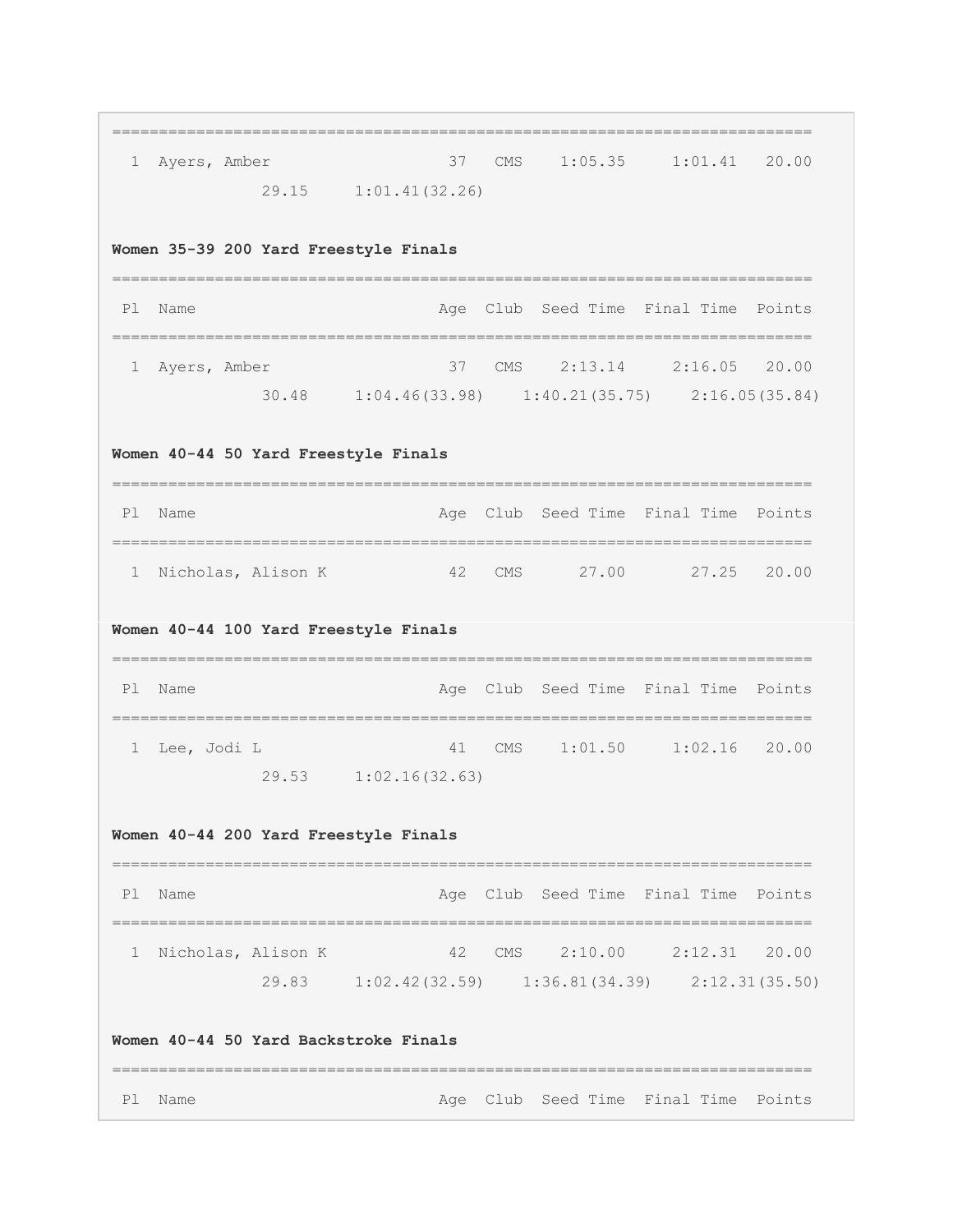| $\mathbf{1}$ | Nicholas, Alison K                                           | 42 CMS                        |  | 30.00 30.98 20.00                                                       |  |
|--------------|--------------------------------------------------------------|-------------------------------|--|-------------------------------------------------------------------------|--|
|              | Women 40-44 50 Yard Breaststroke Finals                      |                               |  |                                                                         |  |
|              | Pl Name                                                      |                               |  | Age Club Seed Time Final Time Points                                    |  |
|              | 1 Lee, Jodi L                                                | ----------------------------- |  | 41 CMS 34.85 34.78 20.00                                                |  |
|              | Women 40-44 100 Yard Breaststroke Finals                     |                               |  |                                                                         |  |
| P1           | Name                                                         |                               |  | Age Club Seed Time Final Time Points                                    |  |
|              | 1 Lee, Jodi L                                                |                               |  | 41 CMS 1:16.06 1:14.29 20.00                                            |  |
|              |                                                              | 34.79    1:14.29(39.50)       |  |                                                                         |  |
|              | Women 40-44 50 Yard Butterfly Finals                         |                               |  |                                                                         |  |
| P1           | Name                                                         |                               |  | Age Club Seed Time Final Time Points                                    |  |
|              | 1 Lee, Jodi L                                                | 41                            |  | CMS 31.16 30.52 20.00                                                   |  |
|              | Women 40-44 100 Yard Individual Medley Finals                |                               |  |                                                                         |  |
| P1           | Name                                                         |                               |  | ===============================<br>Age Club Seed Time Final Time Points |  |
| $\mathbf{1}$ | --------------------------------------<br>Nicholas, Alison K | 42<br>30.81   1:08.24 (37.43) |  | CMS 1:15.00 1:08.24 20.00                                               |  |
|              | Women 40-44 200 Yard Individual Medley Finals                |                               |  |                                                                         |  |
| P1           | Name                                                         |                               |  | Age Club Seed Time Final Time Points                                    |  |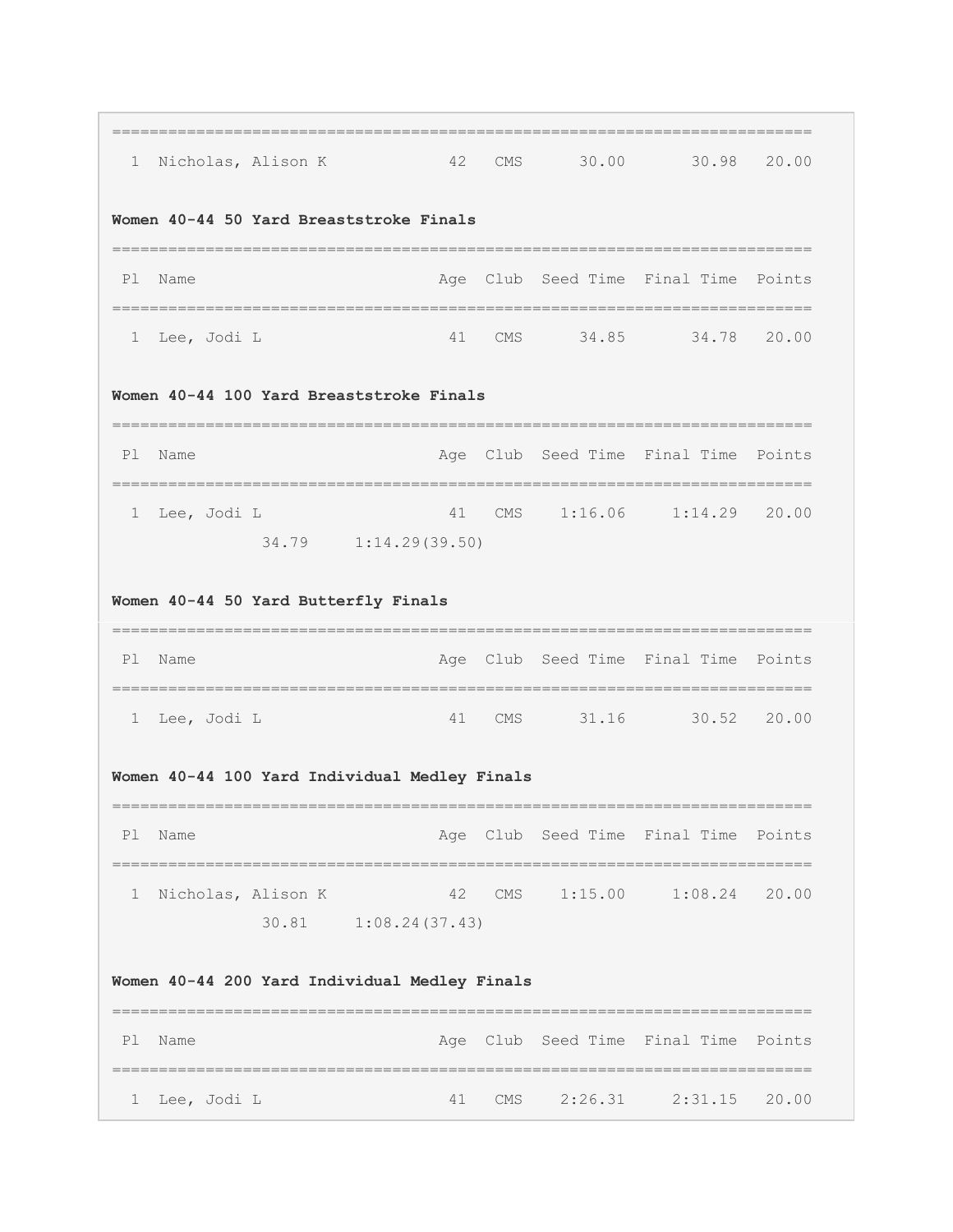| 31.27 | 1:11.75(40.48) | 1:54.20(42.45) | 2:31.15(36.95) |
|-------|----------------|----------------|----------------|
|-------|----------------|----------------|----------------|

# **Women 45-49 50 Yard Freestyle Finals**

| P1    | Name                 | Aae |            |       | Club Seed Time Final Time | Points |  |  |  |
|-------|----------------------|-----|------------|-------|---------------------------|--------|--|--|--|
|       |                      |     |            |       |                           |        |  |  |  |
|       | Waqner, Heather L    | 46  | CMS        | 24.95 | 25.07                     | 20.00  |  |  |  |
| 2     | Neafus, Kim          | 49  | CMS        | 34.50 | 32.05                     | 17.00  |  |  |  |
| 3     | Garofano, Tiffany D  | 45  | <b>CMS</b> | 33.73 | 34.19                     | 16.00  |  |  |  |
| $---$ | Dravenstott, Laura A | 47  | CMS        | 26.56 | <b>NS</b>                 |        |  |  |  |

# **Women 45-49 100 Yard Freestyle Finals**

| P1 Name               |  |                        |  |  | Age Club Seed Time Final Time Points |  |  |
|-----------------------|--|------------------------|--|--|--------------------------------------|--|--|
|                       |  |                        |  |  |                                      |  |  |
| 1 Garofano, Tiffany D |  |                        |  |  | 45 CMS 1:11.83 1:17.44 20.00         |  |  |
|                       |  | $36.93$ 1:17.44(40.51) |  |  |                                      |  |  |

# **Women 45-49 200 Yard Freestyle Finals**

| P <sub>1</sub> | Name                  |       |                                   |        | Age Club Seed Time Final Time Points |                 |  |
|----------------|-----------------------|-------|-----------------------------------|--------|--------------------------------------|-----------------|--|
|                |                       |       |                                   |        |                                      |                 |  |
|                | 1 Garofano, Tiffany D |       |                                   | 45 CMS | 2:40.57                              | $2:42.89$ 20.00 |  |
|                |                       | 37.00 | $1:18.36(41.36)$ $2:00.53(42.17)$ |        |                                      | 2:42.89(42.36)  |  |

# **Women 45-49 50 Yard Backstroke Finals**

| P <sub>1</sub> | Name                     |    |            |       | Age Club Seed Time Final Time Points |             |  |  |  |
|----------------|--------------------------|----|------------|-------|--------------------------------------|-------------|--|--|--|
|                |                          |    |            |       |                                      |             |  |  |  |
| $\mathbf{1}$   | Wagner, Heather L        | 46 | CMS        | 30.26 | 29.75 20.00                          |             |  |  |  |
| 2              | Neafus, Kim              | 49 | CMS        | 40.75 |                                      | 41.17 17.00 |  |  |  |
|                | --- Dravenstott, Laura A | 47 | <b>CMS</b> | 33.08 | NS                                   |             |  |  |  |

# **Women 45-49 50 Yard Breaststroke Finals**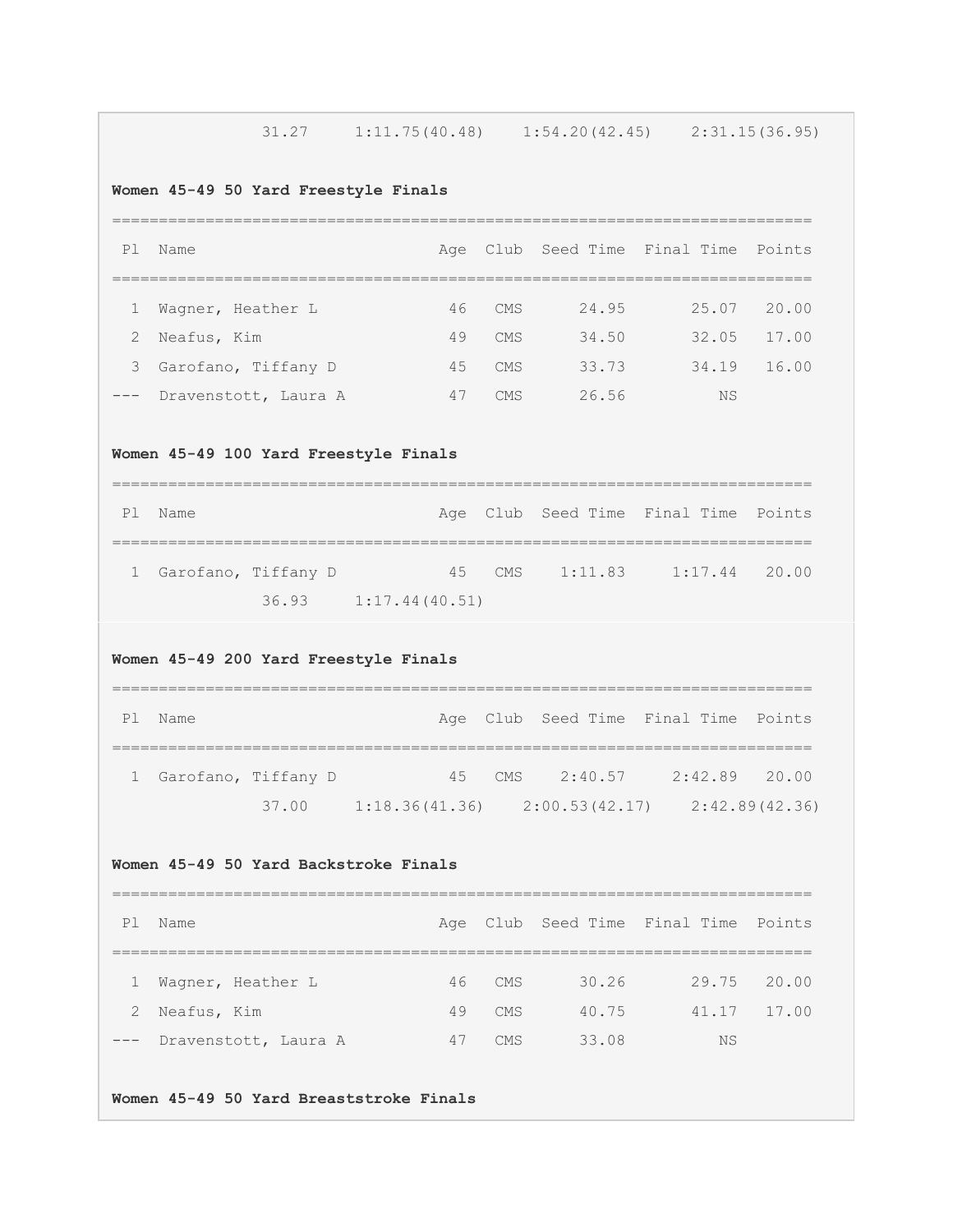=========================================================================== Pl Name **Age Club Seed Time Final Time Points** =========================================================================== 1 Neafus, Kim 49 CMS 47.00 42.39 20.00 2 Garofano, Tiffany D 45 CMS 48.50 48.96 17.00

### **Women 45-49 100 Yard Breaststroke Finals**

| PI | Name                  |                        |                | Age Club Seed Time Final Time Points |  |
|----|-----------------------|------------------------|----------------|--------------------------------------|--|
|    |                       |                        |                |                                      |  |
|    | 1 Garofano, Tiffany D |                        | 45 CMS 1:45.72 | $1:45.43$ 20.00                      |  |
|    |                       | $50.53$ 1:45.43(54.90) |                |                                      |  |

# **Women 45-49 50 Yard Butterfly Finals**

| Ρl           | Name                     |    |            |       | Age Club Seed Time Final Time Points |             |  |  |  |
|--------------|--------------------------|----|------------|-------|--------------------------------------|-------------|--|--|--|
|              |                          |    |            |       |                                      |             |  |  |  |
| $\mathbf{1}$ | Waqner, Heather L        |    | $46$ CMS   | 27.89 |                                      | 27.31 20.00 |  |  |  |
|              | --- Dravenstott, Laura A | 47 | <b>CMS</b> | 29.96 | NS.                                  |             |  |  |  |

# **Women 45-49 100 Yard Butterfly Finals**

| P1 | Name              |                |            |         | Age Club Seed Time Final Time Points |       |
|----|-------------------|----------------|------------|---------|--------------------------------------|-------|
|    | Wagner, Heather L | 46             | CMS        | 1:09.99 | 1:01.99                              | 20.00 |
|    | 29.22             | 1:01.99(32.77) |            |         |                                      |       |
|    | Moss, Bonnie M    | 47             | <b>CMS</b> | ΝT      | 1:04.34                              | 17.00 |
|    | 29.47             | 1:04.34(34.87) |            |         |                                      |       |

#### **Women 45-49 200 Yard Butterfly Finals**

| P1 | Name             |    |  |             | Age Club Seed Time Final Time Points |  |  |  |  |
|----|------------------|----|--|-------------|--------------------------------------|--|--|--|--|
|    |                  |    |  |             |                                      |  |  |  |  |
|    | 1 Moss, Bonnie M | 47 |  | CMS 2:25.00 | $2:26.86$ 20.00                      |  |  |  |  |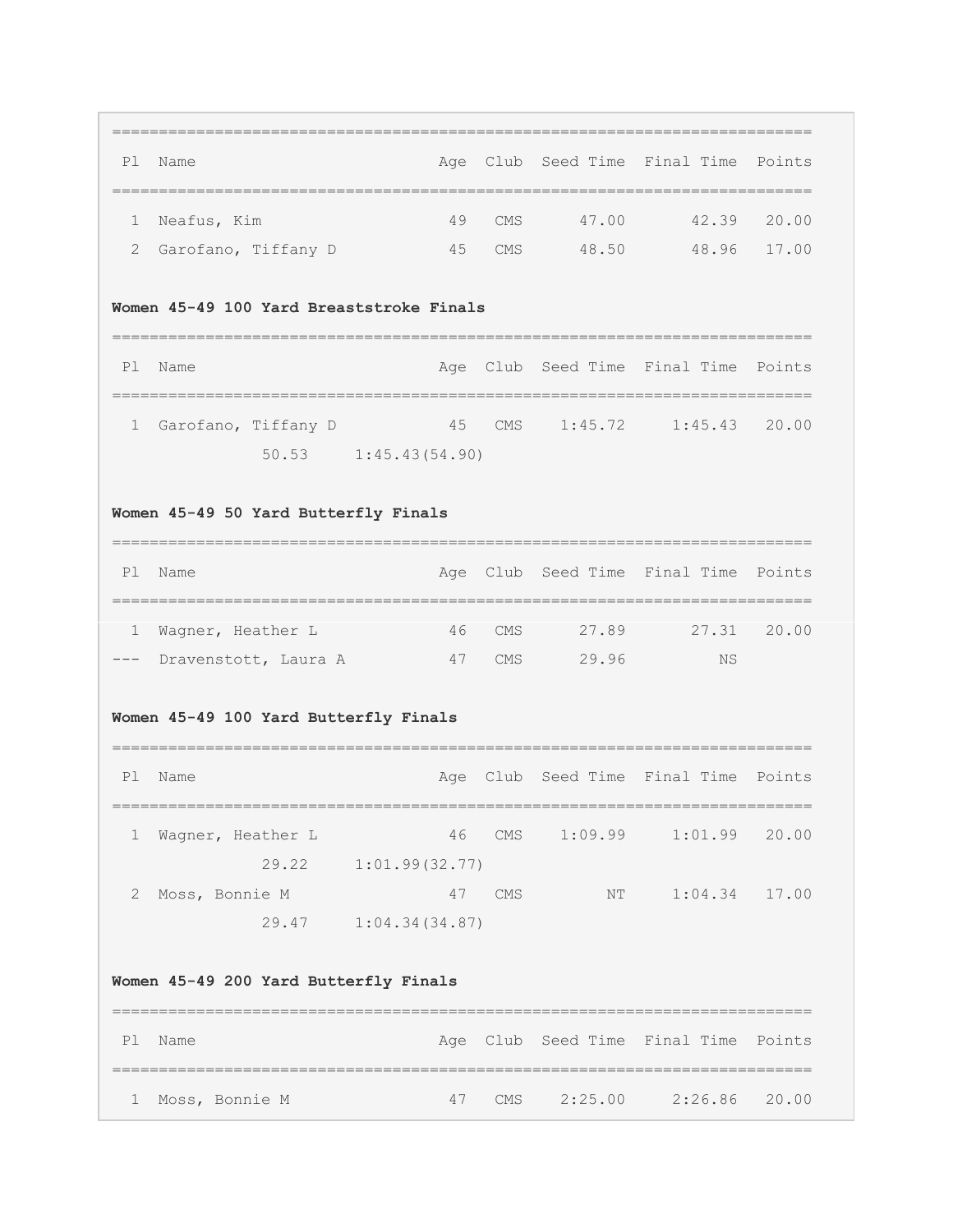31.28 1:07.24(35.96) 1:45.25(38.01) 2:26.86(41.61)

**Women 45-49 100 Yard Individual Medley Finals**

| P1           | Name                 |                |            |         | Age Club Seed Time Final Time | Points |
|--------------|----------------------|----------------|------------|---------|-------------------------------|--------|
|              |                      |                |            |         |                               |        |
| $\mathbf{1}$ | Moss, Bonnie M       | 47             | CMS        | 1:05.00 | 1:06.23                       | 20.00  |
|              | 30.92                | 1:06.23(35.31) |            |         |                               |        |
| 2            | Neafus, Kim          | 49             | <b>CMS</b> | 1:40.00 | 1:26.29                       | 17.00  |
|              | 40.36                | 1:26.29(45.93) |            |         |                               |        |
| $---$        | Dravenstott, Laura A | 47             | <b>CMS</b> | 1:11.15 | NS                            |        |

**Women 45-49 200 Yard Individual Medley Finals**

| P1 | Name |                   |                                   |        | Age Club Seed Time Final Time Points |               |                |
|----|------|-------------------|-----------------------------------|--------|--------------------------------------|---------------|----------------|
|    |      |                   |                                   |        |                                      |               |                |
|    |      | Wagner, Heather L |                                   | 46 CMS | 2:22.22                              | 2:20.02 20.00 |                |
|    |      | 29.29             | $1:04.60(35.31)$ $1:48.15(43.55)$ |        |                                      |               | 2:20.02(31.87) |

# **Women 50-54 50 Yard Freestyle Finals**

| P1 | Name          |  |         |       | Age Club Seed Time Final Time Points |             |
|----|---------------|--|---------|-------|--------------------------------------|-------------|
|    |               |  |         |       |                                      |             |
|    | 1 Smith, Thia |  | 53 UC42 | 38.84 |                                      | 39.29 20.00 |

# **Women 50-54 100 Yard Freestyle Finals**

| P1 Name |                      |                          |                 | Age Club Seed Time Final Time Points |  |
|---------|----------------------|--------------------------|-----------------|--------------------------------------|--|
|         |                      |                          |                 |                                      |  |
|         | 1 Pearson, Deborah B |                          | 52 NMMS 1:13.08 | $1:16.70$ 20.00                      |  |
|         |                      | $37.61$ $1:16.70(39.09)$ |                 |                                      |  |

# **Women 50-54 200 Yard Freestyle Finals**

===========================================================================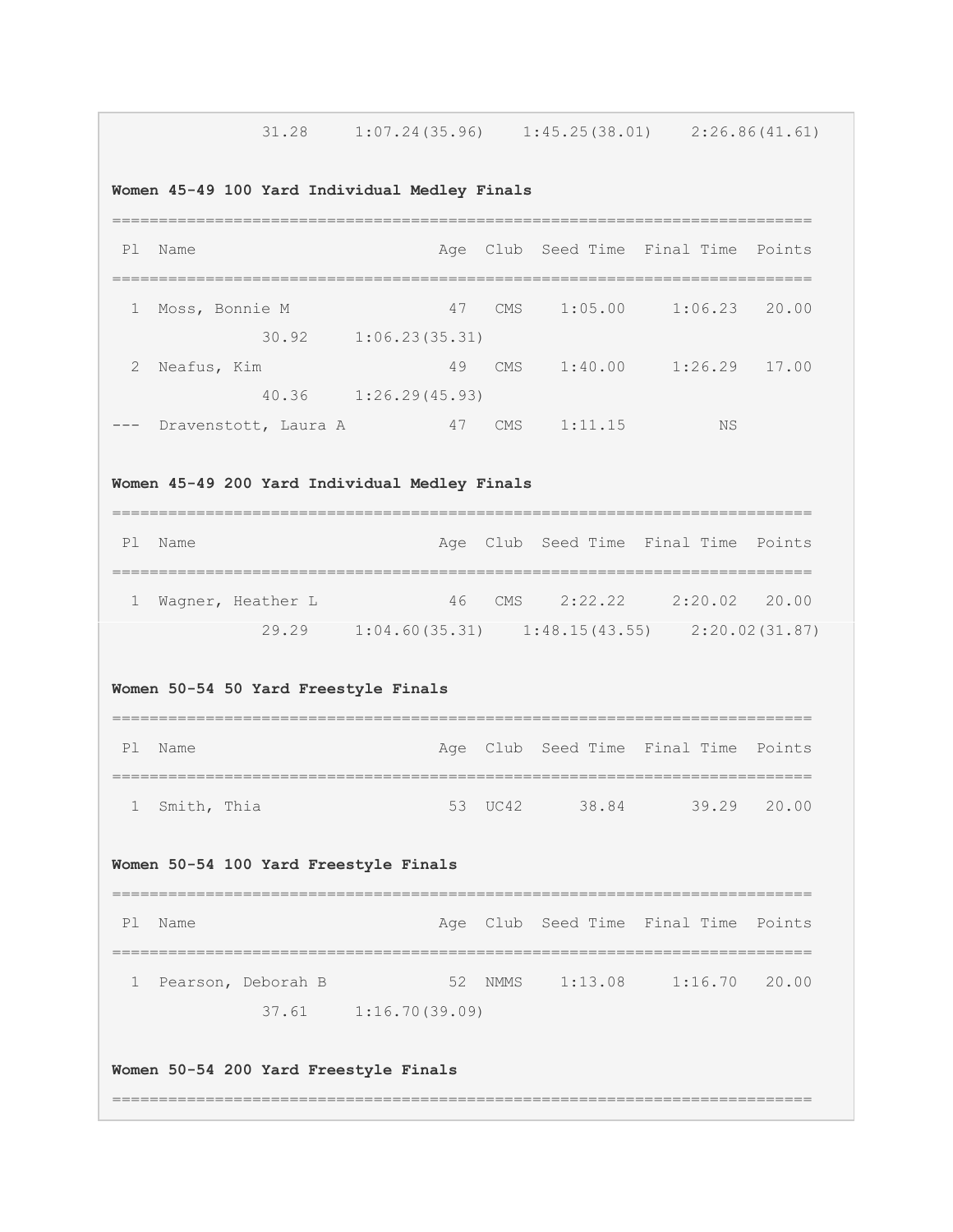|   | Pl Name                               | Age Club Seed Time Final Time Points                |  |  |  |  |  |  |  |  |
|---|---------------------------------------|-----------------------------------------------------|--|--|--|--|--|--|--|--|
|   |                                       |                                                     |  |  |  |  |  |  |  |  |
|   | Hyre, Anne                            | 2:40.00<br>2:43.10<br>20.00<br><b>CMS</b><br>51     |  |  |  |  |  |  |  |  |
|   | 36.69                                 | $1:18.69(42.00)$ $2:01.50(42.81)$<br>2:43.10(41.60) |  |  |  |  |  |  |  |  |
| 2 | Pearson, Deborah B                    | 2:42.31<br>2:48.48 17.00<br>52<br><b>NMMS</b>       |  |  |  |  |  |  |  |  |
|   | 39.43                                 | $1:21.44(42.01)$ $2:05.19(43.75)$ $2:48.48(43.29)$  |  |  |  |  |  |  |  |  |
|   |                                       |                                                     |  |  |  |  |  |  |  |  |
|   | Women 50-54 50 Yard Backstroke Finals |                                                     |  |  |  |  |  |  |  |  |
|   |                                       |                                                     |  |  |  |  |  |  |  |  |

| PI | . Name       |  |          |       | Age Club Seed Time Final Time Points |             |
|----|--------------|--|----------|-------|--------------------------------------|-------------|
|    |              |  |          |       |                                      |             |
|    | 1 Hyre, Anne |  | $51$ CMS | 38.00 |                                      | 41.40 20.00 |

# **Women 50-54 100 Yard Backstroke Finals**

| P1 | Name |                    |                               |                 | Age Club Seed Time Final Time Points |  |
|----|------|--------------------|-------------------------------|-----------------|--------------------------------------|--|
|    |      |                    |                               |                 |                                      |  |
|    |      | Pearson, Deborah B |                               | 52 NMMS 1:28.78 | $1:32.41$ 20.00                      |  |
|    |      |                    | $0.00 \quad 1:32.41(1:32.41)$ |                 |                                      |  |

# **Women 50-54 200 Yard Backstroke Finals**

| P1 | Name               |                                   |         | Age Club Seed Time Final Time Points |                  |                |
|----|--------------------|-----------------------------------|---------|--------------------------------------|------------------|----------------|
|    |                    |                                   |         |                                      |                  |                |
|    | Pearson, Deborah B |                                   | 52 NMMS | 3:10.72                              | $3:15.71$ 20.00  |                |
|    | 46.70              | $1:36.07(49.37)$ $2:26.05(49.98)$ |         |                                      |                  | 3:15.71(49.66) |
|    | Smith, Thia        |                                   | 53 UC42 | 3:51.58                              | 4:11.50          | 17.00          |
|    | 56.90              |                                   |         |                                      | 4:11.50(3:14.60) |                |

#### **Women 50-54 50 Yard Breaststroke Finals**

| Pl Name      |  |        |        | Age Club Seed Time Final Time Points |             |
|--------------|--|--------|--------|--------------------------------------|-------------|
|              |  |        |        |                                      |             |
| 1 Hyre, Anne |  | 51 CMS | 47 O.O |                                      | 43.14 20.00 |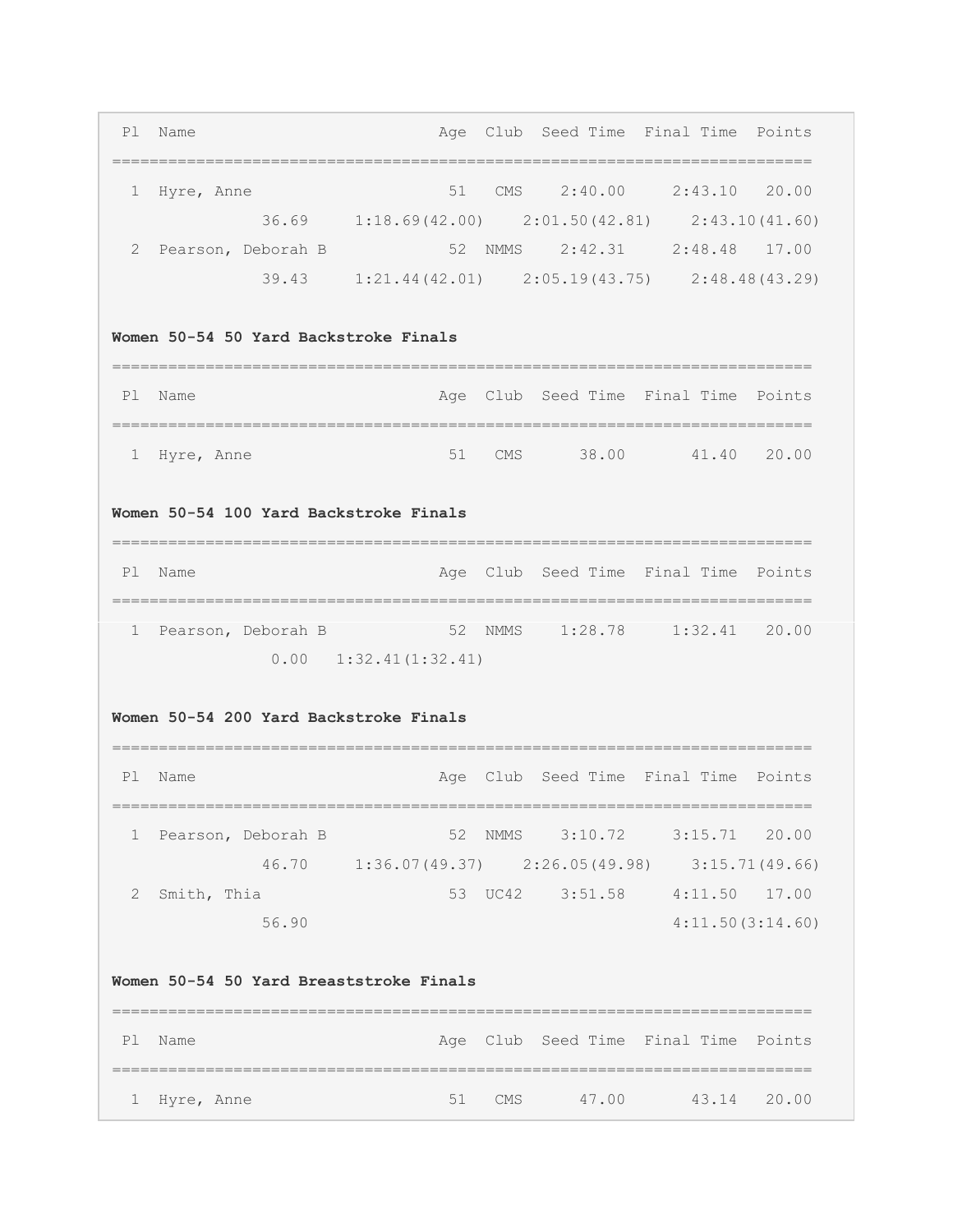| 2                                        |             | Matheson, Catherine                   |                                                    |  |                 | $50 \tUC32$ $50.00$ $45.32$          | 17.00 |  |  |  |  |
|------------------------------------------|-------------|---------------------------------------|----------------------------------------------------|--|-----------------|--------------------------------------|-------|--|--|--|--|
| $---$                                    | Smith, Thia |                                       |                                                    |  | 53 UC42 46.50   | NS                                   |       |  |  |  |  |
|                                          |             |                                       | Women 50-54 100 Yard Breaststroke Finals           |  |                 |                                      |       |  |  |  |  |
| P1                                       | Name        |                                       |                                                    |  |                 | Age Club Seed Time Final Time Points |       |  |  |  |  |
| ı.                                       | Smith, Thia |                                       |                                                    |  |                 | 53 UC42 1:41.97 1:43.61 20.00        |       |  |  |  |  |
|                                          |             |                                       | 48.37    1:43.61 (55.24)                           |  |                 |                                      |       |  |  |  |  |
| Women 50-54 200 Yard Breaststroke Finals |             |                                       |                                                    |  |                 |                                      |       |  |  |  |  |
| P1                                       | Name        |                                       |                                                    |  |                 | Age Club Seed Time Final Time Points |       |  |  |  |  |
| 1                                        | Smith, Thia |                                       |                                                    |  |                 | 53 UC42 3:45.85 3:42.38 20.00        |       |  |  |  |  |
|                                          |             |                                       | 48.53 1:45.30(56.77) 2:44.59(59.29) 3:42.38(57.79) |  |                 |                                      |       |  |  |  |  |
|                                          |             | Women 50-54 50 Yard Butterfly Finals  |                                                    |  |                 |                                      |       |  |  |  |  |
| P1                                       | Name        |                                       |                                                    |  |                 | Age Club Seed Time Final Time Points |       |  |  |  |  |
| ı.                                       | Hyre, Anne  |                                       | 51                                                 |  |                 | CMS 35.50 36.38 20.00                |       |  |  |  |  |
|                                          |             | Women 50-54 200 Yard Butterfly Finals |                                                    |  |                 |                                      |       |  |  |  |  |
| P1                                       | Name        |                                       |                                                    |  |                 |                                      |       |  |  |  |  |
|                                          |             |                                       |                                                    |  |                 | Age Club Seed Time Final Time Points |       |  |  |  |  |
|                                          |             | Pearson, Deborah B                    |                                                    |  | 52 NMMS 3:43.95 | ΝS                                   |       |  |  |  |  |
|                                          |             |                                       | Women 50-54 100 Yard Individual Medley Finals      |  |                 |                                      |       |  |  |  |  |
| P1                                       | Name        |                                       |                                                    |  |                 | Age Club Seed Time Final Time Points |       |  |  |  |  |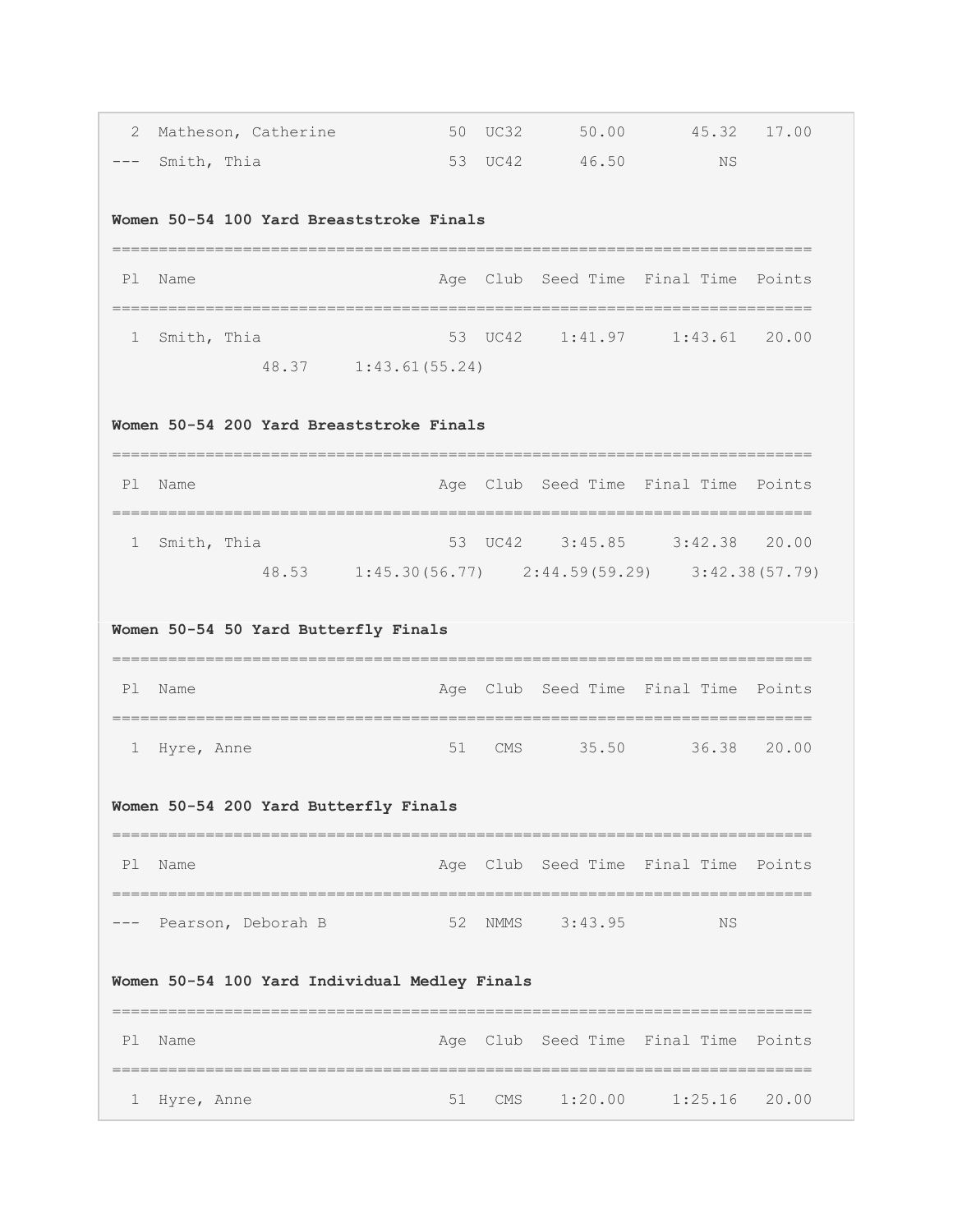# 38.94 1:25.16(46.22)

#### **Women 55-59 50 Yard Freestyle Finals**

# ===========================================================================

| P1           | Name                |    |            |       | Club Seed Time Final Time Points |       |
|--------------|---------------------|----|------------|-------|----------------------------------|-------|
|              |                     |    |            |       |                                  |       |
| $\mathbf{1}$ | Garnier, Kathy L    | 58 | <b>CMS</b> | 28.50 | 27.81                            | 20.00 |
| 2            | Campbell, Ellen A   | 55 | <b>CMS</b> | 30.00 | 30.30                            | 17.00 |
| 3            | Eldridge, Audrey L  | 56 | <b>CMS</b> | 33.50 | 34.79                            | 16.00 |
| 4            | Maldonado, Margaret | 59 | <b>CMS</b> | 35.00 | 35.62                            | 15.00 |
| 5            | Nolte, Susan D      | 57 | <b>CMS</b> | 38.00 | 39.11                            | 14.00 |

#### **Women 55-59 100 Yard Freestyle Finals**

| P1 | Name                |       |                |    |            |         | Age Club Seed Time Final Time Points |       |
|----|---------------------|-------|----------------|----|------------|---------|--------------------------------------|-------|
|    |                     |       |                |    |            |         |                                      |       |
|    | 1 Garnier, Kathy L  |       |                | 58 | CMS        | 1:03.00 | $1:02.43$ 20.00                      |       |
|    |                     | 29.86 | 1:02.43(32.57) |    |            |         |                                      |       |
| 2  | Maldonado, Margaret |       |                | 59 | <b>CMS</b> | 1:15.00 | 1:17.73                              | 17.00 |
|    |                     | 37.18 | 1:17.73(40.55) |    |            |         |                                      |       |

#### **Women 55-59 500 Yard Freestyle Finals**

# =========================================================================== Pl Name Age Club Seed Time Final Time Points =========================================================================== 1 Garnier, Kathy L 58 CMS 6:25.00 6:09.84 20.00 33.06 1:09.34(36.28) 1:45.80(36.46) 2:23.62(37.82) 3:01.03(37.41) 3:38.58(37.55) 4:17.23(38.65) 4:55.10(37.87) 5:33.21(38.11) 6:09.84(36.63)

# **Women 55-59 50 Yard Backstroke Finals**

| Pl Name |  | Age Club Seed Time Final Time Points |  |
|---------|--|--------------------------------------|--|
|         |  |                                      |  |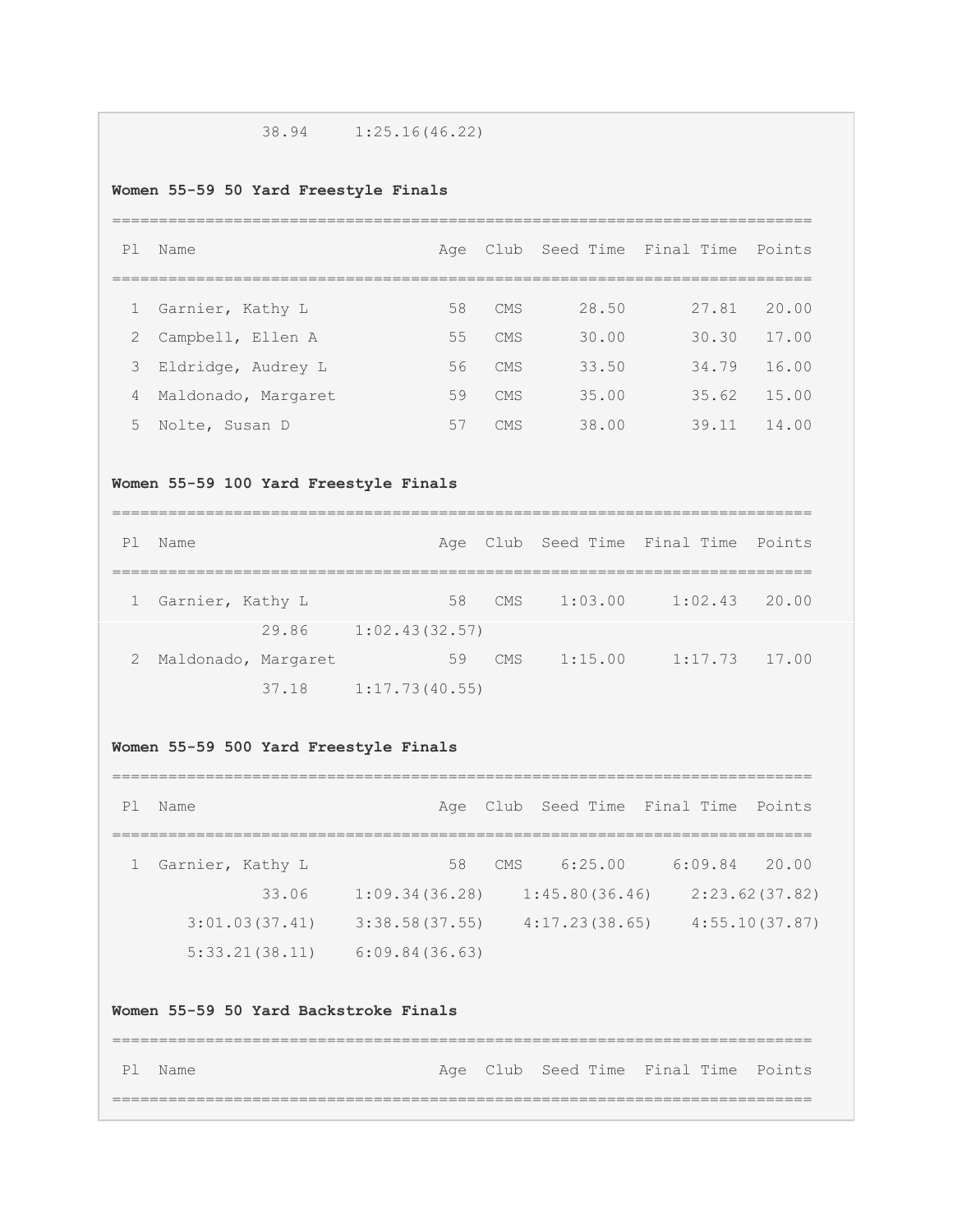| 1  | Cotton, Suzy L                           | 59                                      | <b>CMS</b> | 33.50                                                 | 34.33                                | 20.00                            |
|----|------------------------------------------|-----------------------------------------|------------|-------------------------------------------------------|--------------------------------------|----------------------------------|
|    | Women 55-59 100 Yard Backstroke Finals   |                                         |            |                                                       |                                      |                                  |
| P1 | Name                                     |                                         |            |                                                       | Age Club Seed Time Final Time Points |                                  |
| 1  | Cotton, Suzy L                           | 59                                      | CMS        |                                                       | $1:12.50$ $1:14.58$                  | 20.00                            |
|    |                                          | $36.48$ 1:14.58(38.10)                  |            |                                                       |                                      |                                  |
|    | Women 55-59 200 Yard Backstroke Finals   |                                         |            |                                                       |                                      |                                  |
| P1 | Name                                     |                                         |            |                                                       | Age Club Seed Time Final Time Points |                                  |
| 1  | Cotton, Suzy L                           | 59                                      | CMS        |                                                       | 2:39.90 2:36.59 20.00                |                                  |
|    |                                          |                                         |            | 36.67 1:15.34 (38.67) 1:55.86 (40.52) 2:36.59 (40.73) |                                      |                                  |
|    | Women 55-59 50 Yard Breaststroke Finals  |                                         |            |                                                       |                                      |                                  |
| P1 | Name                                     |                                         |            |                                                       | Age Club Seed Time Final Time Points |                                  |
| 1  | Campbell, Ellen A                        | 55                                      | <b>CMS</b> | 37.80                                                 | 39.77                                |                                  |
| 2  | Garnier, Kathy L                         | 58                                      | <b>CMS</b> | 45.00                                                 | 42.34                                |                                  |
| 3  | Eldridge, Audrey L                       | 56                                      | <b>CMS</b> | 44.00                                                 | 46.09                                |                                  |
| 4  | Nolte, Susan D                           | 57                                      | <b>CMS</b> | 47.00                                                 | 49.16                                | 20.00<br>17.00<br>16.00<br>15.00 |
|    | Women 55-59 100 Yard Breaststroke Finals |                                         |            |                                                       |                                      |                                  |
|    | P1 Name                                  |                                         |            |                                                       | Age Club Seed Time Final Time Points |                                  |
| 1  | Campbell, Ellen A                        | =================================<br>55 | CMS        |                                                       | $1:23.70$ $1:25.48$ 20.00            |                                  |
|    |                                          | $40.34$ $1:25.48(45.14)$                |            |                                                       |                                      |                                  |
| 2  | Nolte, Susan D                           |                                         |            |                                                       | 57 CMS 1:45.00 1:46.54 17.00         |                                  |

г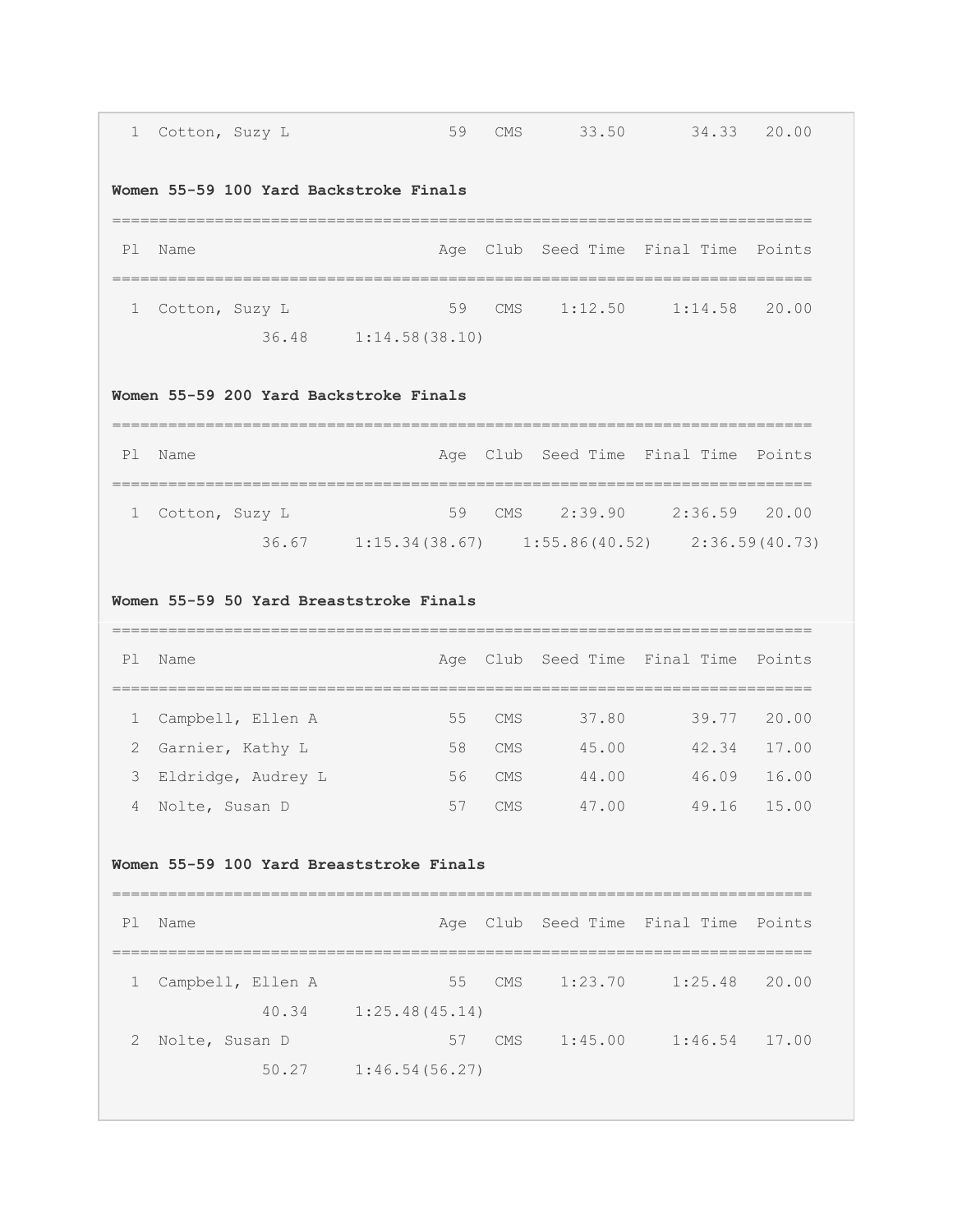#### **Women 55-59 200 Yard Breaststroke Finals**

| P1 Name             |  |  |                | Age Club Seed Time Final Time Points                       |  |
|---------------------|--|--|----------------|------------------------------------------------------------|--|
|                     |  |  |                |                                                            |  |
| 1 Campbell, Ellen A |  |  | 55 CMS 2:57.50 | $3:02.53$ 20.00                                            |  |
|                     |  |  |                | $41.55$ $1:27.96(46.41)$ $2:15.25(47.29)$ $3:02.53(47.28)$ |  |

# **Women 55-59 100 Yard Individual Medley Finals**

| P1           | Name               |       |                |        |         | Age Club Seed Time Final Time Points |  |
|--------------|--------------------|-------|----------------|--------|---------|--------------------------------------|--|
|              |                    |       |                |        |         |                                      |  |
| $\mathbf{1}$ | Campbell, Ellen A  |       |                | 55 CMS | 1:19.60 | $1:19.04$ 20.00                      |  |
|              |                    | 36.08 | 1:19.04(42.96) |        |         |                                      |  |
|              | --- Cotton, Suzy L |       | 59             | CMS    | 1:15.00 | ΝS                                   |  |

# **Women 60-64 50 Yard Freestyle Finals**

| P <sub>1</sub> | Name              |    |        |       | Age Club Seed Time Final Time Points |             |
|----------------|-------------------|----|--------|-------|--------------------------------------|-------------|
|                |                   |    |        |       |                                      |             |
|                | 1 Bennett, Lisa A |    | 62 CMS | 29.50 |                                      | 29.82 20.00 |
|                | 2 Whittmore, Lisa | 61 | CMS.   | 37.00 |                                      | 33.65 17.00 |

# **Women 60-64 100 Yard Freestyle Finals**

| Ρl | Name              |                      |                    | Age Club Seed Time Final Time Points |  |
|----|-------------------|----------------------|--------------------|--------------------------------------|--|
|    |                   |                      |                    |                                      |  |
|    | 1 Whittmore, Lisa |                      | $61$ CMS $1:22.00$ | $1:15.72$ 20.00                      |  |
|    |                   | 36.14 1:15.72(39.58) |                    |                                      |  |

# **Women 60-64 200 Yard Freestyle Finals**

| Pl Name           |    |     |         | Age Club Seed Time Final Time Points |  |
|-------------------|----|-----|---------|--------------------------------------|--|
|                   |    |     |         |                                      |  |
| 1 Whittmore, Lisa | 61 | CMS | 2:55.00 | 2:52.00 20.00                        |  |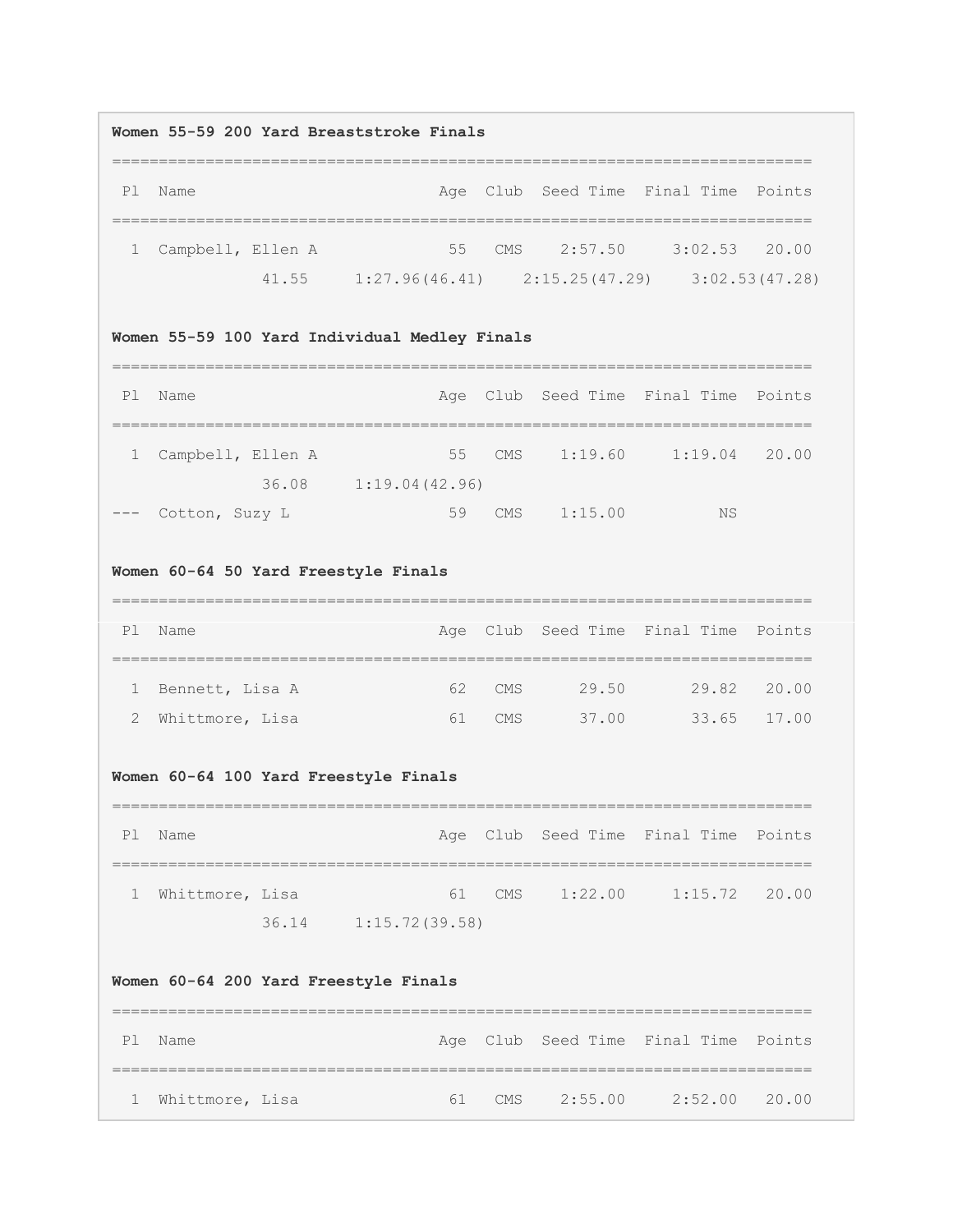# 39.44 1:22.30(42.86) 2:07.41(45.11) 2:52.00(44.59)

#### **Women 60-64 50 Yard Backstroke Finals**

| P1 | Name                |            |       | Age Club Seed Time Final Time Points |
|----|---------------------|------------|-------|--------------------------------------|
|    |                     |            |       |                                      |
|    | --- Bennett, Lisa A | $62$ $CMS$ | 36 00 | NS                                   |

#### **Women 60-64 50 Yard Breaststroke Finals**

| P <sub>1</sub> | Name              |    |        |       | Age Club Seed Time Final Time Points |             |
|----------------|-------------------|----|--------|-------|--------------------------------------|-------------|
|                |                   |    |        |       |                                      |             |
|                | 1 Bennett, Lisa A |    | 62 CMS | 38.00 | 37.97                                | 20.00       |
|                | 2 Whittmore, Lisa | 61 | CMS    | 50.00 |                                      | 45.86 17.00 |

#### **Women 60-64 100 Yard Breaststroke Finals**

| P <sub>1</sub> | Name              |                        |  |                  | Age Club Seed Time Final Time Points |  |
|----------------|-------------------|------------------------|--|------------------|--------------------------------------|--|
|                |                   |                        |  |                  |                                      |  |
|                | 1 Bennett, Lisa A |                        |  | 62 CMS $1:23.00$ | $1:25.51$ 20.00                      |  |
|                |                   | $39.76$ 1:25.51(45.75) |  |                  |                                      |  |

# **Women 60-64 100 Yard Individual Medley Finals**

| P <sub>1</sub> | Name            |                      |                  | Age Club Seed Time Final Time Points |  |
|----------------|-----------------|----------------------|------------------|--------------------------------------|--|
|                |                 |                      |                  |                                      |  |
|                | Bennett, Lisa A |                      | 62 CMS $1:14.50$ | $1:15.20$ 20.00                      |  |
|                |                 | 34.44 1:15.20(40.76) |                  |                                      |  |

### **Women 65-69 50 Yard Freestyle Finals**

| Pl Name              |        |       | Age Club Seed Time Final Time Points |             |
|----------------------|--------|-------|--------------------------------------|-------------|
|                      |        |       |                                      |             |
| 1 Maxfield, Teresa A | 66 CMS | 37.00 |                                      | 35.83 20.00 |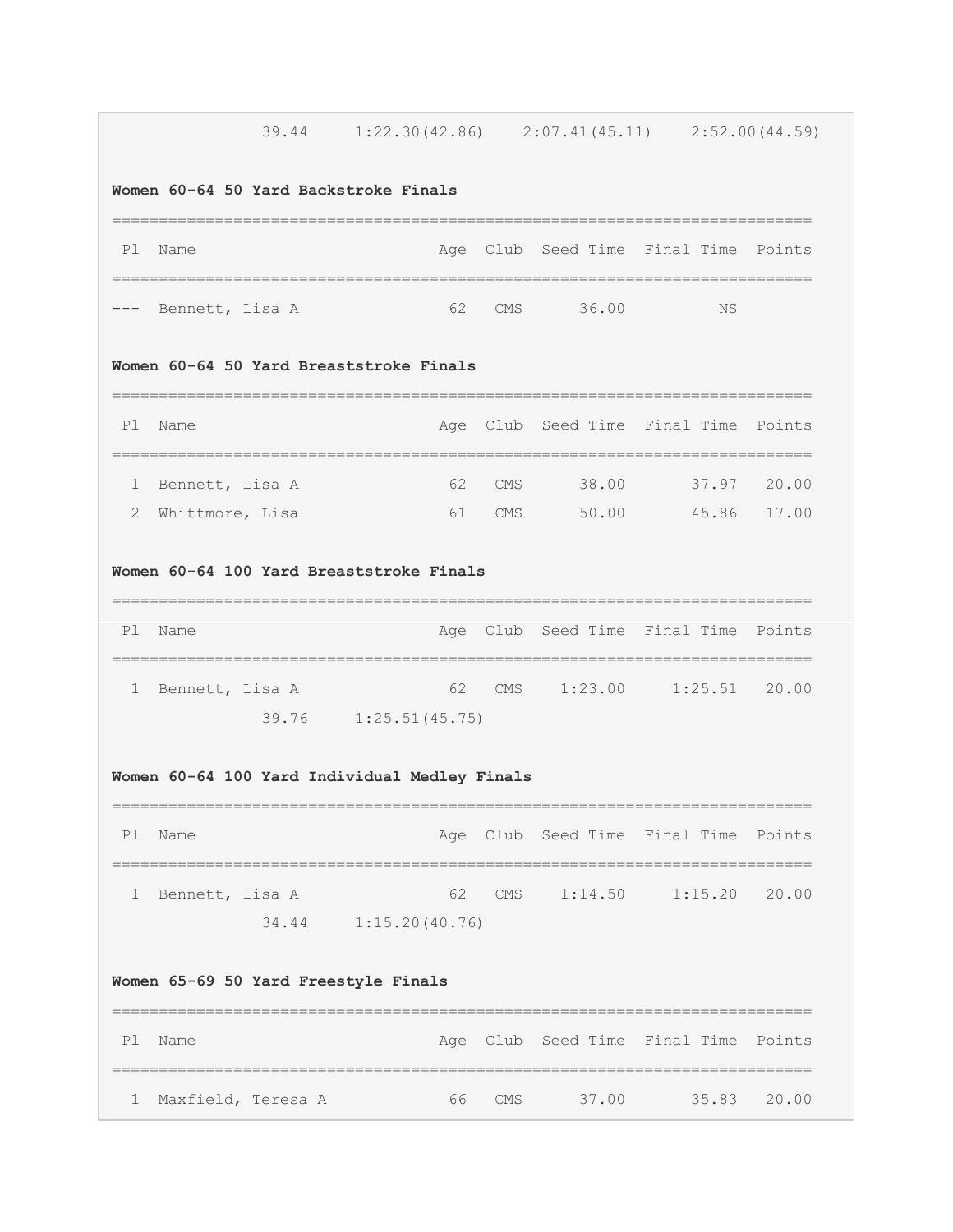#### **Women 65-69 100 Yard Freestyle Finals**

=========================================================================== Pl Name **Age Club Seed Time Final Time Points** =========================================================================== 1 Maxfield, Teresa A 66 CMS 1:18.00 1:22.77 20.00 39.47 1:22.77(43.30)

#### **Women 65-69 500 Yard Freestyle Finals**

| P1 | Name           |                |     |                | Age Club Seed Time Final Time Points |                |
|----|----------------|----------------|-----|----------------|--------------------------------------|----------------|
|    |                |                |     |                |                                      |                |
|    | Flynn, Cindy   | 65             | CMS | 8:30.00        | 7:47.73                              | 20.00          |
|    | 40.00          | 1:24.34(44.34) |     | 2:10.49(46.15) |                                      | 2:57.47(46.98) |
|    | 3:46.19(48.72) | 4:33.44(47.25) |     | 5:24.50(51.06) |                                      | 6:14.24(49.74) |
|    | 7:02.06(47.82) | 7:47.73(45.67) |     |                |                                      |                |

#### **Women 65-69 50 Yard Breaststroke Finals**

| Ρl | Name                 |            |       | Age Club Seed Time Final Time Points |             |
|----|----------------------|------------|-------|--------------------------------------|-------------|
|    |                      |            |       |                                      |             |
|    | 1 Maxfield, Teresa A | $66$ $CMS$ | 49 00 |                                      | 48.96 20.00 |

#### **Women 65-69 100 Yard Breaststroke Finals**

=========================================================================== Pl Name **Age Club Seed Time Final Time Points** =========================================================================== 1 Maxfield, Teresa A 66 CMS 1:46.00 1:45.90 20.00 50.58 1:45.90(55.32)

# **Women 65-69 50 Yard Butterfly Finals**

| Pl Name |  | Age Club Seed Time Final Time Points |  |
|---------|--|--------------------------------------|--|
|         |  |                                      |  |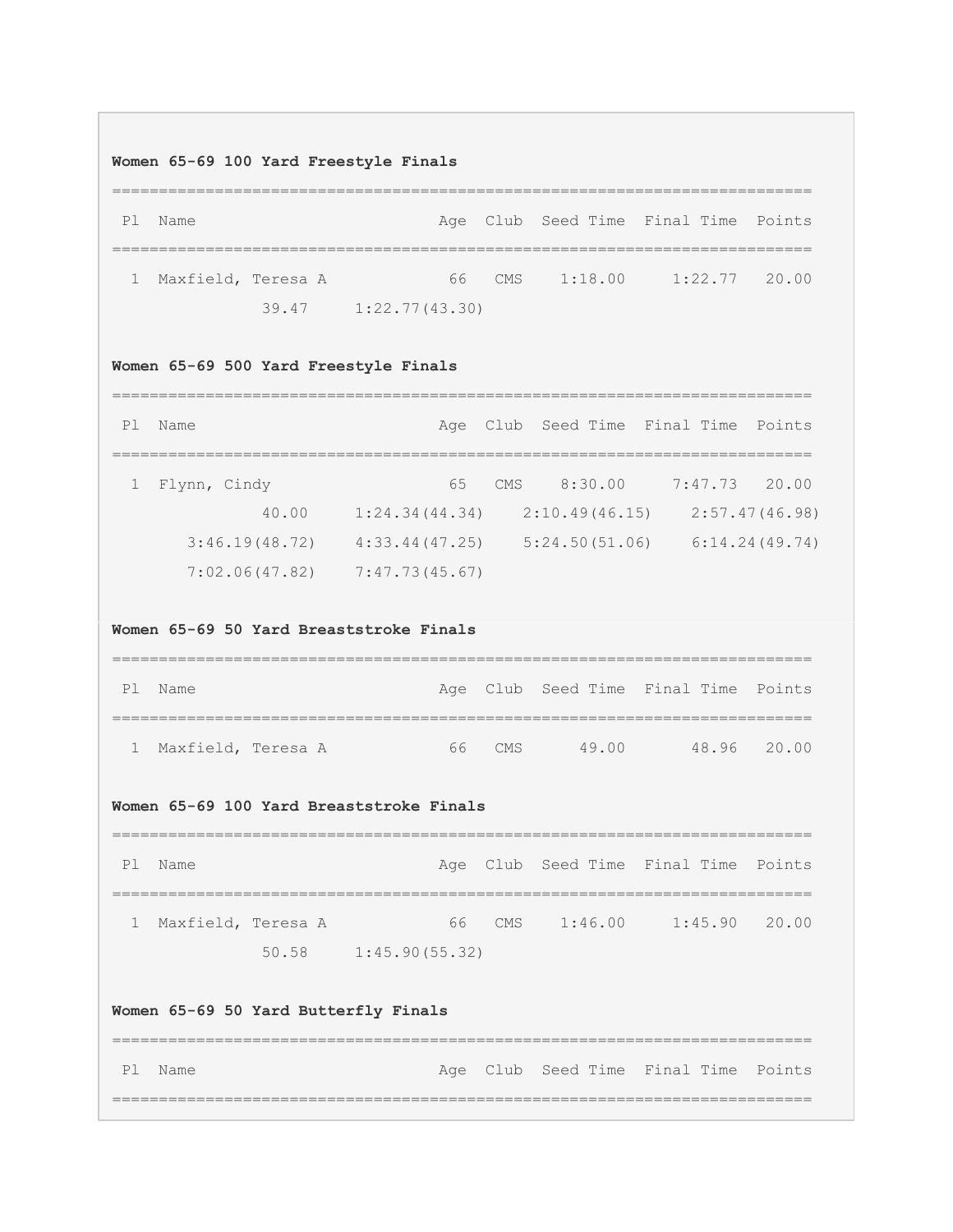| $\mathbf{1}$                          | Flynn, Cindy                                    | 65                      |  | CMS FOR THE COMPANY OF THE COMPANY OF THE COMPANY OF THE COMPANY OF THE COMPANY OF THE COMPANY OF THE COMPANY | 38.00 41.74 20.00                    |  |  |  |  |
|---------------------------------------|-------------------------------------------------|-------------------------|--|---------------------------------------------------------------------------------------------------------------|--------------------------------------|--|--|--|--|
|                                       | Women 65-69 100 Yard Individual Medley Finals   |                         |  |                                                                                                               |                                      |  |  |  |  |
| P1                                    | Name                                            |                         |  |                                                                                                               | Age Club Seed Time Final Time Points |  |  |  |  |
| 1                                     | Flynn, Cindy                                    | 42.88 1:30.32(47.44)    |  |                                                                                                               | 65 CMS 1:27.00 1:30.32 20.00         |  |  |  |  |
| 2                                     | Maxfield, Teresa A 66 CMS 1:37.00 1:37.38 17.00 | 46.35 1:37.38 (51.03)   |  |                                                                                                               |                                      |  |  |  |  |
| Women 70-74 50 Yard Freestyle Finals  |                                                 |                         |  |                                                                                                               |                                      |  |  |  |  |
|                                       | P1 Name                                         | ;=====================  |  |                                                                                                               | Age Club Seed Time Final Time Points |  |  |  |  |
| 1                                     | Mullane, Rebecca M                              |                         |  |                                                                                                               | 72 CMS 40.50 42.54 20.00             |  |  |  |  |
| Women 70-74 100 Yard Freestyle Finals |                                                 |                         |  |                                                                                                               |                                      |  |  |  |  |
| Pl                                    | -------------------------<br>Name               |                         |  |                                                                                                               | Age Club Seed Time Final Time Points |  |  |  |  |
| $\mathbf{1}$                          |                                                 | 44.62    1:32.53(47.91) |  |                                                                                                               |                                      |  |  |  |  |
|                                       | Women 70-74 50 Yard Backstroke Finals           |                         |  |                                                                                                               |                                      |  |  |  |  |
| P1                                    | Name                                            |                         |  |                                                                                                               | Age Club Seed Time Final Time Points |  |  |  |  |
| 1                                     | Mullane, Rebecca M                              |                         |  |                                                                                                               | 72 CMS 51.00 48.86 20.00             |  |  |  |  |
|                                       | Women 70-74 50 Yard Breaststroke Finals         |                         |  |                                                                                                               |                                      |  |  |  |  |
| P1                                    | Name                                            |                         |  |                                                                                                               | Age Club Seed Time Final Time Points |  |  |  |  |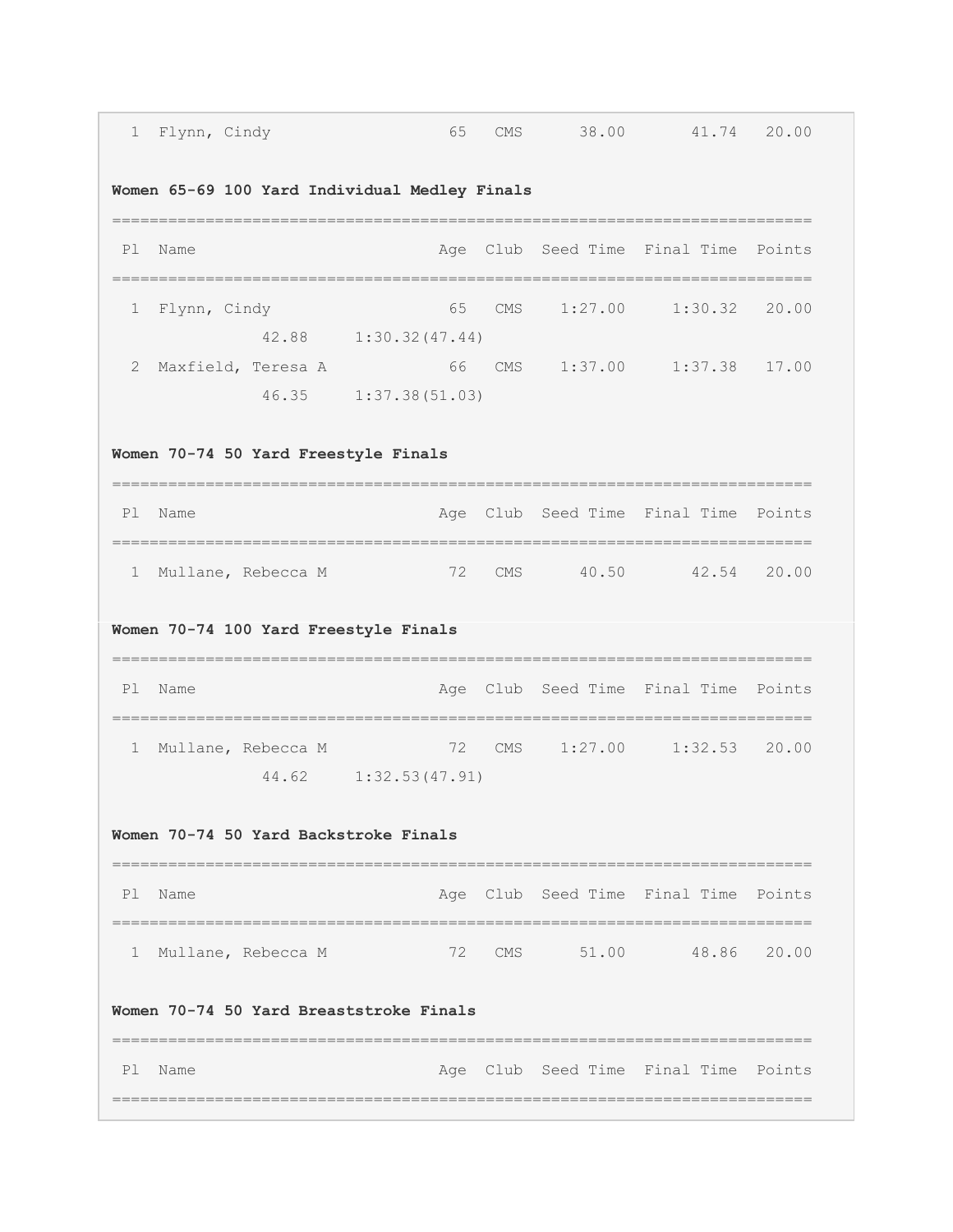| 1  | Mullane, Rebecca M                                                  | 72                                                  | CMS        | 52.50                         | 54.21 20.00                          |        |
|----|---------------------------------------------------------------------|-----------------------------------------------------|------------|-------------------------------|--------------------------------------|--------|
|    | Women 70-74 100 Yard Individual Medley Finals                       |                                                     |            |                               |                                      |        |
| P1 | Name                                                                |                                                     |            | Age Club Seed Time Final Time |                                      | Points |
| 1  | Mullane, Rebecca M                                                  | 72                                                  |            |                               | CMS 1:46.00 1:44.03 20.00            |        |
|    |                                                                     | $50.43$ $1:44.03(53.60)$                            |            |                               |                                      |        |
|    | Men's Results [Women   Relays]                                      |                                                     |            |                               |                                      |        |
|    | Men 18-24 200 Yard Freestyle Finals                                 |                                                     |            |                               |                                      |        |
| P1 | Name                                                                |                                                     |            |                               | Age Club Seed Time Final Time Points |        |
| ı. | Meyer, Philip                                                       | 24                                                  |            |                               | CMS 2:00.93 2:01.50 20.00            |        |
|    |                                                                     | 28.38 59.81 (31.43) 1:31.06 (31.25) 2:01.50 (30.44) |            |                               |                                      |        |
|    | Men 18-24 500 Yard Freestyle Finals                                 |                                                     |            |                               |                                      |        |
| P1 | Name                                                                |                                                     |            |                               | Age Club Seed Time Final Time Points |        |
| 1  | Meyer, Philip                                                       | 24                                                  | <b>CMS</b> | 5:32.40                       | 5:34.45                              | 20.00  |
|    |                                                                     | 28.67 1:01.15(32.48) 1:34.80(33.65) 2:08.91(34.11)  |            |                               |                                      |        |
|    | $2:43.21(34.30)$ $3:17.63(34.42)$ $3:51.98(34.35)$ $4:26.65(34.67)$ |                                                     |            |                               |                                      |        |
|    | $5:00.51(33.86)$ $5:34.45(33.94)$                                   |                                                     |            |                               |                                      |        |
|    | Men 25-29 50 Yard Freestyle Finals                                  |                                                     |            |                               |                                      |        |
| Pl | Name                                                                |                                                     |            | Age Club Seed Time Final Time |                                      | Points |
| 1  | Parker, Steve                                                       | 25                                                  | CMS        | 28.00                         | 27.33                                | 20.00  |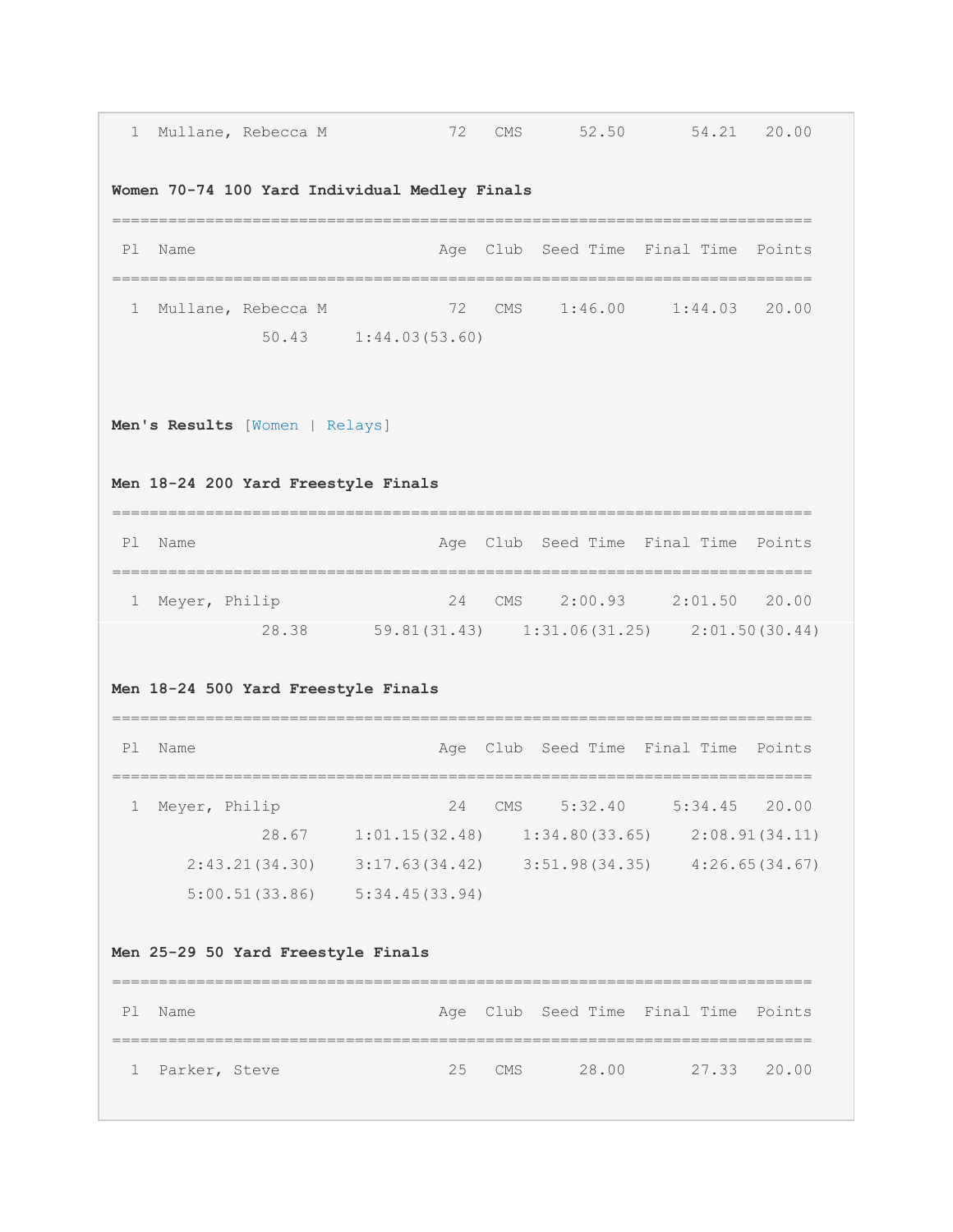#### **Men 25-29 100 Yard Freestyle Finals**

=========================================================================== Pl Name **Age Club Seed Time Final Time Points** =========================================================================== 1 Parker, Steve 25 CMS 1:00.00 59.93 20.00 28.49 59.93(31.44)

#### **Men 25-29 200 Yard Freestyle Finals**

| P1 | Name            |       |                |     |            |                                     | Age Club Seed Time Final Time Points |                |
|----|-----------------|-------|----------------|-----|------------|-------------------------------------|--------------------------------------|----------------|
|    |                 |       |                |     |            |                                     |                                      |                |
|    | Paknys, Ramunas |       |                | 27  | CMS        | 1:45.00                             | 1:47.93                              | 20.00          |
|    |                 | 24.77 |                |     |            | $52, 26(27, 49)$ $1:20, 14(27, 88)$ |                                      | 1:47.93(27.79) |
|    | Parker, Steve   |       |                | 2.5 | <b>CMS</b> | 2:15.00                             | 2:16.03                              | 17.00          |
|    |                 | 29.19 | 1:02.97(33.78) |     |            | 1:39.61(36.64)                      |                                      | 2:16.03(36.42) |

#### **Men 25-29 500 Yard Freestyle Finals**

| P1 | Name          |                |                |     |                | Age Club Seed Time Final Time Points |                |
|----|---------------|----------------|----------------|-----|----------------|--------------------------------------|----------------|
|    |               |                |                |     |                |                                      |                |
|    | Parker, Steve |                | 2.5            | CMS | 6:00.00        | 6:07.76                              | 20.00          |
|    |               | 29.67          | 1:03.51(33.84) |     | 1:39.18(35.67) |                                      | 2:15.82(36.64) |
|    |               | 2:53.14(37.32) | 3:31.45(38.31) |     | 4:10.53(39.08) |                                      | 4:50.04(39.51) |
|    |               | 5:29.37(39.33) | 6:07.76(38.39) |     |                |                                      |                |

#### **Men 25-29 100 Yard Backstroke Finals**

=========================================================================== Pl Name **Age Club Seed Time Final Time Points** =========================================================================== 1 Paknys, Ramunas 27 CMS 49.99 53.78 20.00 26.07 53.78(27.71)

# **Men 25-29 200 Yard Backstroke Finals**

===========================================================================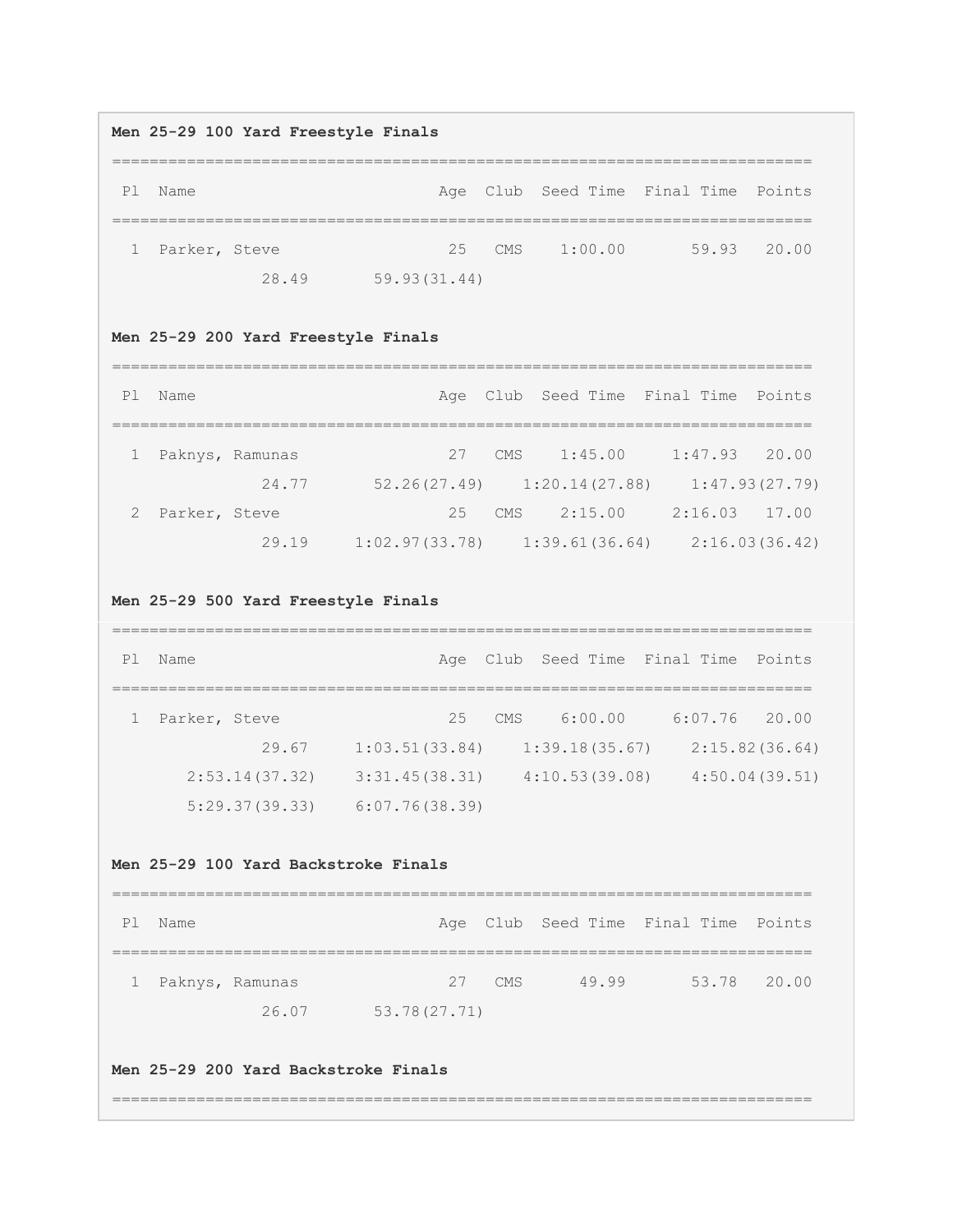| Pl Name           |       |              |    | Age Club Seed Time Final Time Points |  |                 |
|-------------------|-------|--------------|----|--------------------------------------|--|-----------------|
|                   |       |              |    |                                      |  |                 |
| 1 Paknys, Ramunas |       |              | 27 | CMS 1:50.17                          |  | $1:57.28$ 20.00 |
|                   | 27.12 | 56.77(29.65) |    | $1:27.17(30.40)$ $1:57.28(30.11)$    |  |                 |

# **Men 25-29 100 Yard Individual Medley Finals**

| P1 Name         |       |                |  | Age Club Seed Time Final Time Points |  |
|-----------------|-------|----------------|--|--------------------------------------|--|
|                 |       |                |  |                                      |  |
| 1 Parker, Steve |       |                |  | 25 CMS 1:10.00 1:09.13 20.00         |  |
|                 | 33.04 | 1:09.13(36.09) |  |                                      |  |

# **Men 35-39 50 Yard Freestyle Finals**

| P1 | Name             |          |       | Age Club Seed Time Final Time Points |             |
|----|------------------|----------|-------|--------------------------------------|-------------|
|    |                  |          |       |                                      |             |
|    | 1 Colvert, Brian | $35$ CMS | 23.20 | 24.09                                | 20.00       |
|    | 2 Davis, Aaron   | 39 OEVT  | 30.00 |                                      | 27.52 17.00 |

# **Men 35-39 100 Yard Freestyle Finals**

| P1           | Name             |                |      |         | Age Club Seed Time Final Time Points |       |
|--------------|------------------|----------------|------|---------|--------------------------------------|-------|
|              |                  |                |      |         |                                      |       |
| $\mathbf{1}$ | Ladrow, Andrew W | 38             | CMS  | 51.82   | 55.68                                | 20.00 |
|              | 26.29            | 55.68(29.39)   |      |         |                                      |       |
| 2            | Davis, Aaron     | 39             | OEVT | 1:10.00 | 1:00.88                              | 17.00 |
|              | 29.43            | 1:00.88(31.45) |      |         |                                      |       |
| 3            | Parry, Joshua K  | 37             | CMS  | 1:30.00 | 1:12.78                              | 16.00 |
|              | 35.91            | 1:12.78(36.87) |      |         |                                      |       |

# **Men 35-39 200 Yard Freestyle Finals**

| Pl Name |  | Age Club Seed Time Final Time Points |  |  |
|---------|--|--------------------------------------|--|--|
|         |  |                                      |  |  |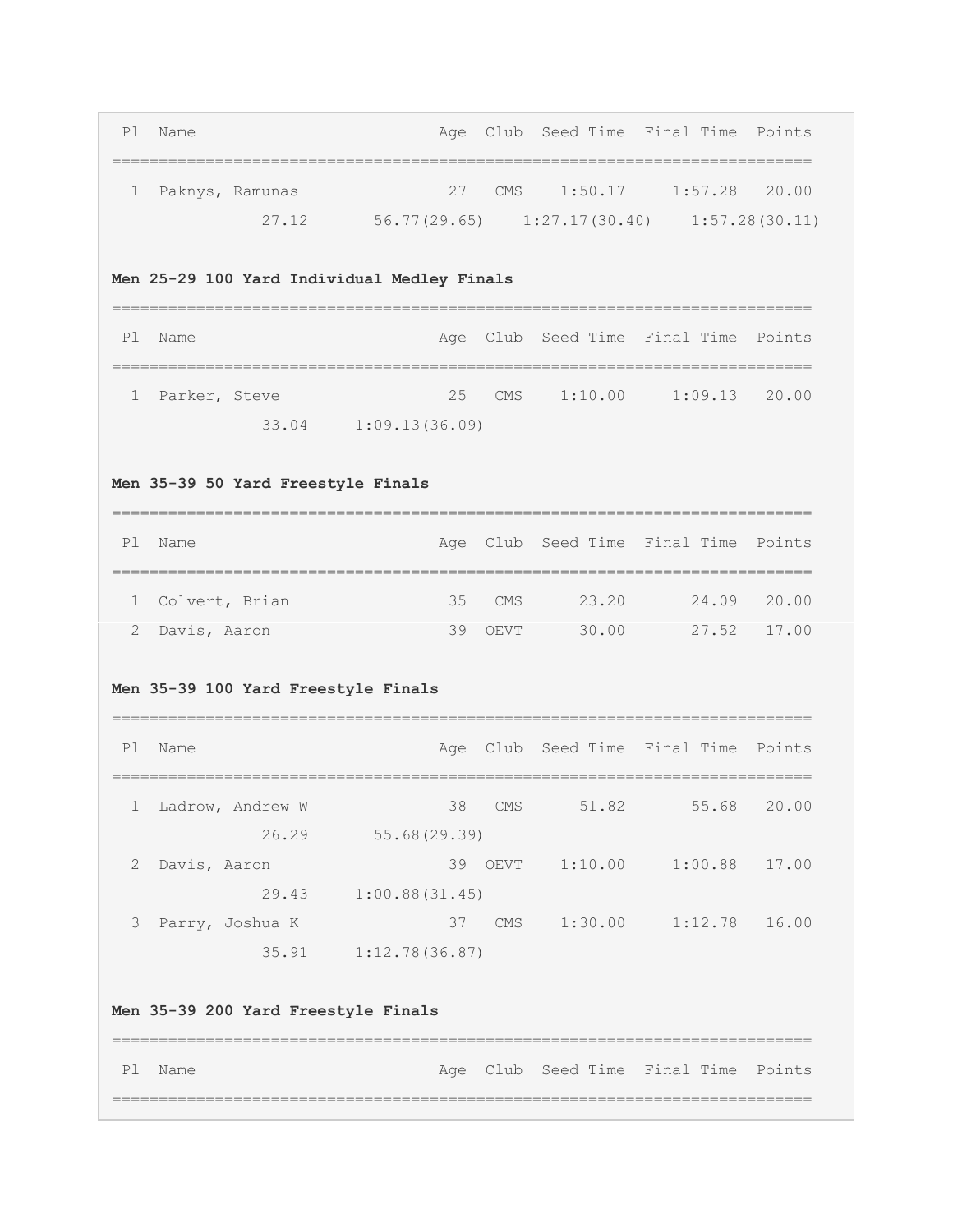| 1            | Ladrow, Andrew W                                                             | 38                                                      |     | CMS 1:52.97 2:02.25 20.00            |                           |        |
|--------------|------------------------------------------------------------------------------|---------------------------------------------------------|-----|--------------------------------------|---------------------------|--------|
|              | 27.47                                                                        | $58.30(30.83)$ $1:29.83(31.53)$ $2:02.25(32.42)$        |     |                                      |                           |        |
|              | Men 35-39 50 Yard Backstroke Finals                                          |                                                         |     |                                      |                           |        |
| P1           | Name                                                                         |                                                         |     | Age Club Seed Time Final Time        |                           | Points |
| $\mathbf{1}$ | Colvert, Brian                                                               | 35                                                      |     | CMS 26.20 26.84 20.00                |                           |        |
|              | Men 35-39 50 Yard Breaststroke Finals                                        |                                                         |     |                                      |                           |        |
| P1           | Name                                                                         |                                                         |     | Age Club Seed Time Final Time Points |                           |        |
| 1            | Trinidad, Reuben D                                                           | 39                                                      | CMS |                                      | 28.00 28.23 20.00         |        |
|              | Men 35-39 100 Yard Breaststroke Finals<br>================================== |                                                         |     |                                      |                           |        |
| P1           | Name                                                                         |                                                         |     | Age Club Seed Time Final Time Points |                           |        |
| 1            | Trinidad, Reuben D                                                           | $\sim$ 39<br>28.45 1:00.39(31.94)                       | CMS |                                      | $1:01.50$ $1:00.39$ 20.00 |        |
| 2            | Parry, Joshua K<br>42.11                                                     | 37<br>1:31.65(49.54)                                    |     | CMS 1:40.00 1:31.65 17.00            |                           |        |
|              | Men 35-39 200 Yard Breaststroke Finals                                       |                                                         |     |                                      |                           |        |
| P1           | Name                                                                         |                                                         |     | Age Club Seed Time Final Time Points |                           |        |
| 1            | Trinidad, Reuben D                                                           | $30.66$ 1:05.68 (35.02) 1:40.43 (34.75) 2:15.62 (35.19) |     | 39 CMS 2:18.50 2:15.62 20.00         |                           |        |
|              | Men 35-39 50 Yard Butterfly Finals                                           |                                                         |     |                                      |                           |        |
| P1           | Name                                                                         |                                                         |     | Age Club Seed Time Final Time Points |                           |        |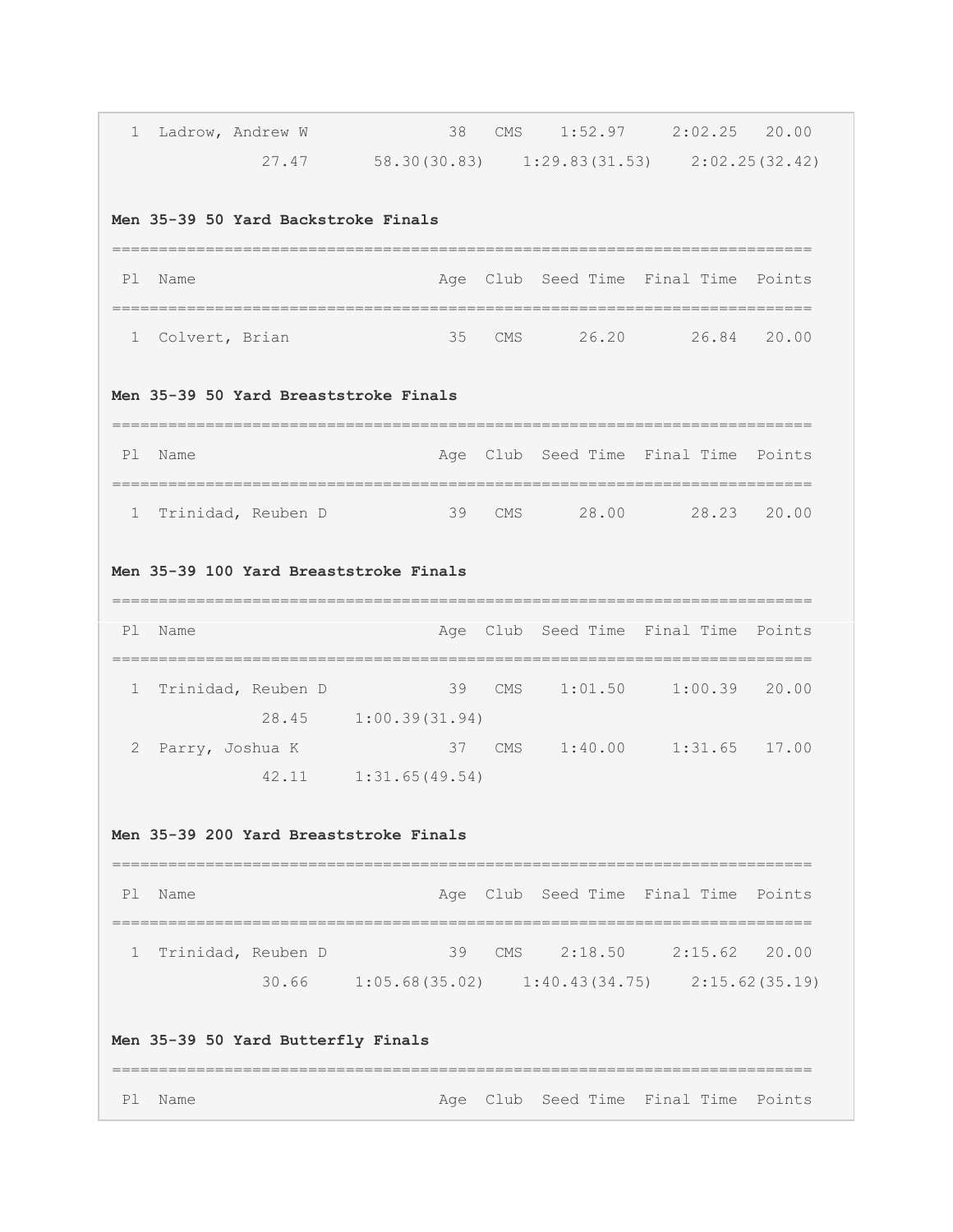| 1            | Colvert, Brian                                 | 35                                                 | CMS  | 25.20 | 25.42                                | 20.00 |
|--------------|------------------------------------------------|----------------------------------------------------|------|-------|--------------------------------------|-------|
| 2            | Davis, Aaron                                   | 39                                                 | OEVT |       | 32.00 29.27                          | 17.00 |
|              | Men 35-39 100 Yard Butterfly Finals            |                                                    |      |       |                                      |       |
| P1           | ======================================<br>Name | Age                                                |      |       | Club Seed Time Final Time Points     |       |
| 1            | Colvert, Brian                                 | 35                                                 | CMS  |       | 55.20 57.72                          | 20.00 |
|              |                                                | 27.26 57.72(30.46)                                 |      |       |                                      |       |
|              | Men 35-39 100 Yard Individual Medley Finals    |                                                    |      |       |                                      |       |
| P1           | Name                                           |                                                    |      |       | Age Club Seed Time Final Time Points |       |
| 1            | Trinidad, Reuben D                             | -------------------------<br>39                    | CMS  |       | 58.00 59.02                          | 20.00 |
|              | 28.58                                          | 59.02(30.44)                                       |      |       |                                      |       |
|              |                                                |                                                    |      |       |                                      |       |
| 2            | Parry, Joshua K                                | 37                                                 |      |       | CMS 1:25.00 1:22.67 17.00            |       |
|              | 39.39                                          | 1:22.67(43.28)                                     |      |       |                                      |       |
|              | Men 35-39 200 Yard Individual Medley Finals    |                                                    |      |       |                                      |       |
|              | Name                                           | Age                                                |      |       | Club Seed Time Final Time Points     |       |
| $\mathbf{1}$ | Trinidad, Reuben D                             | 39                                                 |      |       | CMS 2:12.50 2:14.34 20.00            |       |
| P1           |                                                | 28.34 1:06.25(37.91) 1:41.88(35.63) 2:14.34(32.46) |      |       |                                      |       |
|              | 2 Parry, Joshua K                              |                                                    |      |       | 37 CMS 3:00.00 3:14.73 17.00         |       |
|              |                                                | 38.65 1:27.96(49.31) 2:27.48(59.52) 3:14.73(47.25) |      |       |                                      |       |
|              | Men 40-44 50 Yard Freestyle Finals             |                                                    |      |       |                                      |       |
|              | Pl Name                                        | -------------------------------                    |      |       | Age Club Seed Time Final Time Points |       |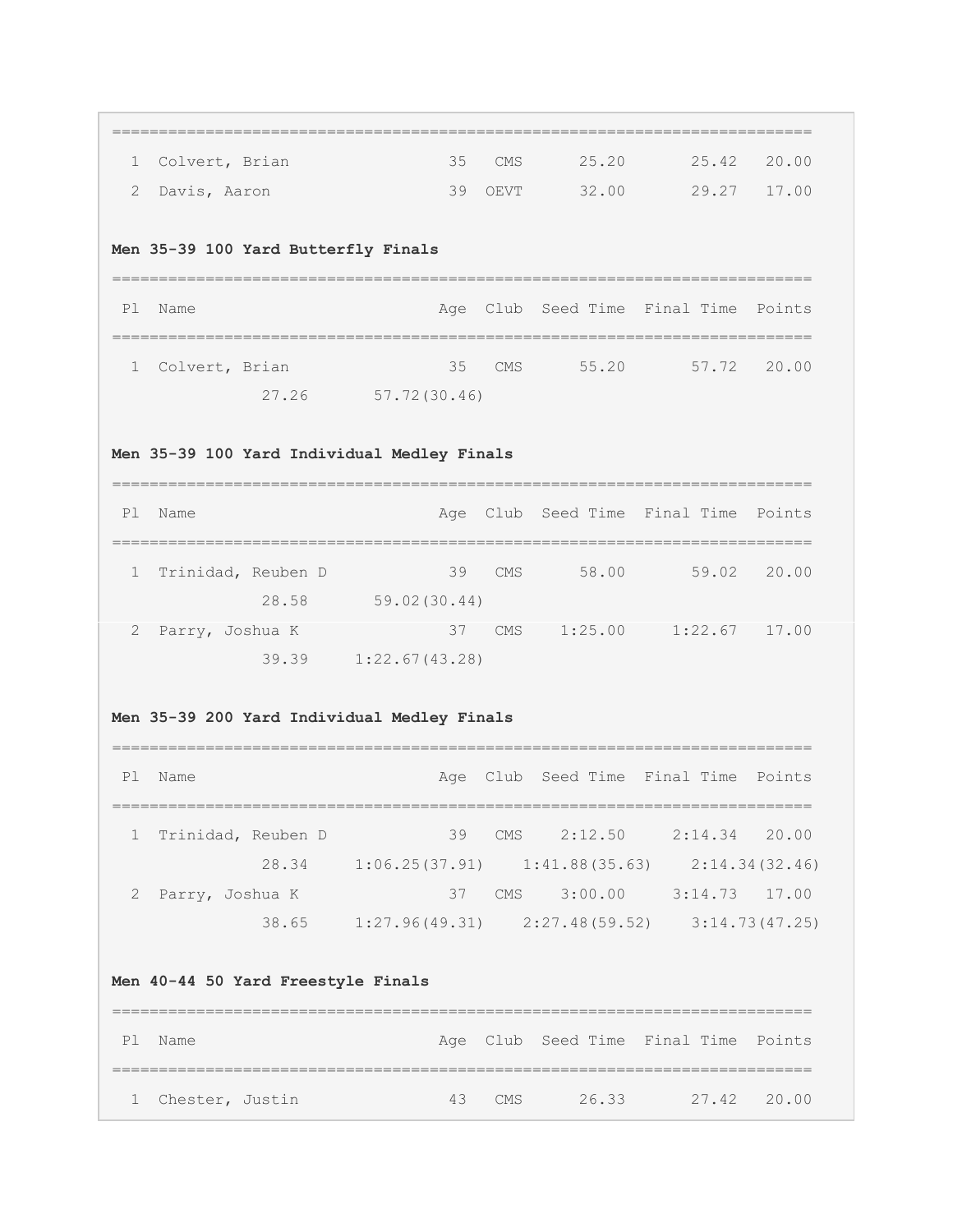| 2 Newbrough, Nathan D | 44 | CMS     | 32.50 | 29.62 17.00 |  |
|-----------------------|----|---------|-------|-------------|--|
| 3 Kollmeyer, Brian M  |    | 40 CMS  | 30.19 | 30.59 16.00 |  |
| 4 Loose, Matt         |    | 41 UC32 | 32.63 | 32.51 15.00 |  |

# **Men 40-44 100 Yard Freestyle Finals**

| P1             | Name                |       |                | Age |            |         | Club Seed Time Final Time Points |       |
|----------------|---------------------|-------|----------------|-----|------------|---------|----------------------------------|-------|
| $\mathbf{1}$   | Chester, Justin     |       |                | 43  | <b>CMS</b> | 1:00.79 | 1:03.01                          | 20.00 |
|                |                     | 29.46 | 1:03.01(33.55) |     |            |         |                                  |       |
| $\overline{2}$ | Newbrough, Nathan D |       |                | 44  | <b>CMS</b> | 1:10.00 | 1:06.71                          | 17.00 |
|                |                     | 31.56 | 1:06.71(35.15) |     |            |         |                                  |       |
| 3              | Kollmeyer, Brian M  |       |                | 40  | <b>CMS</b> | 1:11.65 | 1:11.37                          | 16.00 |
|                |                     | 32.61 | 1:11.37(38.76) |     |            |         |                                  |       |
| 4              | Loose, Matt         |       |                | 41  | UC32       | 1:12.30 | 1:13.88                          | 15.00 |
|                |                     | 34.62 | 1:13.88(39.26) |     |            |         |                                  |       |

# **Men 40-44 200 Yard Freestyle Finals**

| Ρl | Name                |       |                                   |     | Age Club Seed Time Final Time Points |                 |                |
|----|---------------------|-------|-----------------------------------|-----|--------------------------------------|-----------------|----------------|
|    |                     |       |                                   |     |                                      |                 |                |
|    | Newbrough, Nathan D |       | 44                                | CMS | 2:40.00                              | $2:29.08$ 20.00 |                |
|    |                     | 33.39 | $1:11.25(37.86)$ $1:50.53(39.28)$ |     |                                      |                 | 2:29.08(38.55) |

#### **Men 40-44 50 Yard Backstroke Finals**

| Pl Name           |        |       | Age Club Seed Time Final Time Points |             |
|-------------------|--------|-------|--------------------------------------|-------------|
|                   |        |       |                                      |             |
| 1 Chester, Justin | 43 CMS | 37.05 |                                      | 42.16 20.00 |

# **Men 40-44 50 Yard Breaststroke Finals**

| Pl Name |  | Age Club Seed Time Final Time Points |  |
|---------|--|--------------------------------------|--|
|         |  |                                      |  |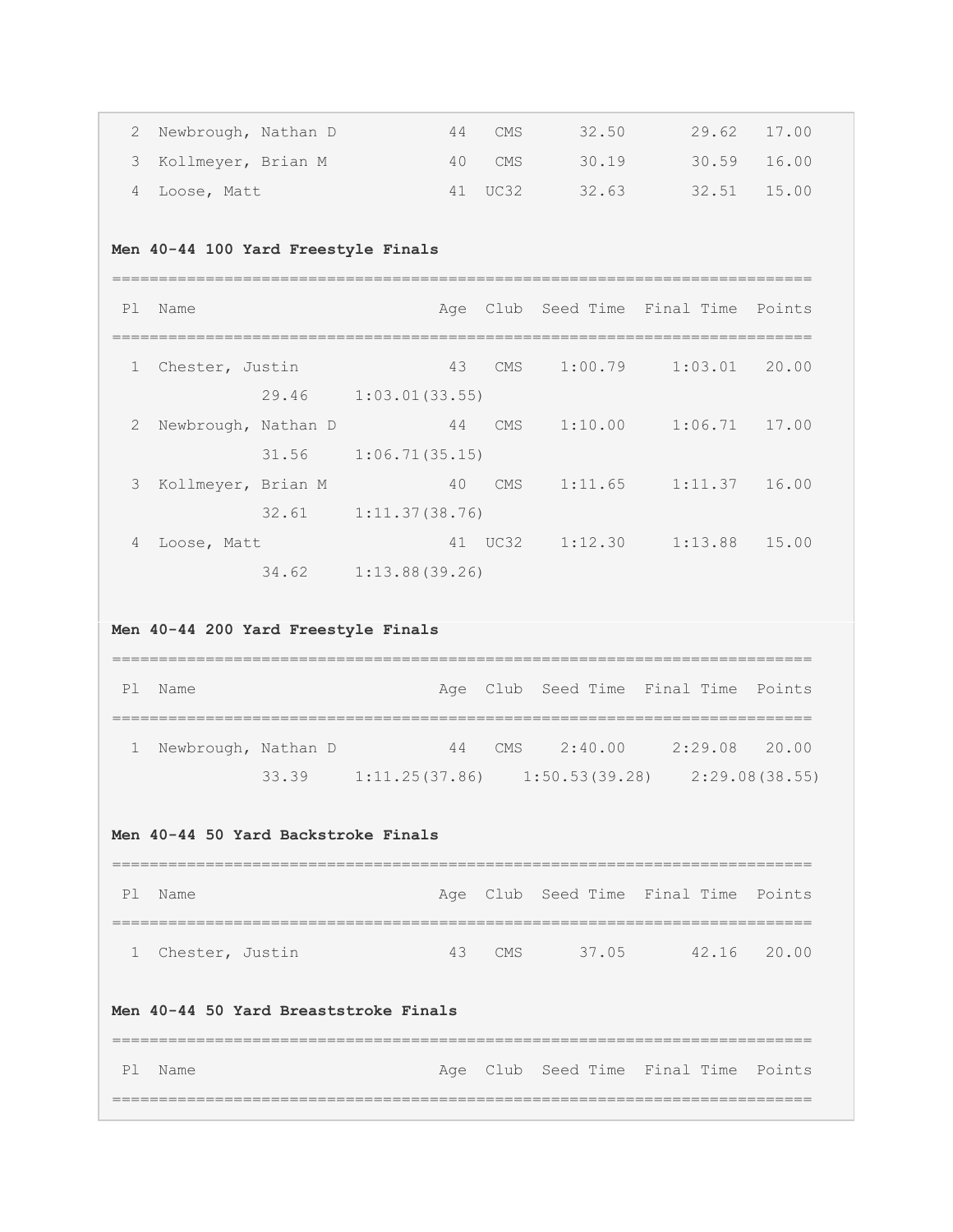| 1                                   | Loose, Matt                                 | 41                   | UC32       | 42.04   | 40.69                                | 20.00  |  |  |  |  |
|-------------------------------------|---------------------------------------------|----------------------|------------|---------|--------------------------------------|--------|--|--|--|--|
| 2                                   | Newbrough, Nathan D                         | 44                   | <b>CMS</b> | 46.00   | 42.89                                | 17.00  |  |  |  |  |
| 3                                   | Kollmeyer, Brian M                          | 40                   | CMS        | 42.13   | 42.92                                | 16.00  |  |  |  |  |
|                                     | Men 40-44 50 Yard Butterfly Finals          |                      |            |         |                                      |        |  |  |  |  |
| Pl                                  | Name                                        | Age                  |            |         | Club Seed Time Final Time            | Points |  |  |  |  |
| ı.                                  | Loose, Matt                                 | 41                   | UC32       | 37.19   | 37.37                                | 20.00  |  |  |  |  |
| 2                                   | Chester, Justin                             | 43                   | CMS        |         | 35.00 39.12                          | 17.00  |  |  |  |  |
| Men 40-44 100 Yard Butterfly Finals |                                             |                      |            |         |                                      |        |  |  |  |  |
| Pl                                  | Name                                        | Age                  |            |         | Club Seed Time Final Time            | Points |  |  |  |  |
| $\mathbf{1}$                        | Robinson, Eric J                            | 42                   | CMS        |         | 59.31 1:03.82                        | 20.00  |  |  |  |  |
|                                     | 28.41                                       | 1:03.82(35.41)       |            |         |                                      |        |  |  |  |  |
| P1                                  | Men 40-44 200 Yard Butterfly Finals<br>Name | Age                  |            |         |                                      |        |  |  |  |  |
|                                     |                                             |                      |            |         | Club Seed Time Final Time Points     |        |  |  |  |  |
|                                     | Robinson, Eric J                            | 42                   | CMS        | 2:39.75 | <b>NS</b>                            |        |  |  |  |  |
|                                     | Men 40-44 100 Yard Individual Medley Finals |                      |            |         |                                      |        |  |  |  |  |
| Pl                                  | Name                                        |                      |            |         | Age Club Seed Time Final Time Points |        |  |  |  |  |
| 1                                   | Robinson, Eric J                            | 42                   | CMS        |         | $1:03.60$ $1:02.86$                  | 20.00  |  |  |  |  |
|                                     |                                             | 27.64 1:02.86(35.22) |            |         |                                      |        |  |  |  |  |
| 2                                   | Newbrough, Nathan D<br>35.37                | 44                   | CMS        |         | $1:48.00$ $1:17.31$                  | 17.00  |  |  |  |  |
| 3                                   | Chester, Justin                             | 1:17.31(41.94)<br>43 |            |         | CMS 1:26.11 1:23.48                  | 16.00  |  |  |  |  |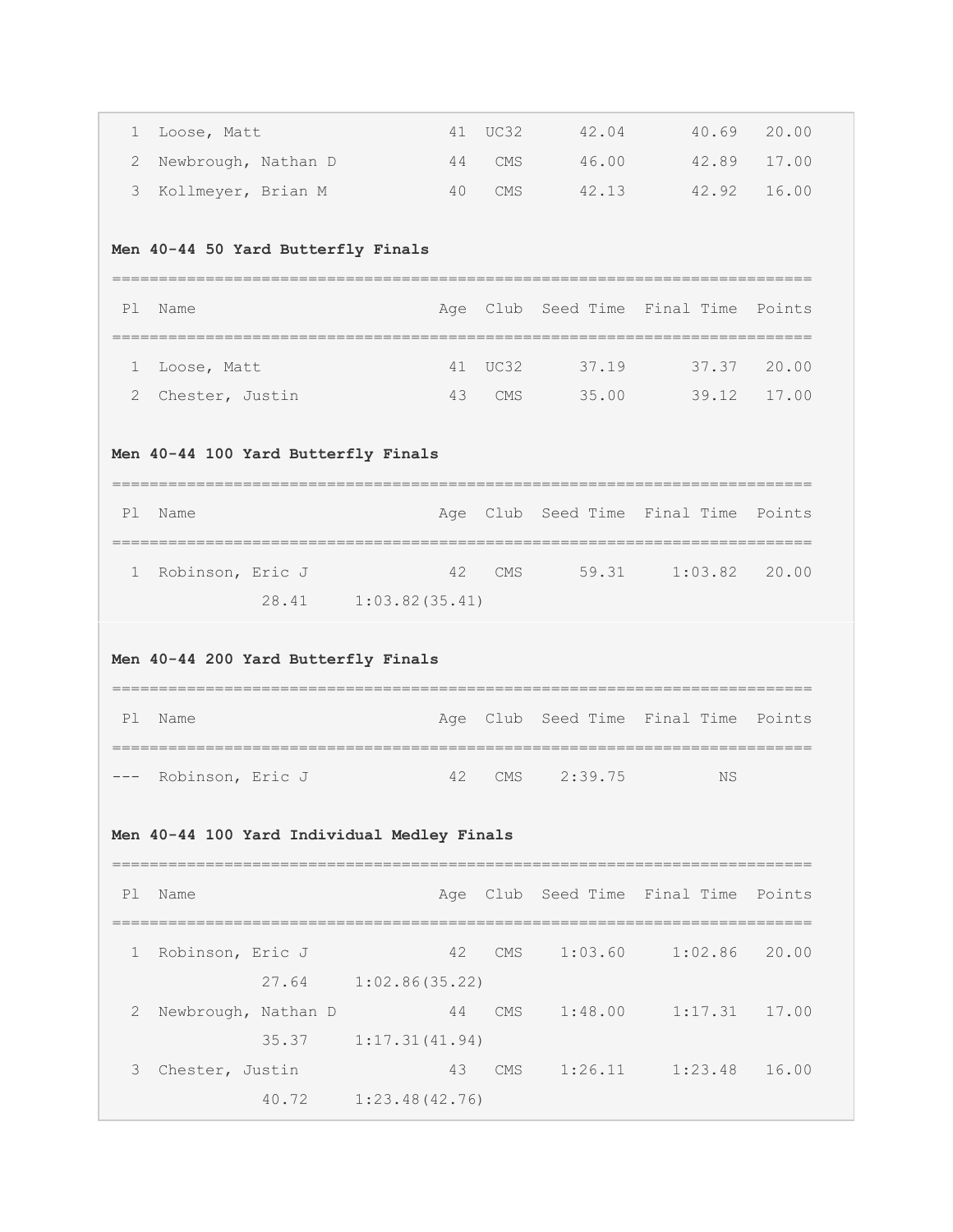| 4 Kollmeyer, Brian M |                          | 40 CMS 1:25.47 1:29.38 15.00 |  |
|----------------------|--------------------------|------------------------------|--|
|                      | $44.62$ $1:29.38(44.76)$ |                              |  |

# **Men 45-49 50 Yard Freestyle Finals**

| P <sub>1</sub>      | Name                |    |            |       | Age Club Seed Time Final Time Points |       |
|---------------------|---------------------|----|------------|-------|--------------------------------------|-------|
|                     |                     |    |            |       |                                      |       |
|                     | 1 Torres, Mark      | 49 | OEVT       | 24.50 | 24.08                                | 20.00 |
|                     | 2 Prutsman, Patrick |    | 46 UC32    | 25.57 | 25.96                                | 17.00 |
|                     | 3 McCarty, David    | 47 | OEVT       | 30.00 | 26.13                                | 16.00 |
|                     | 4 Pazmino, Jorge E  | 49 | <b>CMS</b> | 26.80 | 26.98                                | 15.00 |
| $\qquad \qquad - -$ | Atzmon, Yaniv       | 47 | <b>CMS</b> | NΤ    | <b>NS</b>                            |       |

# **Men 45-49 100 Yard Freestyle Finals**

#### ===========================================================================

| P1                  | Name              | Age            |            |         | Club Seed Time Final Time | Points |
|---------------------|-------------------|----------------|------------|---------|---------------------------|--------|
|                     |                   |                |            |         |                           |        |
| $\mathbf{1}$        | Pazmino, Jorge E  | 49             | CMS        | 58.00   | 58.30                     | 20.00  |
|                     | 27.36             | 58.30(30.94)   |            |         |                           |        |
| $\mathbf{2}$        | Prutsman, Patrick | 46             | UC32       | 58.20   | 1:00.10                   | 17.00  |
|                     | 28.17             | 1:00.10(31.93) |            |         |                           |        |
| 3                   | McCarty, David    | 47             | OEVT       | 1:12.00 | 1:03.64                   | 16.00  |
|                     | 29.94             | 1:03.64(33.70) |            |         |                           |        |
| $\qquad \qquad - -$ | Atzmon, Yaniv     | 47             | <b>CMS</b> | NT      | <b>NS</b>                 |        |

# **Men 45-49 200 Yard Freestyle Finals**

| Ρl | Name               |       |                                   |     |         | Age Club Seed Time Final Time Points |                |
|----|--------------------|-------|-----------------------------------|-----|---------|--------------------------------------|----------------|
|    |                    |       |                                   |     |         |                                      |                |
|    | 1 Pazmino, Jorge E |       | 49                                | CMS | 2:18.00 | $2:10.37$ 20.00                      |                |
|    |                    | 30.10 | $1:01.96(31.86)$ $1:35.28(33.32)$ |     |         |                                      | 2:10.37(35.09) |

# **Men 45-49 500 Yard Freestyle Finals**

===========================================================================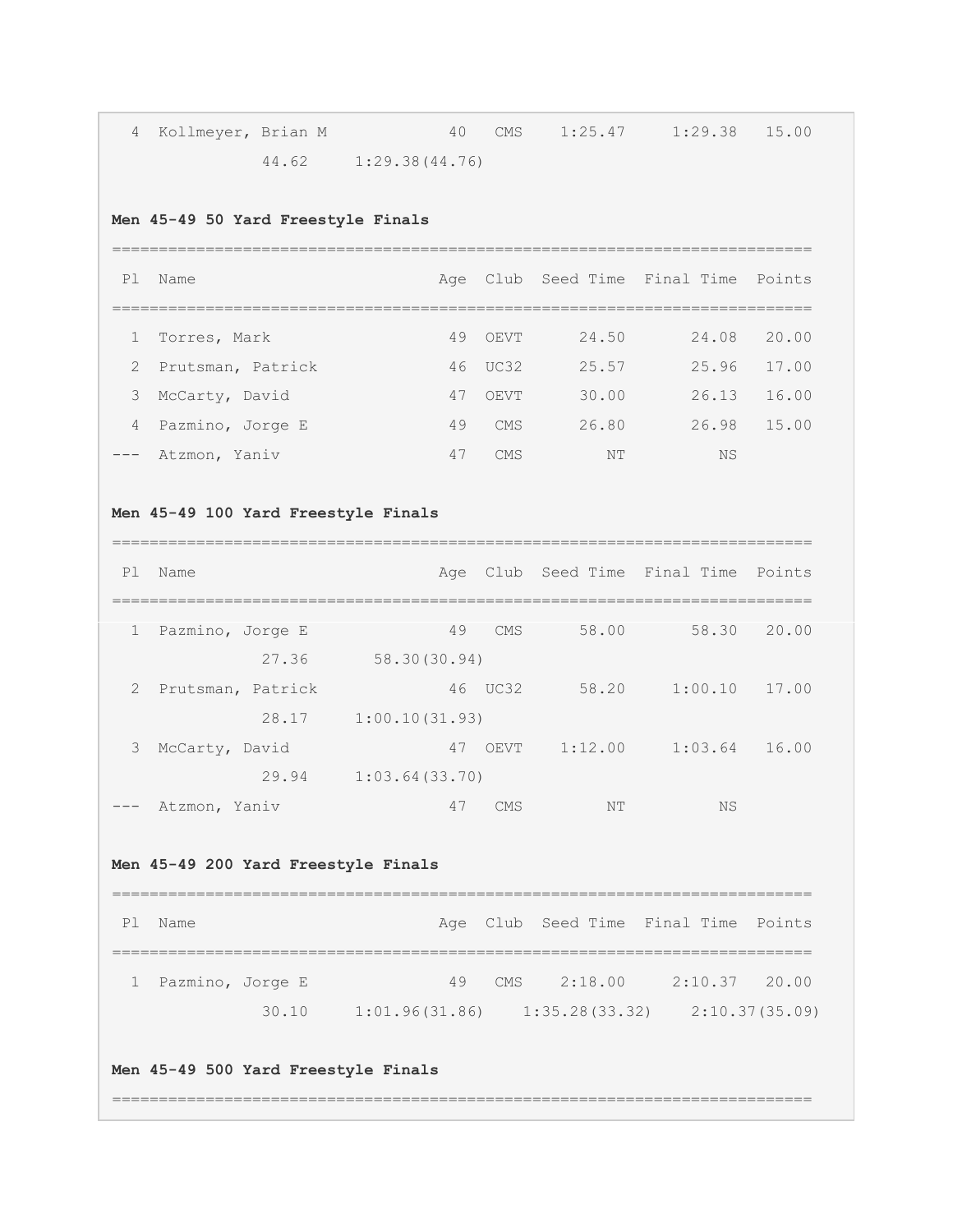| Pl                                   | Name                                                                |                                       |            |       | Age Club Seed Time Final Time Points |                                    |  |  |  |  |  |  |  |  |  |
|--------------------------------------|---------------------------------------------------------------------|---------------------------------------|------------|-------|--------------------------------------|------------------------------------|--|--|--|--|--|--|--|--|--|
| 1                                    | Atzmon, Yaniv                                                       | 47                                    |            |       | CMS 6:15.00 6:19.84 20.00            |                                    |  |  |  |  |  |  |  |  |  |
|                                      |                                                                     | $31.33 \t1:06.23(34.90)$              |            |       | $1:43.25(37.02)$ $2:20.67(37.42)$    |                                    |  |  |  |  |  |  |  |  |  |
|                                      | $2:58.82(38.15)$ $3:38.25(39.43)$ $4:17.99(39.74)$ $4:58.35(40.36)$ |                                       |            |       |                                      |                                    |  |  |  |  |  |  |  |  |  |
|                                      | $5:39.24(40.89)$ $6:19.84(40.60)$                                   |                                       |            |       |                                      |                                    |  |  |  |  |  |  |  |  |  |
| Men 45-49 50 Yard Backstroke Finals  |                                                                     |                                       |            |       |                                      |                                    |  |  |  |  |  |  |  |  |  |
| P1                                   | Name                                                                | Age                                   |            |       | Club Seed Time Final Time Points     |                                    |  |  |  |  |  |  |  |  |  |
| 1                                    | Pazmino, Jorge E                                                    | -------------------------------<br>49 | <b>CMS</b> | 32.50 | 33.68 20.00                          |                                    |  |  |  |  |  |  |  |  |  |
| Men 45-49 100 Yard Backstroke Finals |                                                                     |                                       |            |       |                                      |                                    |  |  |  |  |  |  |  |  |  |
| P1                                   | Name                                                                |                                       |            |       | Age Club Seed Time Final Time Points |                                    |  |  |  |  |  |  |  |  |  |
| 1                                    | Torres, Mark                                                        | 49                                    |            |       | OEVT 1:00.15 1:01.82 20.00           |                                    |  |  |  |  |  |  |  |  |  |
|                                      |                                                                     | 29.73 1:01.82(32.09)                  |            |       |                                      |                                    |  |  |  |  |  |  |  |  |  |
|                                      |                                                                     |                                       |            |       |                                      | Men 45-49 50 Yard Butterfly Finals |  |  |  |  |  |  |  |  |  |
|                                      |                                                                     |                                       |            |       |                                      |                                    |  |  |  |  |  |  |  |  |  |
| P1                                   | Name                                                                | Age                                   |            |       | Club Seed Time Final Time Points     |                                    |  |  |  |  |  |  |  |  |  |
|                                      | 1 Torres, Mark                                                      |                                       |            |       | 49 OEVT 26.50 26.15 20.00            |                                    |  |  |  |  |  |  |  |  |  |
|                                      | Men 45-49 100 Yard Individual Medley Finals                         |                                       |            |       |                                      |                                    |  |  |  |  |  |  |  |  |  |
| P1                                   | Name                                                                |                                       |            |       | Age Club Seed Time Final Time Points |                                    |  |  |  |  |  |  |  |  |  |
| ı.                                   | Prutsman, Patrick                                                   |                                       | 46 UC32    |       | $1:12.27$ $1:08.60$ 20.00            |                                    |  |  |  |  |  |  |  |  |  |
|                                      |                                                                     | 32.00 1:08.60 (36.60)                 |            |       |                                      |                                    |  |  |  |  |  |  |  |  |  |
| 2                                    | Atzmon, Yaniv                                                       | 47<br>33.95    1:15.13(41.18)         |            |       | CMS 58.00 1:15.13 17.00              |                                    |  |  |  |  |  |  |  |  |  |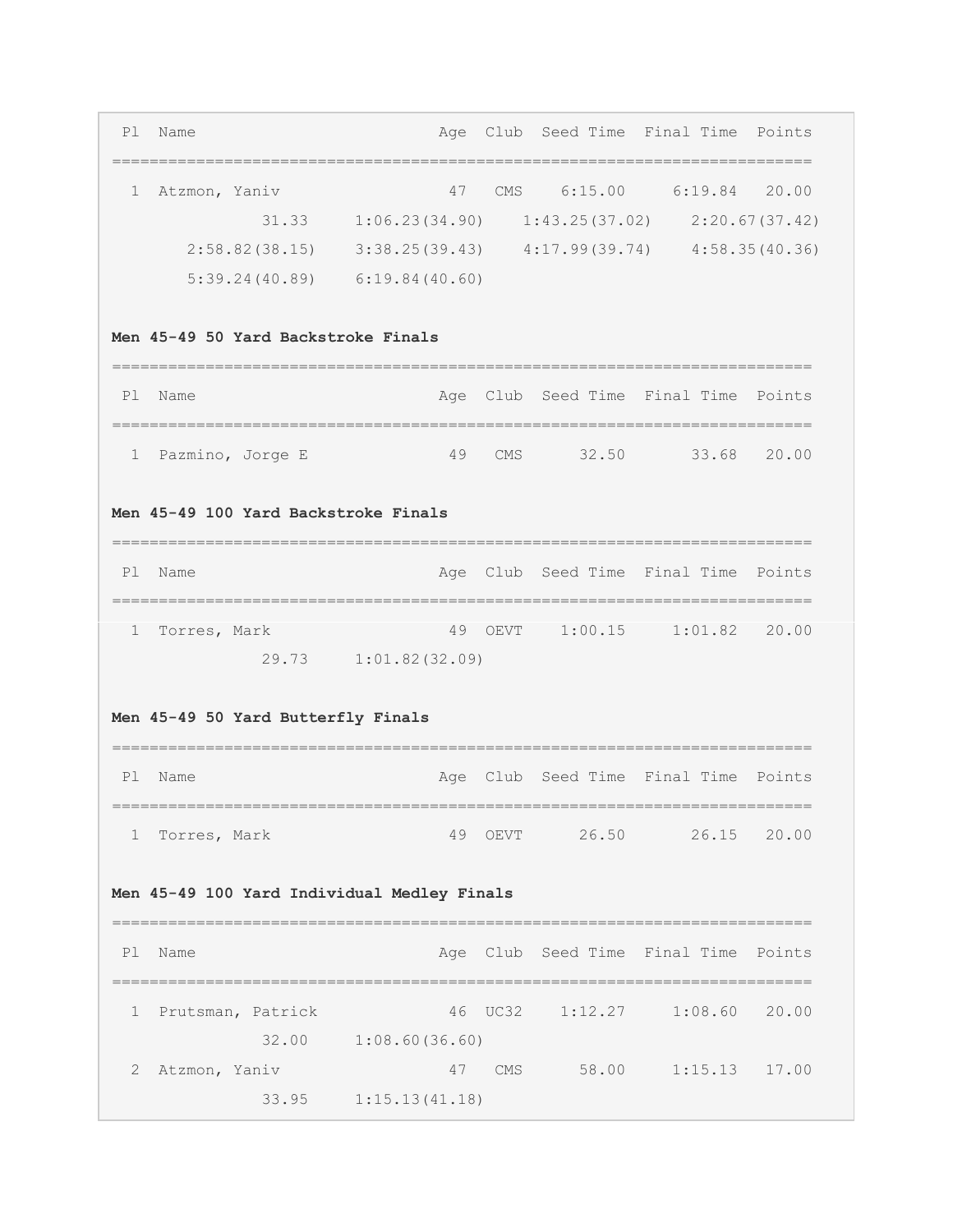# **Men 50-54 50 Yard Freestyle Finals**

| P <sub>1</sub> | Name              |    |         |       | Age Club Seed Time Final Time Points |             |
|----------------|-------------------|----|---------|-------|--------------------------------------|-------------|
|                |                   |    |         |       |                                      |             |
|                | 1 Matheson, Brent |    | 51 UC32 | 23.00 |                                      | 24.05 20.00 |
|                | 2 Beyerly, Robert | 50 | OEVT    | 35.00 | 34.50                                | 17.00       |

# **Men 50-54 100 Yard Freestyle Finals**

| P <sub>1</sub> | Name               | Age            |      |         | Club Seed Time Final Time | Points |
|----------------|--------------------|----------------|------|---------|---------------------------|--------|
|                |                    |                |      |         |                           |        |
| $\mathbf{1}$   | Webber, James G    | 51             | CMS  | 54.99   | 54.52                     | 20.00  |
|                | 26.37              | 54.52(28.15)   |      |         |                           |        |
| 2              | Maynard, Charles E | 53             | CMS  | 1:00.00 | 1:02.06                   | 17.00  |
|                | 28.71              | 1:02.06(33.35) |      |         |                           |        |
| 3              | Beyerly, Robert    | 50             | OEVT | 1:25.00 | 1:16.45                   | 16.00  |
|                | 35.92              | 1:16.45(40.53) |      |         |                           |        |

# **Men 50-54 500 Yard Freestyle Finals**

| P1 | Name            |                |      | Age Club Seed Time Final Time Points |         |                |
|----|-----------------|----------------|------|--------------------------------------|---------|----------------|
|    |                 |                |      |                                      |         |                |
|    | Beyerly, Robert | 50             | OEVT | 8:00.00                              | 8:26.50 | 20.00          |
|    | 39.83           | 1:23.78(43.95) |      | 2:10.92(47.14)                       |         | 3:01.67(50.75) |
|    | 3:55.20(53.53)  | 4:51.61(56.41) |      | 5:46.42(54.81)                       |         | 6:40.13(53.71) |
|    | 7:35.40(55.27)  | 8:26.50(51.10) |      |                                      |         |                |

# **Men 50-54 50 Yard Backstroke Finals**

| P1           | Name            |  |        |       | Age Club Seed Time Final Time Points |             |
|--------------|-----------------|--|--------|-------|--------------------------------------|-------------|
|              |                 |  |        |       |                                      |             |
| $\mathbf{1}$ | Webber, James G |  | 51 CMS | 27.06 |                                      | 27.35 20.00 |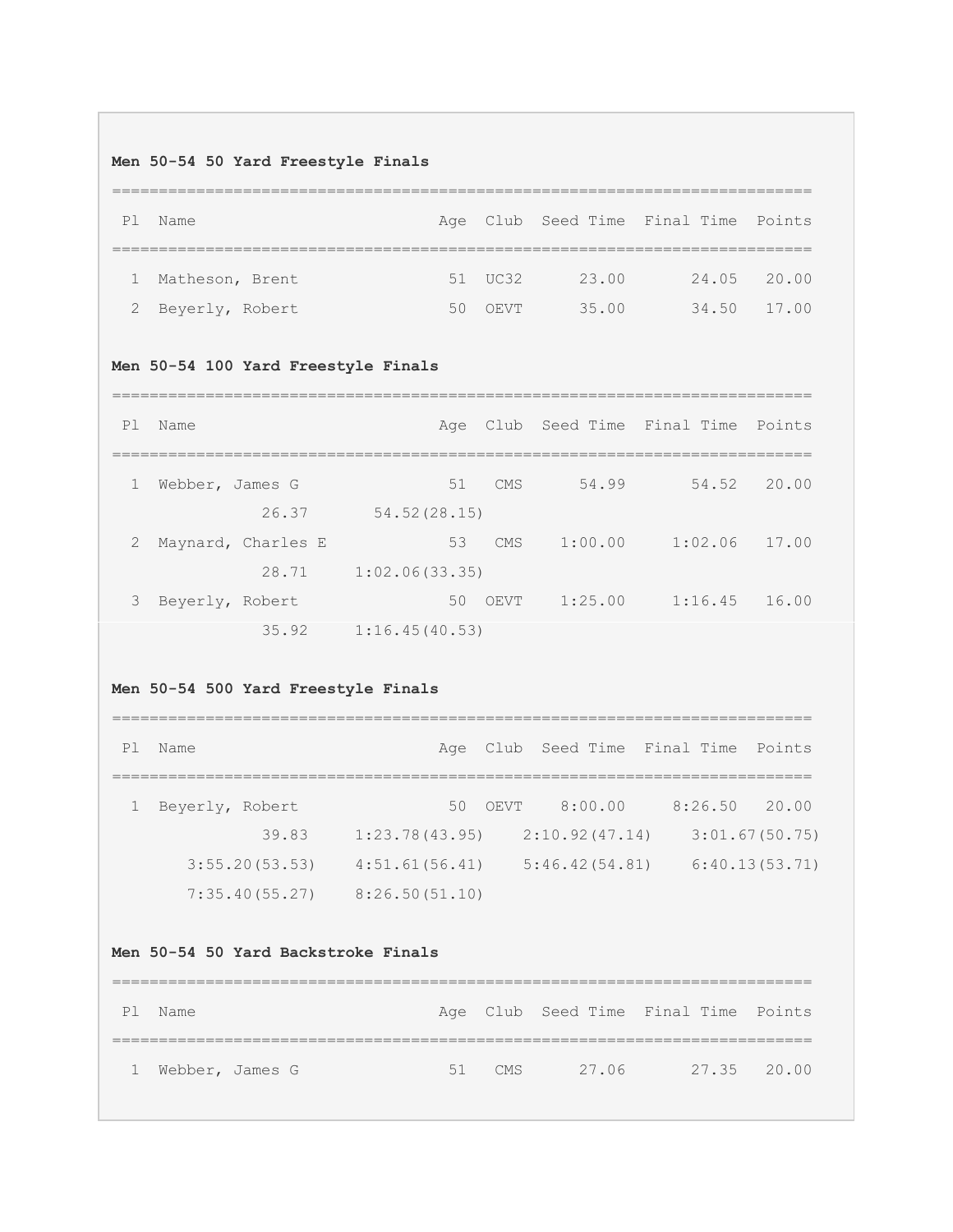#### **Men 50-54 100 Yard Backstroke Finals**

=========================================================================== Pl Name **Age Club Seed Time Final Time Points** =========================================================================== 1 Matheson, Brent 51 UC32 1:00.00 1:04.45 20.00 31.54 1:04.45(32.91)

### **Men 50-54 200 Yard Backstroke Finals**

| P <sub>1</sub> | Name            |       |                                   | Age Club Seed Time Final Time Points |                 |                |
|----------------|-----------------|-------|-----------------------------------|--------------------------------------|-----------------|----------------|
|                |                 |       |                                   |                                      |                 |                |
|                | Webber, James G |       |                                   | $51$ CMS $2:11.99$                   | $2:11.40$ 20.00 |                |
|                |                 | 30.23 | $1:03.40(33.17)$ $1:37.76(34.36)$ |                                      |                 | 2:11.40(33.64) |

# **Men 50-54 50 Yard Butterfly Finals**

| P1 | Name                 |    |         |       | Age Club Seed Time Final Time Points |                 |
|----|----------------------|----|---------|-------|--------------------------------------|-----------------|
|    |                      |    |         |       |                                      |                 |
|    | 1 Matheson, Brent    |    | 51 UC32 | 25.55 |                                      | $26.55$ $20.00$ |
|    | 2 Maynard, Charles E | 53 | CMS     | 30.50 |                                      | 30.07 17.00     |

#### **Men 50-54 100 Yard Individual Medley Finals**

| P1 | Name            |       |              |        |       | Age Club Seed Time Final Time Points |             |
|----|-----------------|-------|--------------|--------|-------|--------------------------------------|-------------|
|    |                 |       |              |        |       |                                      |             |
|    | Webber, James G |       |              | 51 CMS | 57.83 |                                      | 59.17 20.00 |
|    |                 | 26.75 | 59.17(32.42) |        |       |                                      |             |

# **Men 50-54 200 Yard Individual Medley Finals**

| P1 | Name                |  |                | Age Club Seed Time Final Time Points |  |
|----|---------------------|--|----------------|--------------------------------------|--|
|    |                     |  |                |                                      |  |
|    | --- Webber, James G |  | 51 CMS 2:09.34 | <b>NS</b>                            |  |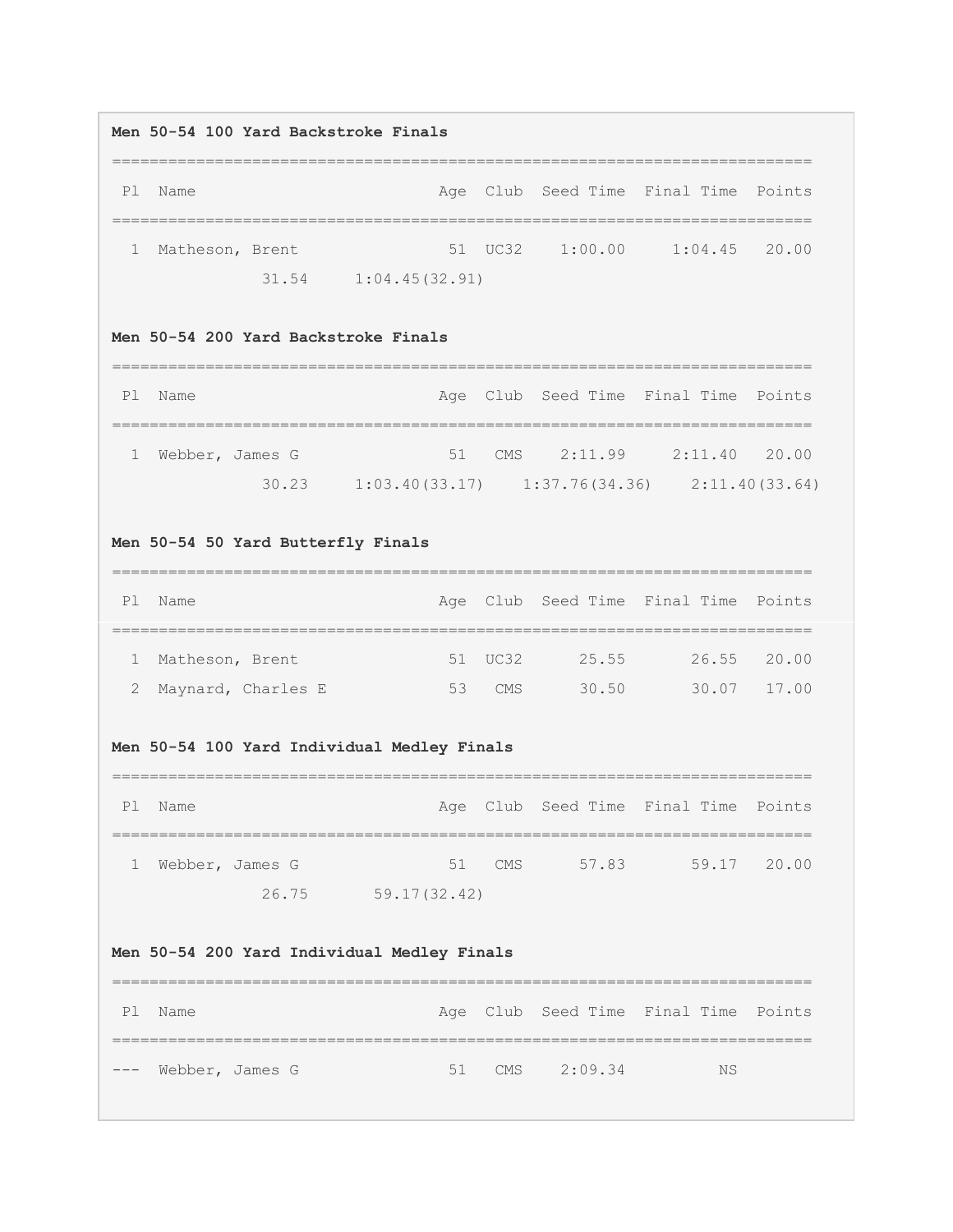# **Men 55-59 50 Yard Freestyle Finals**

| P1 | Name                  | Age |             |       | Club Seed Time Final Time | Points |
|----|-----------------------|-----|-------------|-------|---------------------------|--------|
|    |                       |     |             |       |                           |        |
|    | 1 Oldach, Robert C    | 55  | <b>CMS</b>  | 25.90 | 25.04                     | 20.00  |
|    | 2 Franklin, David     | 58  | <b>NMMS</b> | 26.80 | 25.96                     | 17.00  |
|    | 3 Cording, Paul E     | 58  | CMS         | 26.00 | 26.69                     | 16.00  |
|    | 4 Taylor, Clay        | 55  | <b>CMS</b>  | 33.00 | 32.91                     | 15.00  |
|    | --- Piccolotti, Sam V | 55  | CMS         | 26.06 | NS                        |        |

# **Men 55-59 100 Yard Freestyle Finals**

| P1 | Name               |                |      |         | Age Club Seed Time Final Time Points |       |
|----|--------------------|----------------|------|---------|--------------------------------------|-------|
|    | 1 Oldach, Robert C | 55             | CMS  | 56.90   | 55.31                                | 20.00 |
|    | 26.56              | 55.31(28.75)   |      |         |                                      |       |
|    | 2 Franklin, David  | 58             | NMMS | 57.10   | 57.39                                | 17.00 |
|    | 27.44              | 57.39(29.95)   |      |         |                                      |       |
| 3  | Taylor, Clay       | 55             | CMS  | 1:13.00 | 1:13.81                              | 16.00 |
|    | 35.81              | 1:13.81(38.00) |      |         |                                      |       |

# **Men 55-59 200 Yard Freestyle Finals**

| P1 | Name              |       |                |    |            |                                   | Age Club Seed Time Final Time Points |                |
|----|-------------------|-------|----------------|----|------------|-----------------------------------|--------------------------------------|----------------|
|    |                   |       |                |    |            |                                   |                                      |                |
|    | 1 Franklin, David |       |                |    | 58 NMMS    | 2:09.00                           | 2:12.54                              | 20.00          |
|    |                   | 29.36 |                |    |            | $1:02.33(32.97)$ $1:37.08(34.75)$ |                                      | 2:12.54(35.46) |
|    | 2 Taylor, Clay    |       |                | 55 | <b>CMS</b> | 2:40.00                           | 2:39.14                              | 17.00          |
|    |                   | 37.44 | 1:18.57(41.13) |    |            | 1:59.92(41.35)                    |                                      | 2:39.14(39.22) |

# **Men 55-59 500 Yard Freestyle Finals**

=========================================================================== Pl Name **Age Club Seed Time Final Time Points** ===========================================================================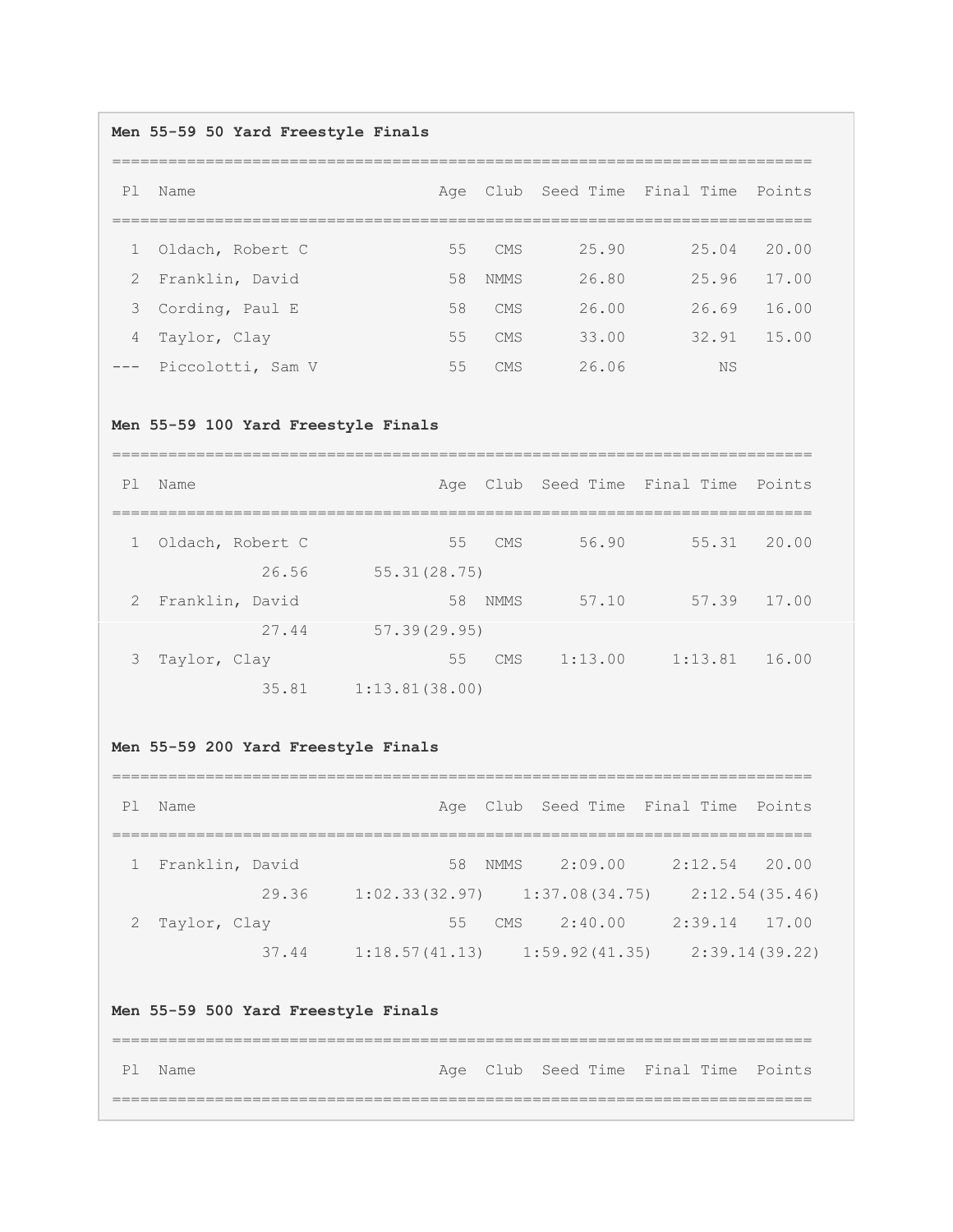| 1  | Taylor, Clay                                                        | 55                          | CMS |                               | $7:15.00$ $7:14.42$ 20.00            |        |
|----|---------------------------------------------------------------------|-----------------------------|-----|-------------------------------|--------------------------------------|--------|
|    | 39.43                                                               | 1:22.66(43.23)              |     |                               | $2:06.61(43.95)$ $2:51.21(44.60)$    |        |
|    | $3:35.54(44.33)$ $4:20.33(44.79)$ $5:04.45(44.12)$ $5:48.40(43.95)$ |                             |     |                               |                                      |        |
|    | $6:32.46(44.06)$ $7:14.42(41.96)$                                   |                             |     |                               |                                      |        |
|    |                                                                     |                             |     |                               |                                      |        |
|    | Men 55-59 100 Yard Backstroke Finals                                |                             |     |                               |                                      |        |
| Pl | Name                                                                |                             |     | Age Club Seed Time Final Time |                                      | Points |
| 1  | Taylor, Clay                                                        | 55                          |     |                               | CMS 1:45.00 1:32.84 20.00            |        |
|    |                                                                     | 45.81    1:32.84 (47.03)    |     |                               |                                      |        |
|    |                                                                     |                             |     |                               |                                      |        |
|    | Men 55-59 50 Yard Breaststroke Finals                               |                             |     |                               |                                      |        |
| Pl | Name                                                                | --------------------------- |     |                               | Age Club Seed Time Final Time Points |        |
|    | --- Piccolotti, Sam V                                               | 55                          | CMS | 32.95                         | ΝS                                   |        |
|    | Men 55-59 50 Yard Butterfly Finals                                  |                             |     |                               |                                      |        |
| Pl | ====================================<br>Name                        | Age                         |     |                               | Club Seed Time Final Time Points     |        |
|    | Oldach, Robert C                                                    | 55                          | CMS | 28.00                         | NS                                   |        |
|    | Men 55-59 100 Yard Individual Medley Finals                         |                             |     |                               |                                      |        |
| P1 | Name                                                                |                             |     | Age Club Seed Time Final Time |                                      | Points |
| 1  | Cording, Paul E                                                     | 58                          |     | CMS 1:10.00                   | $1:10.77$ 20.00                      |        |
|    |                                                                     | 31.75 1:10.77 (39.02)       |     |                               |                                      |        |
|    | Men 55-59 200 Yard Individual Medley Finals                         |                             |     |                               |                                      |        |
| Pl | Name                                                                | Age                         |     |                               | Club Seed Time Final Time Points     |        |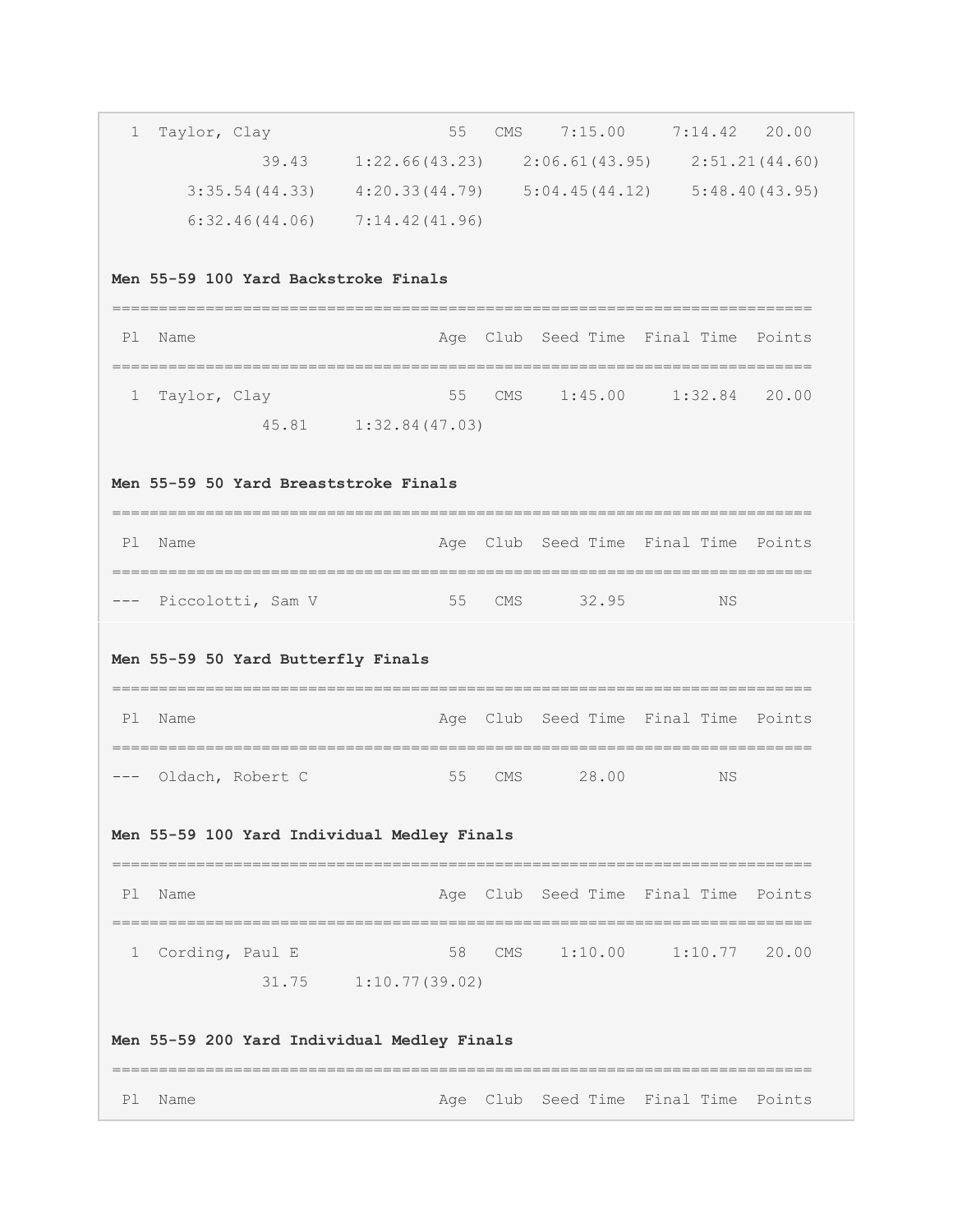|                                     | ==================<br>--- Cording, Paul E                                           | 58 | <b>CMS</b> | 2:40.00                                                                                                                | <b>NS</b>                                                |             |  |  |  |  |
|-------------------------------------|-------------------------------------------------------------------------------------|----|------------|------------------------------------------------------------------------------------------------------------------------|----------------------------------------------------------|-------------|--|--|--|--|
|                                     | Men 60-64 50 Yard Freestyle Finals                                                  |    |            |                                                                                                                        |                                                          |             |  |  |  |  |
| P1                                  | Name                                                                                |    |            |                                                                                                                        | Age Club Seed Time Final Time<br>:====================== | Points      |  |  |  |  |
| ı.                                  | Alvarado, Ray                                                                       |    |            |                                                                                                                        | 61 CMS 30.00 31.44 20.00                                 |             |  |  |  |  |
| Men 60-64 100 Yard Freestyle Finals |                                                                                     |    |            |                                                                                                                        |                                                          |             |  |  |  |  |
| P1                                  | Name                                                                                |    |            |                                                                                                                        | Age Club Seed Time Final Time Points                     |             |  |  |  |  |
| 1                                   | --------------------------<br>Schimberg, William H<br>$0.00 \quad 1:21.88(1:21.88)$ |    |            | 60 CMS 1:15.00                                                                                                         | $1:21.88$ 20.00                                          |             |  |  |  |  |
|                                     | --- Nolte, Christopher C                                                            |    |            | 62 CMS 1:02.00                                                                                                         | NS                                                       |             |  |  |  |  |
|                                     | Men 60-64 50 Yard Backstroke Finals                                                 |    |            |                                                                                                                        |                                                          |             |  |  |  |  |
| P1                                  | Name                                                                                |    |            |                                                                                                                        | Age Club Seed Time Final Time Points                     |             |  |  |  |  |
| 1                                   | Nolte, Christopher C                                                                |    |            |                                                                                                                        | 62 CMS 32.50 33.69 20.00                                 |             |  |  |  |  |
|                                     | Men 60-64 50 Yard Breaststroke Finals                                               |    |            |                                                                                                                        |                                                          |             |  |  |  |  |
| P1                                  | Name                                                                                |    |            |                                                                                                                        | Age Club Seed Time Final Time Points                     |             |  |  |  |  |
| 1                                   | Nolte, Christopher C                                                                | 62 | CMS        | 34.50                                                                                                                  | ====================                                     | 35.98 20.00 |  |  |  |  |
| 2                                   | Alvarado, Ray                                                                       | 61 |            | 40.00<br>CMS FOR THE COMPANY OF THE COMPANY OF THE COMPANY OF THE COMPANY OF THE COMPANY OF THE COMPANY OF THE COMPANY |                                                          | 39.53 17.00 |  |  |  |  |
|                                     | Men 60-64 50 Yard Butterfly Finals                                                  |    |            |                                                                                                                        |                                                          |             |  |  |  |  |
| P1                                  | Name                                                                                |    |            |                                                                                                                        | Age Club Seed Time Final Time Points                     |             |  |  |  |  |
|                                     |                                                                                     |    |            |                                                                                                                        |                                                          |             |  |  |  |  |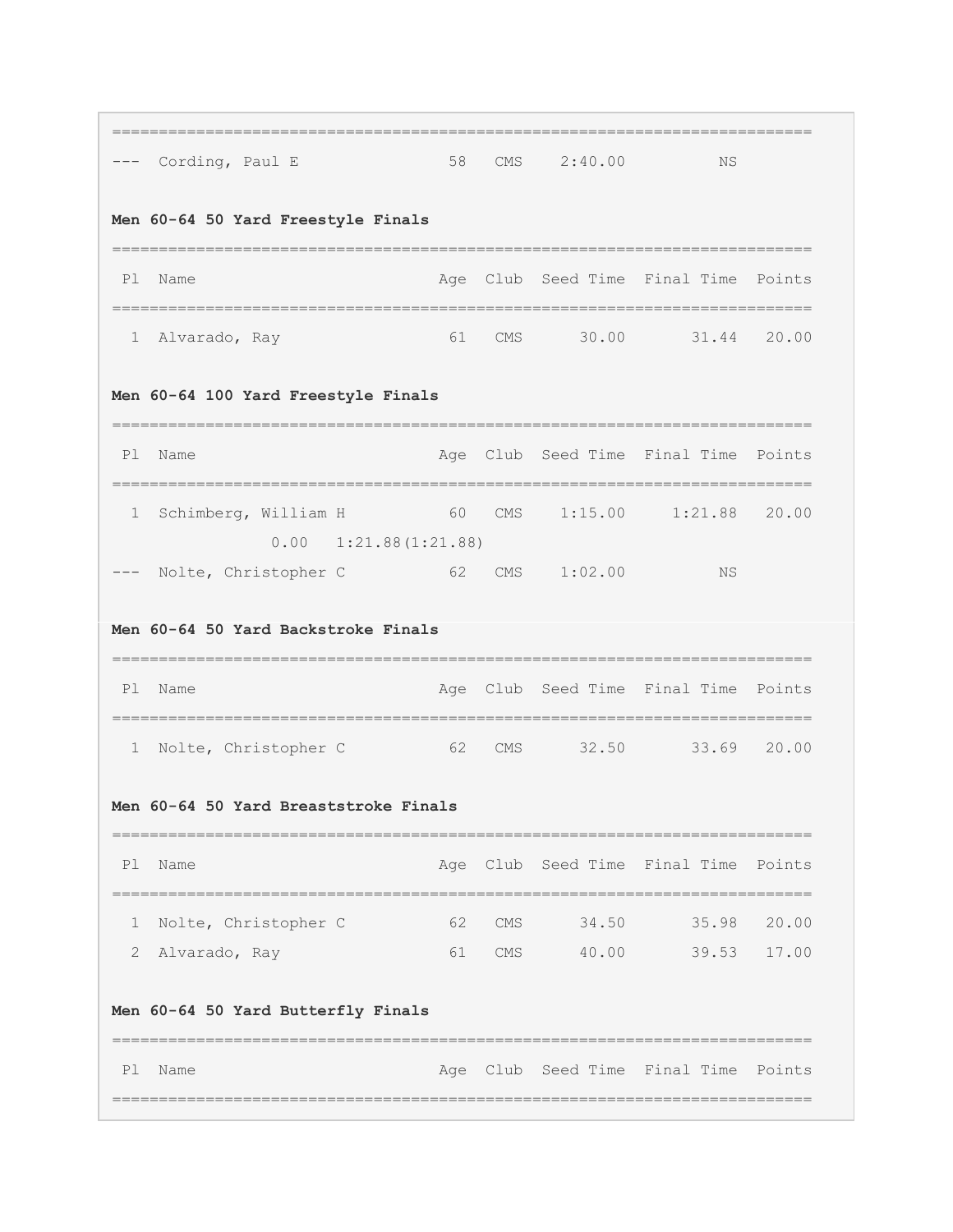| Alvarado, Ray                               | 61                       | CMS                                                                       |                                                                                                                       |                                                                                                                                 |                                                                                                                                                                                                                                       |  |  |  |  |  |
|---------------------------------------------|--------------------------|---------------------------------------------------------------------------|-----------------------------------------------------------------------------------------------------------------------|---------------------------------------------------------------------------------------------------------------------------------|---------------------------------------------------------------------------------------------------------------------------------------------------------------------------------------------------------------------------------------|--|--|--|--|--|
|                                             |                          |                                                                           |                                                                                                                       |                                                                                                                                 |                                                                                                                                                                                                                                       |  |  |  |  |  |
| Name                                        |                          |                                                                           |                                                                                                                       |                                                                                                                                 | Points                                                                                                                                                                                                                                |  |  |  |  |  |
| Nolte, Christopher C<br>32.25               | 62                       |                                                                           |                                                                                                                       |                                                                                                                                 |                                                                                                                                                                                                                                       |  |  |  |  |  |
| Alvarado, Ray                               | 61                       |                                                                           |                                                                                                                       |                                                                                                                                 |                                                                                                                                                                                                                                       |  |  |  |  |  |
| Men 60-64 200 Yard Individual Medley Finals |                          |                                                                           |                                                                                                                       |                                                                                                                                 |                                                                                                                                                                                                                                       |  |  |  |  |  |
| Name                                        |                          |                                                                           |                                                                                                                       |                                                                                                                                 |                                                                                                                                                                                                                                       |  |  |  |  |  |
|                                             |                          |                                                                           |                                                                                                                       | ΝS                                                                                                                              |                                                                                                                                                                                                                                       |  |  |  |  |  |
|                                             |                          |                                                                           |                                                                                                                       |                                                                                                                                 |                                                                                                                                                                                                                                       |  |  |  |  |  |
| Name                                        |                          |                                                                           |                                                                                                                       |                                                                                                                                 | Points                                                                                                                                                                                                                                |  |  |  |  |  |
| Zaparanick, Robert R                        |                          |                                                                           |                                                                                                                       |                                                                                                                                 | 20.00                                                                                                                                                                                                                                 |  |  |  |  |  |
|                                             |                          |                                                                           |                                                                                                                       |                                                                                                                                 |                                                                                                                                                                                                                                       |  |  |  |  |  |
| Name                                        |                          |                                                                           |                                                                                                                       |                                                                                                                                 | Points                                                                                                                                                                                                                                |  |  |  |  |  |
|                                             |                          |                                                                           |                                                                                                                       |                                                                                                                                 |                                                                                                                                                                                                                                       |  |  |  |  |  |
| Zaparanick, Robert R                        | 44.85 1:37.43(52.58)     | 73 CMS                                                                    | 1:35.00                                                                                                               | 1:37.43                                                                                                                         | 20.00                                                                                                                                                                                                                                 |  |  |  |  |  |
| Men 70-74 200 Yard Freestyle Finals         |                          |                                                                           |                                                                                                                       |                                                                                                                                 |                                                                                                                                                                                                                                       |  |  |  |  |  |
| 1<br>2                                      | --- Nolte, Christopher C | Men 70-74 50 Yard Freestyle Finals<br>Men 70-74 100 Yard Freestyle Finals | Men 60-64 100 Yard Individual Medley Finals<br>1:12.13(39.88)<br>38.68 1:20.06(41.38)<br>======================<br>73 | 62 CMS 2:40.50<br>CMS FOR THE COMPANY OF THE COMPANY OF THE COMPANY OF THE COMPANY OF THE COMPANY OF THE COMPANY OF THE COMPANY | 35.00 39.37 20.00<br>Age Club Seed Time Final Time<br>CMS 1:10.50 1:12.13 20.00<br>CMS 1:20.00 1:20.06 17.00<br>Age Club Seed Time Final Time Points<br>Age Club Seed Time Final Time<br>39.00 42.64<br>Age Club Seed Time Final Time |  |  |  |  |  |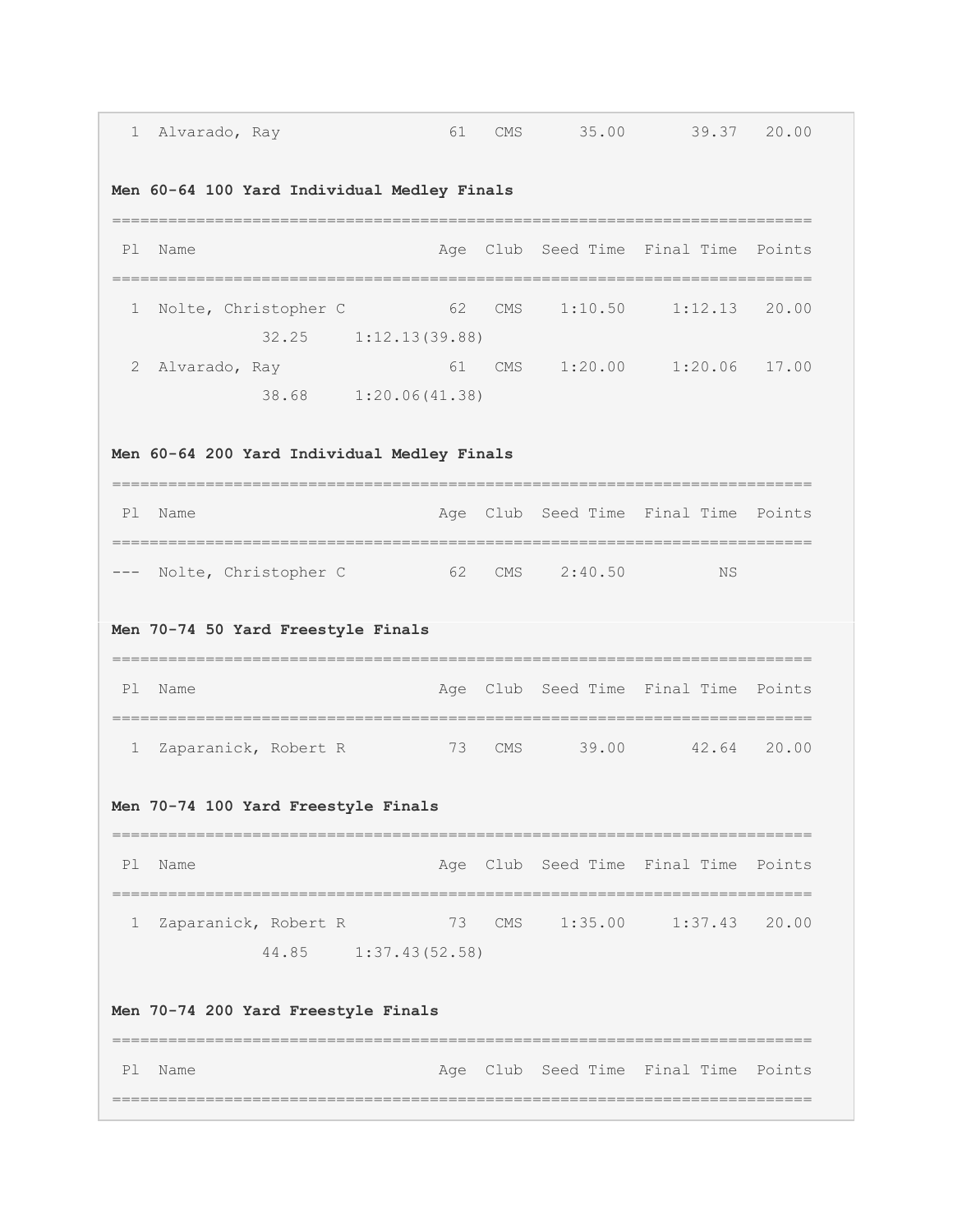| $\mathbf{1}$ | Townsend, Cecil                                                             | 71                                                        | CMS        |                                      | 2:34.40 2:40.05 20.00     |             |
|--------------|-----------------------------------------------------------------------------|-----------------------------------------------------------|------------|--------------------------------------|---------------------------|-------------|
|              |                                                                             | $37.69$ 1:18.46(40.77) 1:59.70(41.24) 2:40.05(40.35)      |            |                                      |                           |             |
|              | Men 70-74 50 Yard Backstroke Finals                                         |                                                           |            |                                      |                           |             |
| P1           | Name                                                                        |                                                           |            | Age Club Seed Time Final Time        |                           | Points      |
| 1            | Townsend, Cecil                                                             | 71                                                        | <b>CMS</b> | 40.90                                | 40.31                     | 20.00       |
| 2            | Zaparanick, Robert R                                                        | 73                                                        | CMS        | 53.00                                |                           | 52.19 17.00 |
|              | Men 70-74 100 Yard Backstroke Finals<br>=================================== |                                                           |            |                                      |                           |             |
| P1           | Name                                                                        | Age                                                       |            | Club Seed Time Final Time            |                           | Points      |
| $\mathbf{1}$ | Townsend, Cecil                                                             | 71                                                        | CMS        |                                      | $1:25.90$ $1:25.22$ 20.00 |             |
|              | 42.18                                                                       | 1:25.22(43.04)                                            |            |                                      |                           |             |
|              | Men 70-74 200 Yard Backstroke Finals<br>==================================  |                                                           |            |                                      |                           |             |
| Pl           | Name                                                                        | Age                                                       |            | Club Seed Time Final Time Points     |                           |             |
| $\mathbf{1}$ | Townsend, Cecil                                                             | 71                                                        |            | CMS 3:10.90 3:12.43 20.00            |                           |             |
|              |                                                                             | 44.94  2:23.28 (1:38.34)  3:10.18 (46.90)  3:12.43 (2.25) |            |                                      |                           |             |
|              | Men 70-74 50 Yard Breaststroke Finals                                       |                                                           |            |                                      |                           |             |
| Pl           | Name<br>-----------------------------------                                 |                                                           |            | Age Club Seed Time Final Time Points |                           |             |
| 1            | Zaparanick, Robert R                                                        |                                                           |            | 73 CMS 47.00 50.50 20.00             |                           |             |
|              | Men 70-74 100 Yard Individual Medley Finals                                 |                                                           |            |                                      |                           |             |
| P1           | Name                                                                        |                                                           |            | Age Club Seed Time Final Time Points |                           |             |
|              |                                                                             |                                                           |            |                                      |                           |             |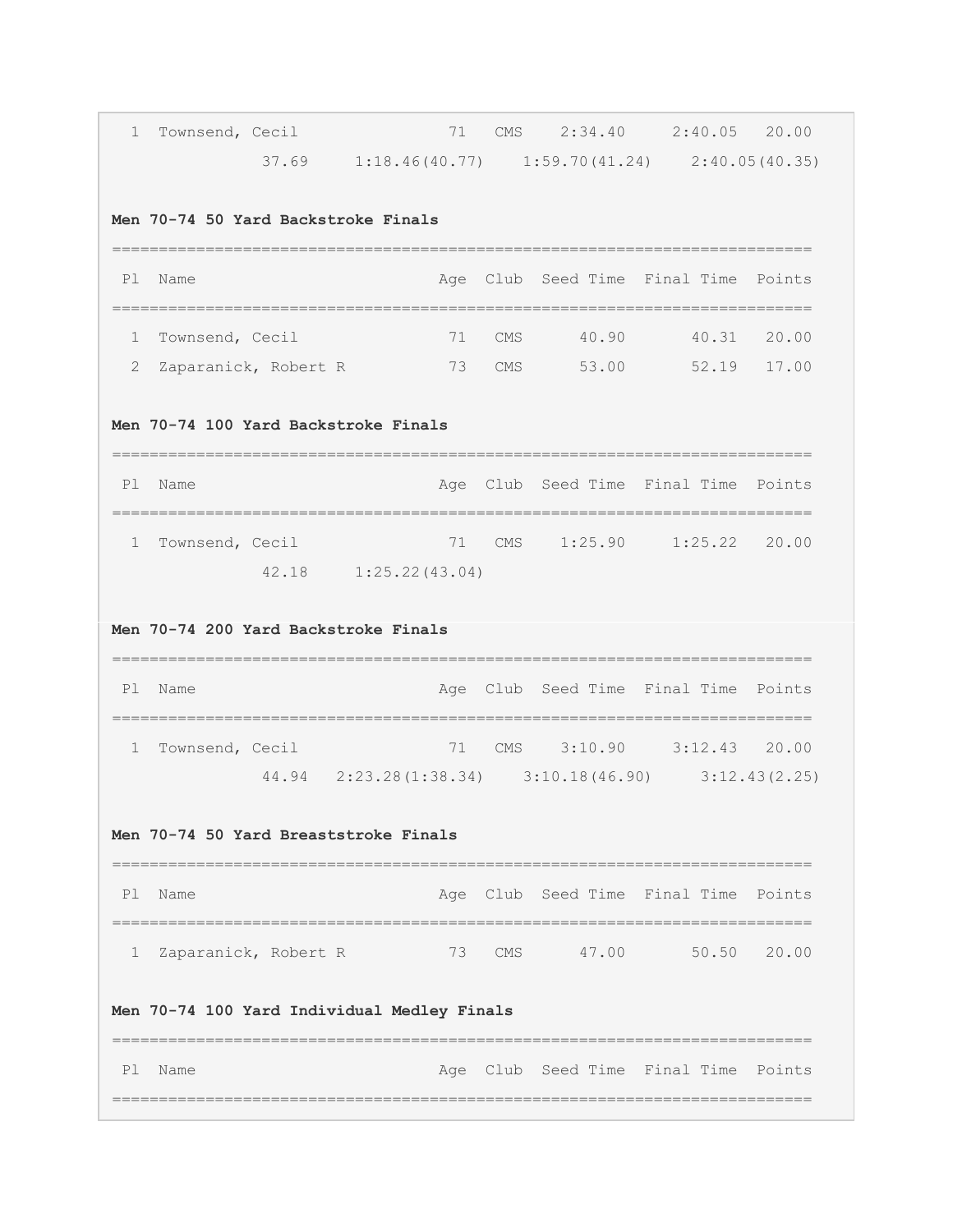| 1  |                 | Zaparanick, Robert R<br>2:01.48                                    | 73  | CMS        |             | $2:00.00$ $2:01.35$ 20.00                            |        |
|----|-----------------|--------------------------------------------------------------------|-----|------------|-------------|------------------------------------------------------|--------|
|    |                 | Men 75-79 50 Yard Freestyle Finals                                 |     |            |             |                                                      |        |
| P1 | Name            |                                                                    |     |            |             | Age Club Seed Time Final Time Points<br>------------ |        |
| ı  | McDanal, Steven |                                                                    | 75  | CMS        |             | 42.00 41.04 20.00                                    |        |
|    |                 | Men 75-79 50 Yard Backstroke Finals                                |     |            |             |                                                      |        |
| P1 | Name            |                                                                    |     |            |             | Age Club Seed Time Final Time                        | Points |
| 1  | McDanal, Steven |                                                                    | 75  | <b>CMS</b> |             | 52.00 52.12 20.00                                    |        |
|    |                 | Men 75-79 200 Yard Backstroke Finals                               |     |            |             |                                                      |        |
| Pl | Name            |                                                                    |     |            |             | Age Club Seed Time Final Time                        | Points |
|    | McDanal, Steven |                                                                    | 75  |            | CMS 4:40.00 | ΝS                                                   |        |
|    |                 | Men 75-79 200 Yard Breaststroke Finals                             |     |            |             |                                                      |        |
| P1 | Name            |                                                                    | Age | Club       | Seed Time   | Final Time                                           | Points |
| 1  | McDanal, Steven | $1:00.15$ $2:21.68(1:21.53)$ $3:47.56(1:25.88)$ $5:06.87(1:19.31)$ | 75  |            | CMS 5:10.00 | $5:06.87$ 20.00                                      |        |
|    |                 | Men 75-79 50 Yard Butterfly Finals                                 |     |            |             |                                                      |        |
| P1 | Name            |                                                                    | Age |            |             | Club Seed Time Final Time                            | Points |
| 1  | McDanal, Steven |                                                                    | 75  | <b>CMS</b> | 49.00       | 49.15                                                | 20.00  |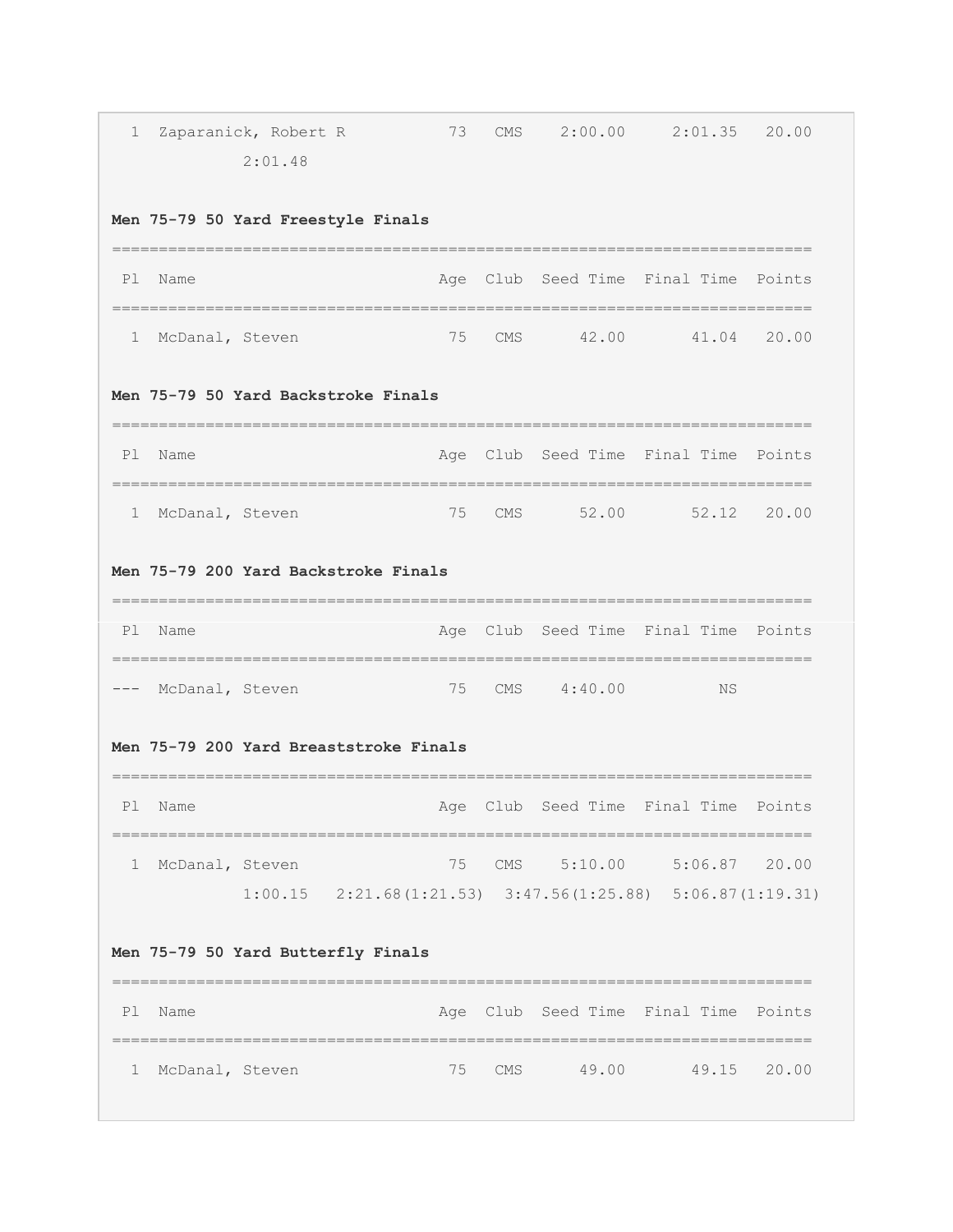```
Relay Results [Women | Men]
Women 25+ 200 Yard Freestyle Relay
=========================================================================== 
Pl Relay Name Seed Time Final Time Points
=========================================================================== 
  1 CMS "B" NT 2:07.45 40.00
   1) Holman, Mary E F32 2) Lee, Jodi L F41
   3) Reed, Beverly F31 4) Maldonado, Margaret F59
 2 CMS "A" NT 2:25.02 34.00
    1) Paknys, Storrie F26 2) Campbell, Ellen A F55 
   3) Bennett, Lisa A F62 4) Nolte, Susan D F57
Women 25+ 200 Yard Medley Relay
=========================================================================== 
Pl Relay Name Seed Time Final Time Points
=========================================================================== 
  2 CMS "A" NT 2:32.18 34.00
    1) Holman, Mary E F32 2) Eldridge, Audrey L F56 
   3) Ayers, Amber F37 4) Reed, Beverly F31
Women 35+ 200 Yard Medley Relay
=========================================================================== 
Pl Relay Name Seed Time Final Time Points
=========================================================================== 
  3 CMS "C" NT 2:37.47 32.00
    1) Maldonado, Margaret F59 2) Lee, Jodi L F41 
   3) Nolte, Susan D F57 4) Neafus, Kim F49
Women 45+ 200 Yard Medley Relay
=========================================================================== 
Pl Relay Name Seed Time Final Time Points
```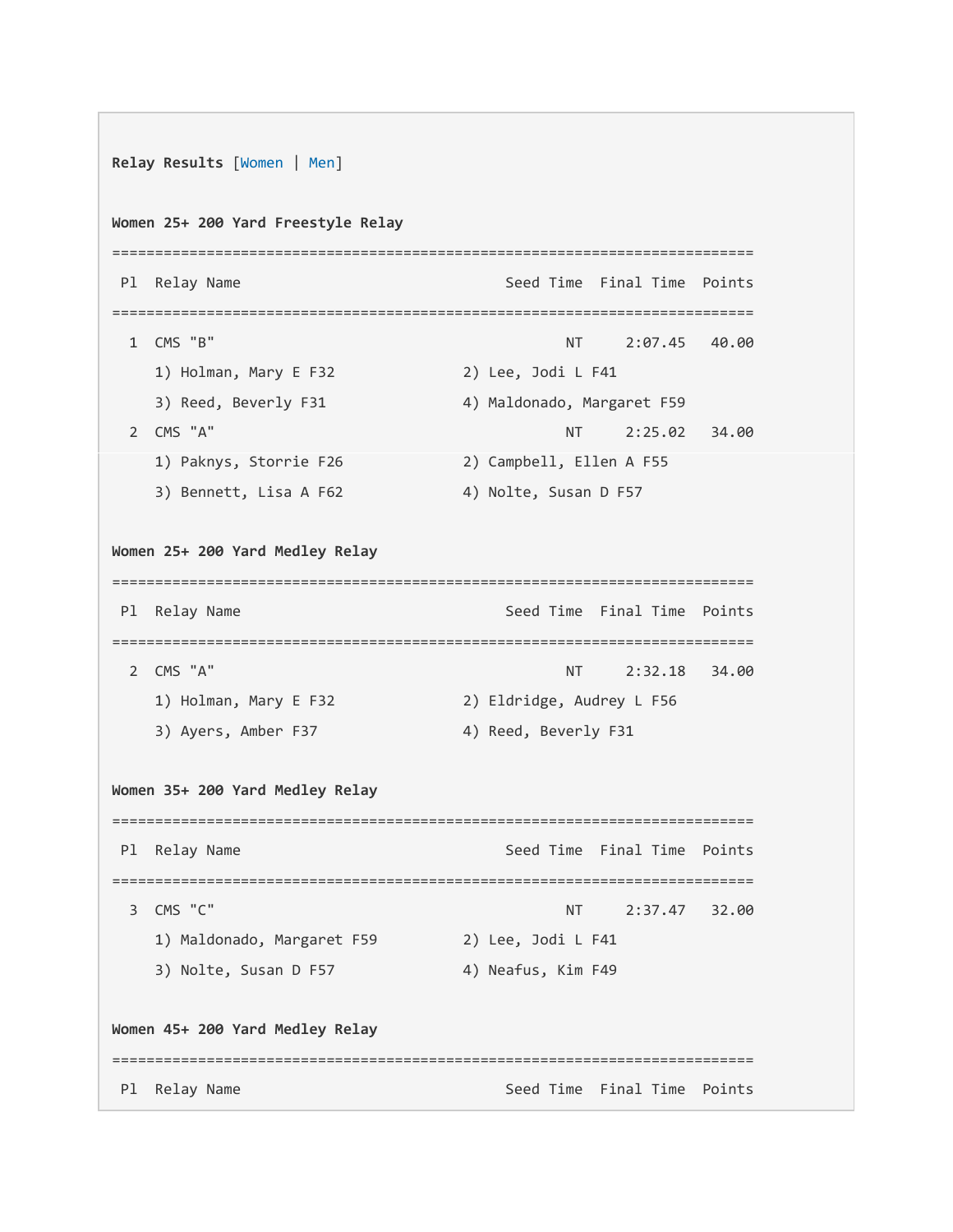=========================================================================== 1 CMS "B" NT 2:09.92 40.00 1) Wagner, Heather L F46 2) Bennett, Lisa A F62 3) Moss, Bonnie M F47 4) Garnier, Kathy L F58 **Men 25+ 200 Yard Freestyle Relay** =========================================================================== Pl Relay Name Seed Time Final Time Points =========================================================================== 1 CMS "A" NT 1:52.61 40.00 1) Paknys, Ramunas M27 2) Ladrow, Andrew W M38 3) Cording, Paul E M58 4) Schimberg, William H M60 **Men 25+ 200 Yard Medley Relay** =========================================================================== Pl Relay Name Seed Time Final Time Points =========================================================================== 1 CMS "A" NT 1:49.20 40.00 1) Colvert, Brian M35 2) Paknys, Ramunas M27 3) Robinson, Eric J M42 4) Atzmon, Yaniv M47 **Men 35+ 200 Yard Freestyle Relay** =========================================================================== Pl Relay Name Seed Time Final Time Points =========================================================================== --- CMS "B" NT DQ DQ DQ 1) Colvert, Brian M35 2) Newbrough, Nathan D M44 3) Taylor, Clay M55 4) Oldach, Robert C M55 **Men 35+ 200 Yard Medley Relay** =========================================================================== Pl Relay Name Seed Time Final Time Points ===========================================================================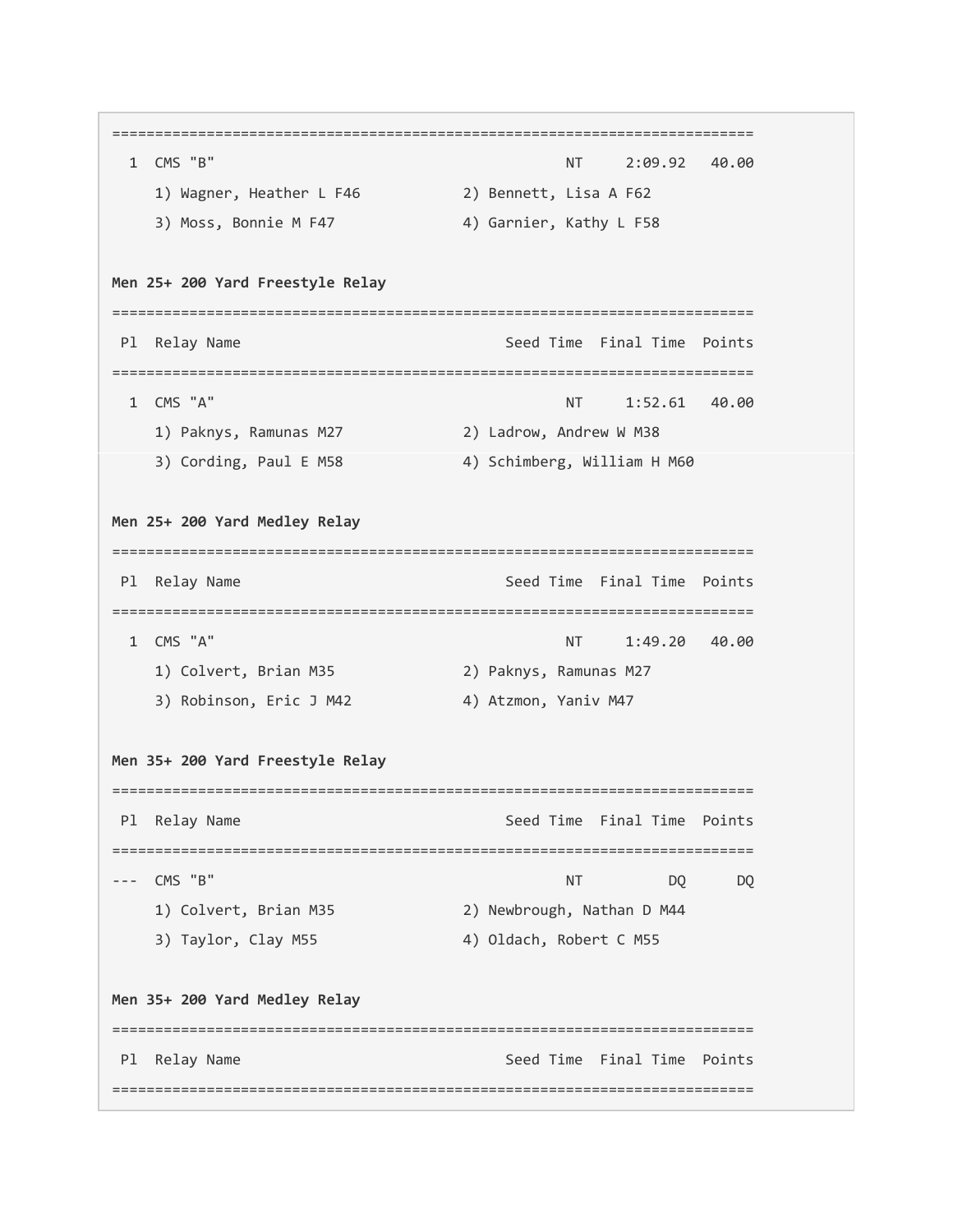|                | CMS "B"                            | NΤ                                     | DQ      | DQ     |
|----------------|------------------------------------|----------------------------------------|---------|--------|
|                | 1) Webber, James G M51             | 2) Trinidad, Reuben D M39              |         |        |
|                | 3) Oldach, Robert C M55            | 4) Ladrow, Andrew W M38                |         |        |
|                |                                    |                                        |         |        |
|                | Mixed 25+ 200 Yard Freestyle Relay |                                        |         |        |
| P1             | Relay Name                         | Seed Time Final Time                   |         | Points |
| 4              | CMS "A"                            | --------------------------------<br>NΤ | 2:12.95 | 30.00  |
|                | 1) Parker, Steve M25               | 2) Newbrough, Nathan D M44             |         |        |
|                | 3) Maxfield, Teresa A F66          | 4) Campbell, Ellen A F55               |         |        |
|                |                                    |                                        |         |        |
|                | Mixed 25+ 200 Yard Medley Relay    |                                        |         |        |
|                |                                    |                                        |         |        |
| P1             | Relay Name                         | Seed Time Final Time Points            |         |        |
| $\overline{2}$ | CMS "A"                            | NT                                     | 2:01.76 | EXH    |
|                | 1) Parker, Steve M25               | 2) Ayers, Amber F37                    |         |        |
|                | 3) Trinidad, Reuben D M39          | 4) Chester, Justin M43                 |         |        |
|                |                                    |                                        |         |        |
|                | Mixed 35+ 200 Yard Freestyle Relay |                                        |         |        |
| Pl             | Relay Name                         | Seed Time Final Time Points            |         |        |
| 3              | CMS "B"                            | <b>NT</b>                              | 2:10.75 | 32.00  |
|                | 1) Chester, Justin M43             | 2) Kollmeyer, Brian M M40              |         |        |
|                | 3) Neafus, Kim F49                 | 4) Mullane, Rebecca M F72              |         |        |
|                | Mixed 35+ 200 Yard Medley Relay    |                                        |         |        |
|                |                                    |                                        |         |        |
| P1             | Relay Name                         | Seed Time Final Time                   |         | Points |
|                |                                    |                                        |         |        |
| З              | CMS "D"                            | NΤ                                     | 2:29.46 | 32.00  |